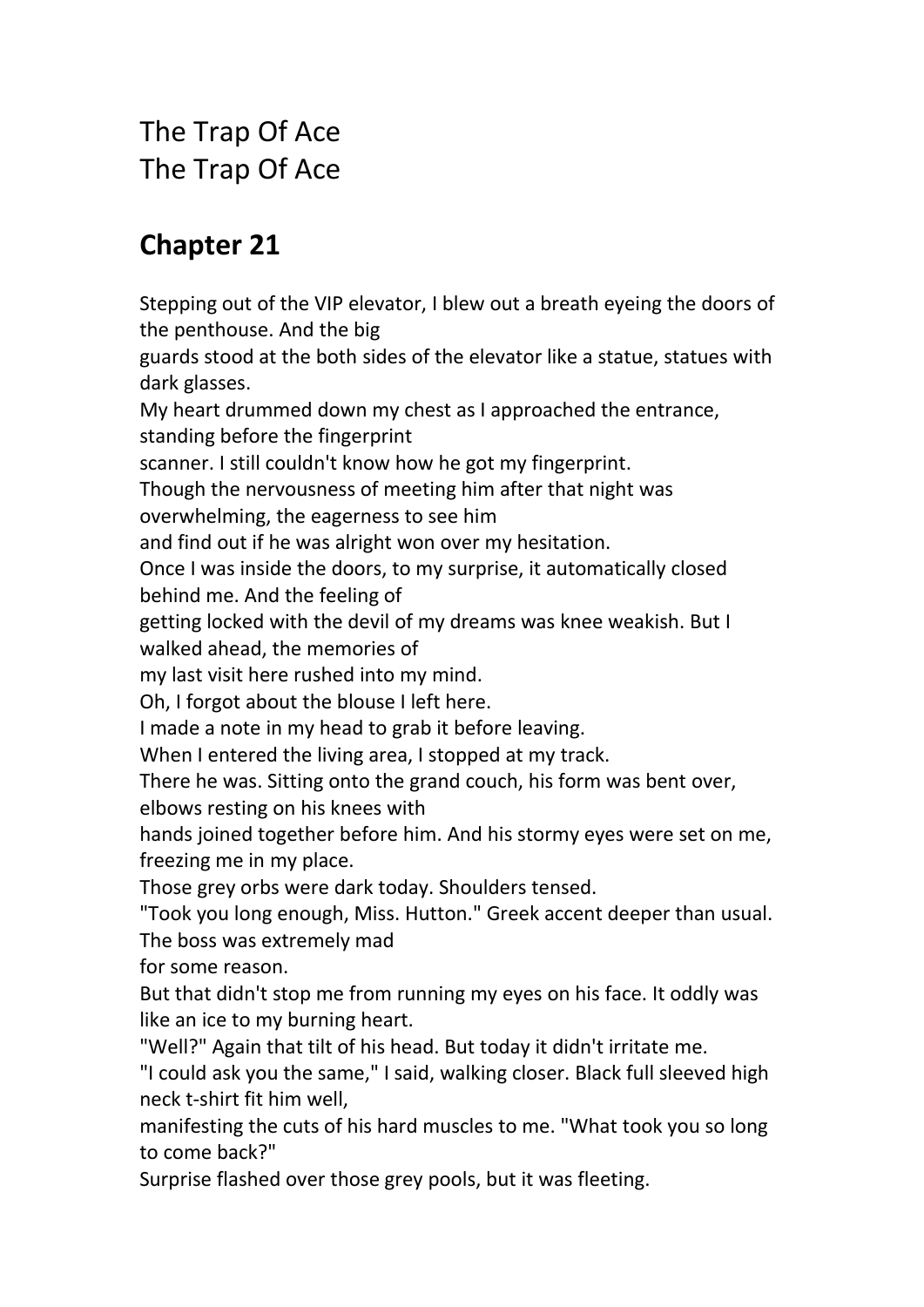"I didn't think you cared if I were here or not." He observed me, as if waiting for my answer.

Another skip of heart. The words 'I do care' was at the tip of my tongue, but I held myself back. "It's

not suitable for a businessman to leave his companies behind for days like that."

He stayed quiet. The anger behind the calm facade threatened to blow out as he watched me. But I

could tell he wasn't mad at my comment, it was something else.

Come on, Ace. Get out with it.

When he managed to keep calm for another half a minute, my patience ran out. He couldn't just stay

quiet when I was in a constant hell worrying my ass for him.

"Why did you leave like that?" I spilled. "You weren't even picking up your phone! I called you like

hundred times! What the hell were you doing?"

Are you okay? I wanted to add, but held myself back.<br>Both surprise and shock flickered over his face. But again, he was quick to cover it. Damn him for such

control where I was a mess here.

He stood up, strolling towards me making my legs urge me to step back. Grabbing my chin gently, he peered into my soul. "And may I ask you what the hell you were doing

last night, sweetheart?" The edge of his deep voice sent shivers down my spine. Grey eyes flashed

with rage. "I was away just for one fucking day, and you manged to get yourself into trouble already?"

My eyes widened. Last night? How did he know about that? "How- how do you know?" I blinked.

"Do you really think I'd leave you behind just like that? Without anyone to watch over my Rosebud?"

A gasp left my lips. "You had someone to stalk me around? How dare you!"

"And how did you dare to put yourself in such a risk by going in that shady place alone! Anything

could've happened out there and nobody would even get to know where you're! Damn it, Emerald!

What hell were you thinking?" His nostrils flared, stepping back. "Thank God, my men were there

watching over you! Otherwise- I…"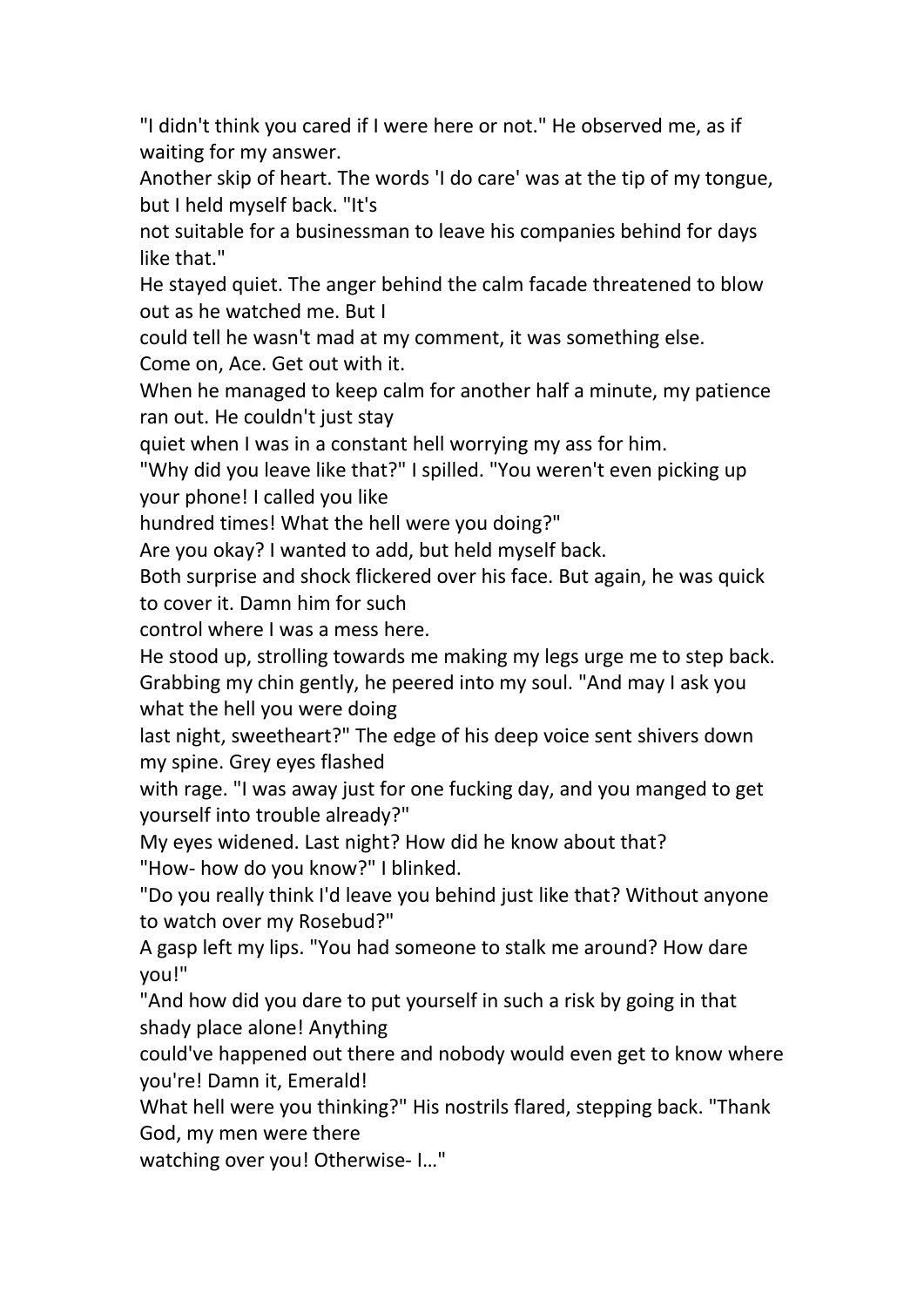His hands balled into fists as his intimidating form shook with rage, jaws clenching and unclenching.

The flaming of his eyes told me he wanted to destroy something, a volcano inside him wished to

unleash. I never saw him that furious before.

Remembering last night's event sent chills down my neck. He was right, anything could've happened

to us over there if those men suddenly didn't get…

So it was his men who did the miracle last night.

Though it was ridiculous for him to hire bodyguards for me, I was

grateful deep down. But I'd

definitely talk to him about it later when he's calm.

"I… uh, I went there to get Beth. She needed me."

"Then you could've just informed Caleb or Tobias. Why did you go there all by yourself?" A muscle of

his jaw ticked.

Pressing my lips, I narrowed my eyes. "I know I shouldn't have gone there alone. But I didn't know

where that bar was exactly located, alright? I'd no idea that area would be that eerie at that time."

"You…" Letting out a sigh, he pinched the bridge of his nose. Then my gaze fell onto his knuckles, they

were bruised.

"What happened to your hands? How did they cut?" Rushing near him, I took his hands in mine.

"They're nothing!" He tried to retract them but I held them firm.

"Hold still! Where's your first aid kit?" I asked, checking the bruise and cuts. They turned blue and

badly injured. How did he get them?

When he stayed quiet, watching me in silence, I cast him a look.

A sigh left him. "In my bedroom."

Dragging him in his bedroom, I made him sit at the edge of the bed and got out the first aid kit from

the washroom cabinet as he mentioned.

Sitting beside him, I grabbed his hand and sanitized them first and then applied balm on the spots.

And during the whole process, he didn't even flinch for once; he just kept watching me with

something intense swirling in his gaze.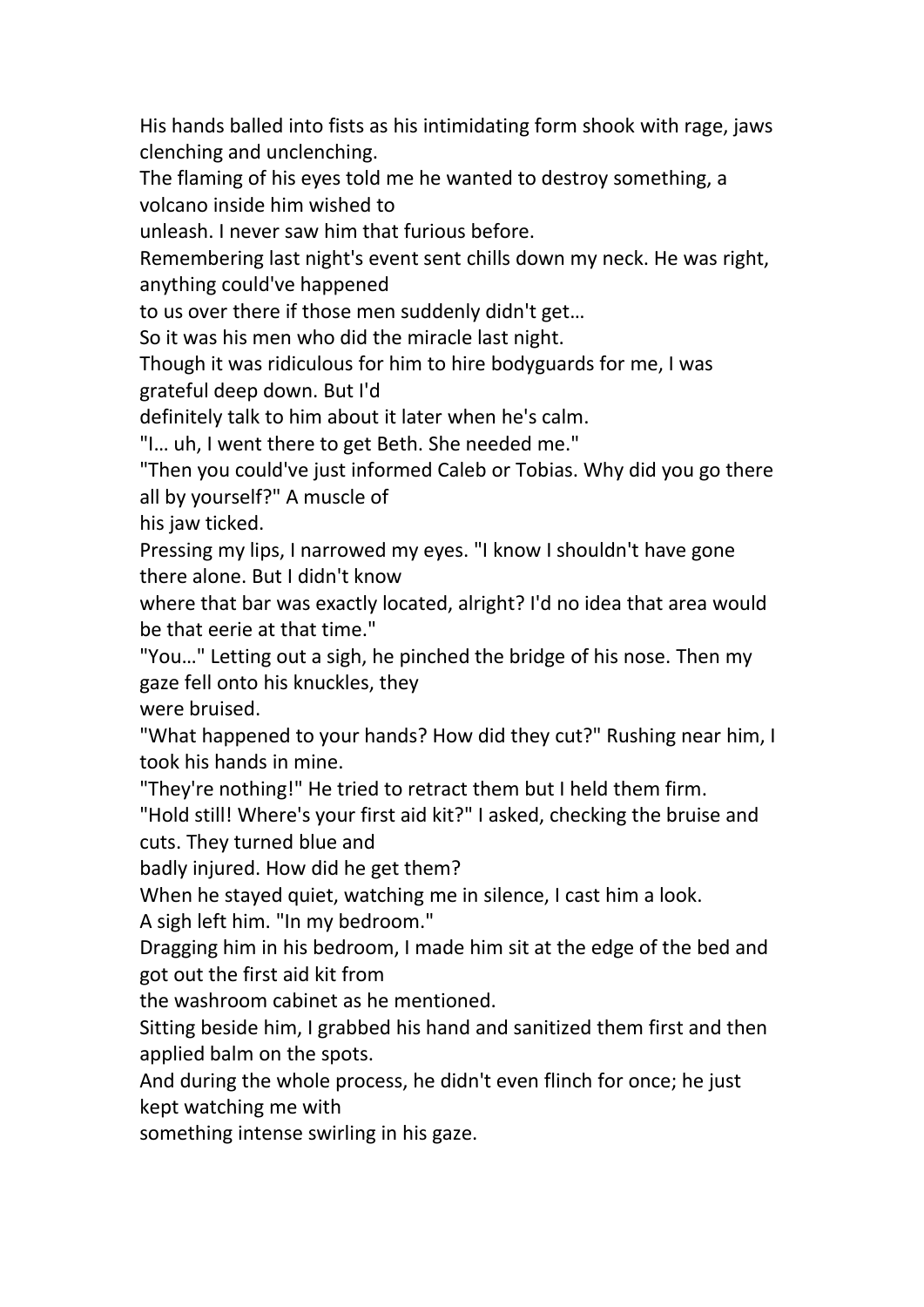"How did you get them? And why are they still unattended?" I tried my best not to look into his eyes.

"They weren't that serious. So I let them be," he replied, not answering my first question. "And I'm

glad I didn't, otherwise you wouldn't be here treating me."

This time I did look up into his grey pools.

"T-that's ridiculous! You could get infected!"

A shrug. "I'm used to them."

Used to these pains? Why?

"You didn't tell me why you left all of a sudden." I wrapped the bandage around his right hand.

After a moment of silence, he answered, "I needed some time alone." "For what?" I whispered.

"To clear my head and think straight."

Just as I thought talking to him gently gets him to give straight answers, he proved me wrong. He was

back with his complicated replies.

"Is- is everything alright?" I cast him a hesitant glance, completing his bandaging.

Silence.

And then a gasp slipped through my lips as he hauled me onto his lap. "Ace!"

Snuggling his face into my neck, he inhaled deep. "Now, everything is alright."

With blood rushing up my cheeks, I wiggled into his arms. "W-what are you doing? Let go of me!"

His hold tightened around me. "Never. I'm not letting you go away from me, never again."

Again?

A shiver ran through my whole body when his hot lips touched the sensitive skin of my neck.

"My Rose," a groan left his mouth as his hand roamed around my curves, littering sensual kisses

behind my ear. As embarrassing as it was, a whimper sneaked out of me. "A-ace," I wanted to stop him, but my voice came out much like a moan with his hot tongue directly

against my burning skin.

My hands gripped his strong shoulders when he turned me to him and our eyes met. The intensity and

desire in his stormy grey eyes had me stop breathing.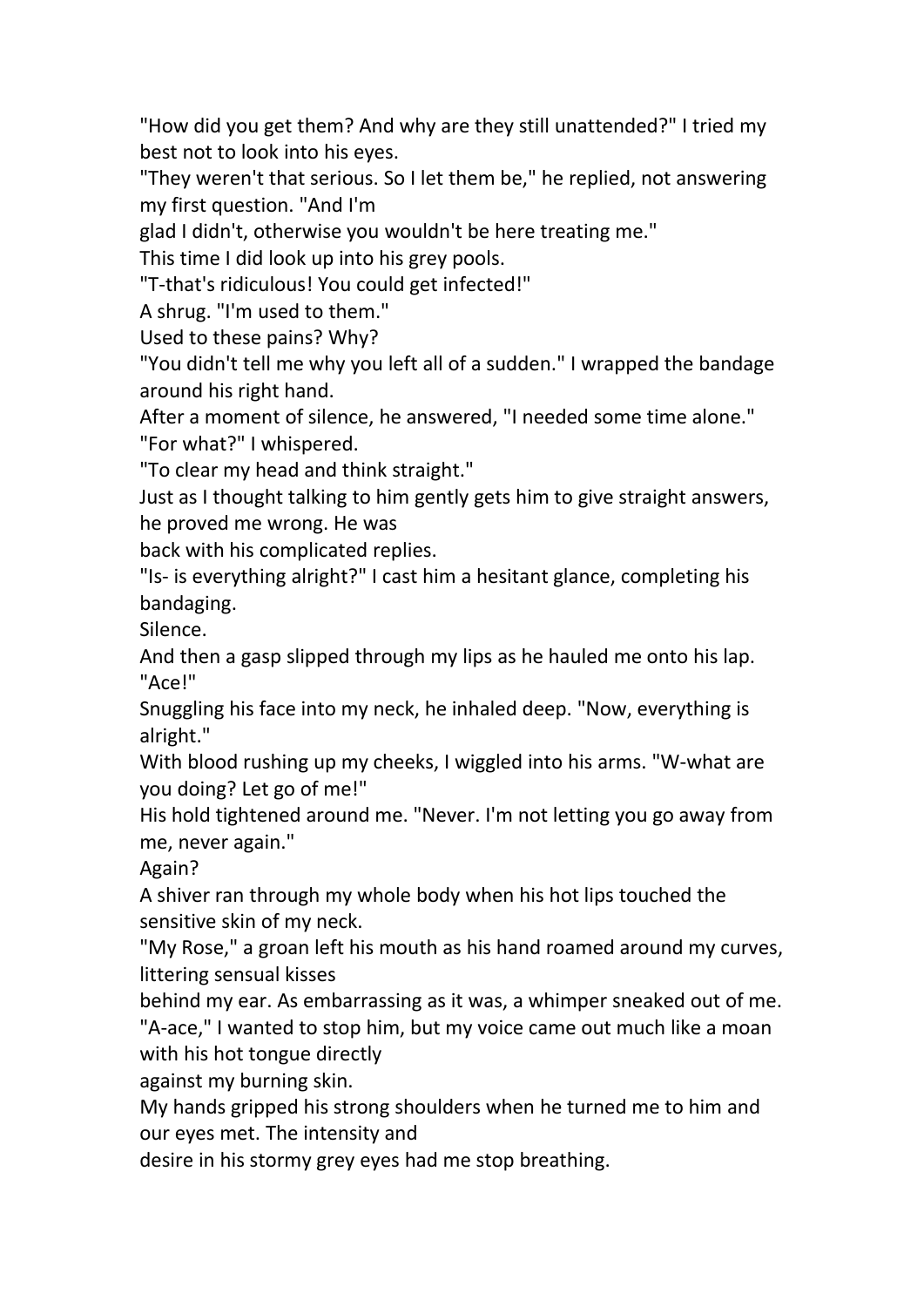"Those turquoise eyes of yours, they've captured my heart and locked it under their spell the moment

they fell on me." he whispered, kissing my closed eyelids one by one. And then on my forehead, then

both of my cheeks, sending my heart on skyrocket.

When he pulled me whole against him, not even an inch between us, I closed my eyes, snuggled my

face against his. Warmth and many emotions soared into my chest.

My arms around his neck as a whisper left my lips.

"Ace."

"My Rose." A breath escaped my lips when he placed a lingering kiss at the corner of my lips.

Sagging against him just as Ilet myself loose into his warmth, the blare of my phone pulled me out of

my bubble.

Blinking, when I jerked away, he didn't let me. His brows furrowed in disturbation.

Fighting with him was useless, so I fished out my phone from my pocket and checked the name of the

caller.

Guilt hit me like a truck seeing Warner's name flashing on the screen. We were still in a relationship when I was...

I felt Ace getting tense against me, his eyes set on the phone, strong jaws locked tight.

"I've to take this," saying, I leaped up from his lap. But a hand stopped me, grabbing my hand.

"Where do you think you're going?" he asked, voice rough.

I was surprised seeing the sudden malice in his eyes.Was that- jealousy? "To talk to Warner."

"Ignore it."

I frowned. "I can't. He…"

"He's more important to you than our moment?" Eyes flashing, he cut me off, his grip tightened on

my hand.

"He was always important. He's my b…" I squeaked when he tugged me to him and the next thing I

found was, I lay flat on the bed, with him above me.

"Ace! What're you doing…"

And again he cut me off. But this time, with his lips. Right against mine.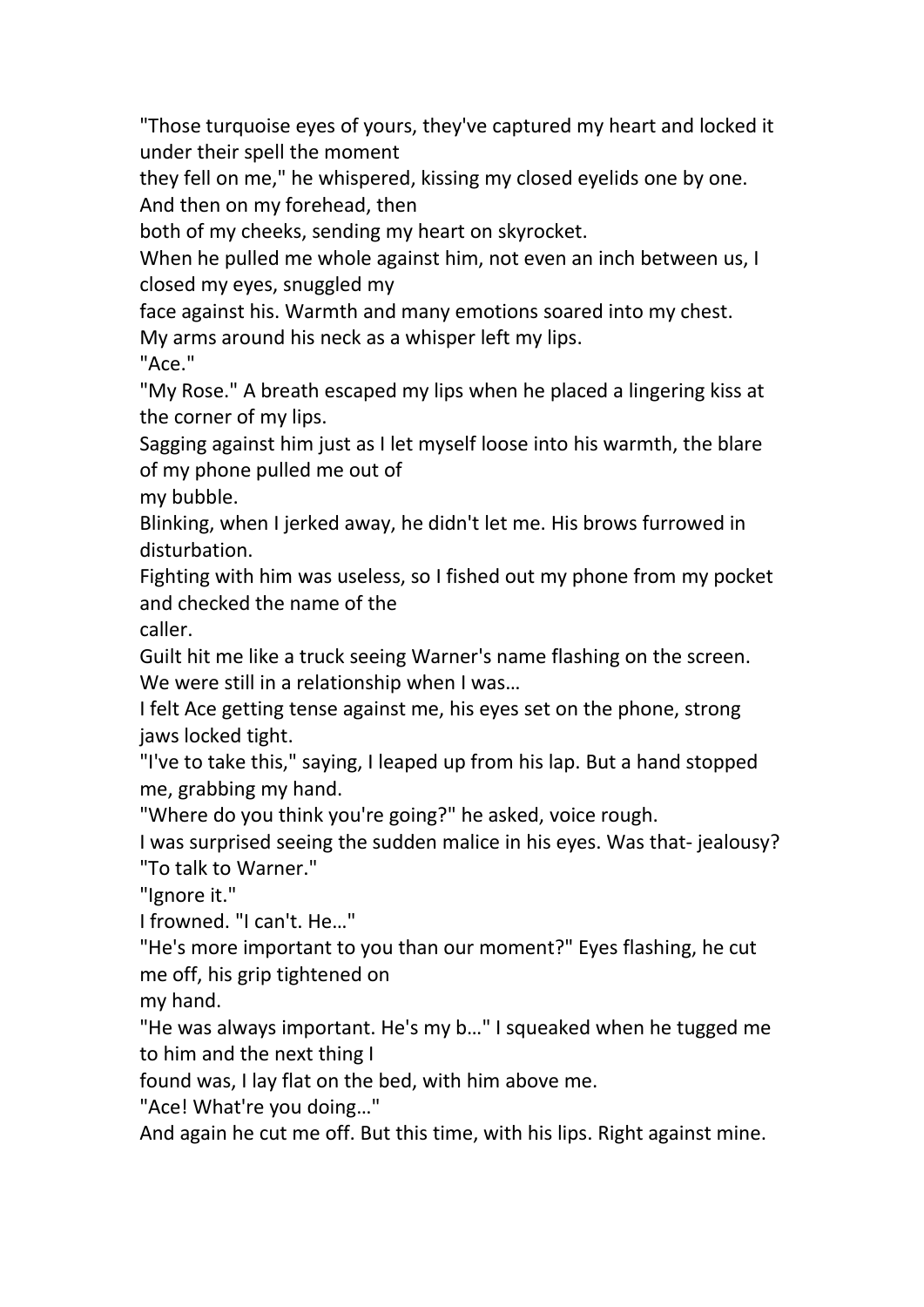"He's nothing to you, you understand?" he growled against my lips, biting my lower one hard.

"Nothing! You're fucking mine!"

My mind was on a haywire. Shock, surprise, rage, warmth and… desire shot through my veins like a

wildfire. Pushing against his hard chest, I attempted to snatch my lips from the capture of his

scorching ones, but he only deepened the kiss.

Grabbing my wrists, he placed them above my head with one hand, while the other went to run over

my body with freedom, raising a painful tug in my abdomen.

"Only mine!" An unintentional moan left my mouth as he sucked my lower lip into his mouth with

ferocity. My body was on fire. His free hand ran down my leg and then my thigh. And then sneaking

behind, he grabbed my butt, getting another gasp from me.

He took this chance to enter his tongue in my mouth, devouring me. Just as his hot tongue touched

mine, a jolt of pleasure ran through me, my body hummed into delight. My eyes closed on its own as I

kissed him with equal urgency and desperateness.

I've never been kissed like this. Never this deep, rough and intense.

My hands struggled into his hold. This time not to get away, but to pull him closer, to feel him.

It wasn't enough. I wanted more. I needed more.

"Ace," I managed to whisper out in between his earth shattering kisses. And he understood as he

released my hands.

And then there was no going back. I clung to him like I was falling and he was the only thing to grab on

in this whole world. Moulding our lips around each other, we got tangled into a momentum of want

and desire.

And then another ring of my phone reverberated across the room. At first both of us didn't

acknowledge it, but then senses started to kick start in my brain.

Disbelief and shame fell over me as I realized what I just did.

How could I do this?

Pushing him away, I grabbed my phone and ran out of the room, not even waiting to see his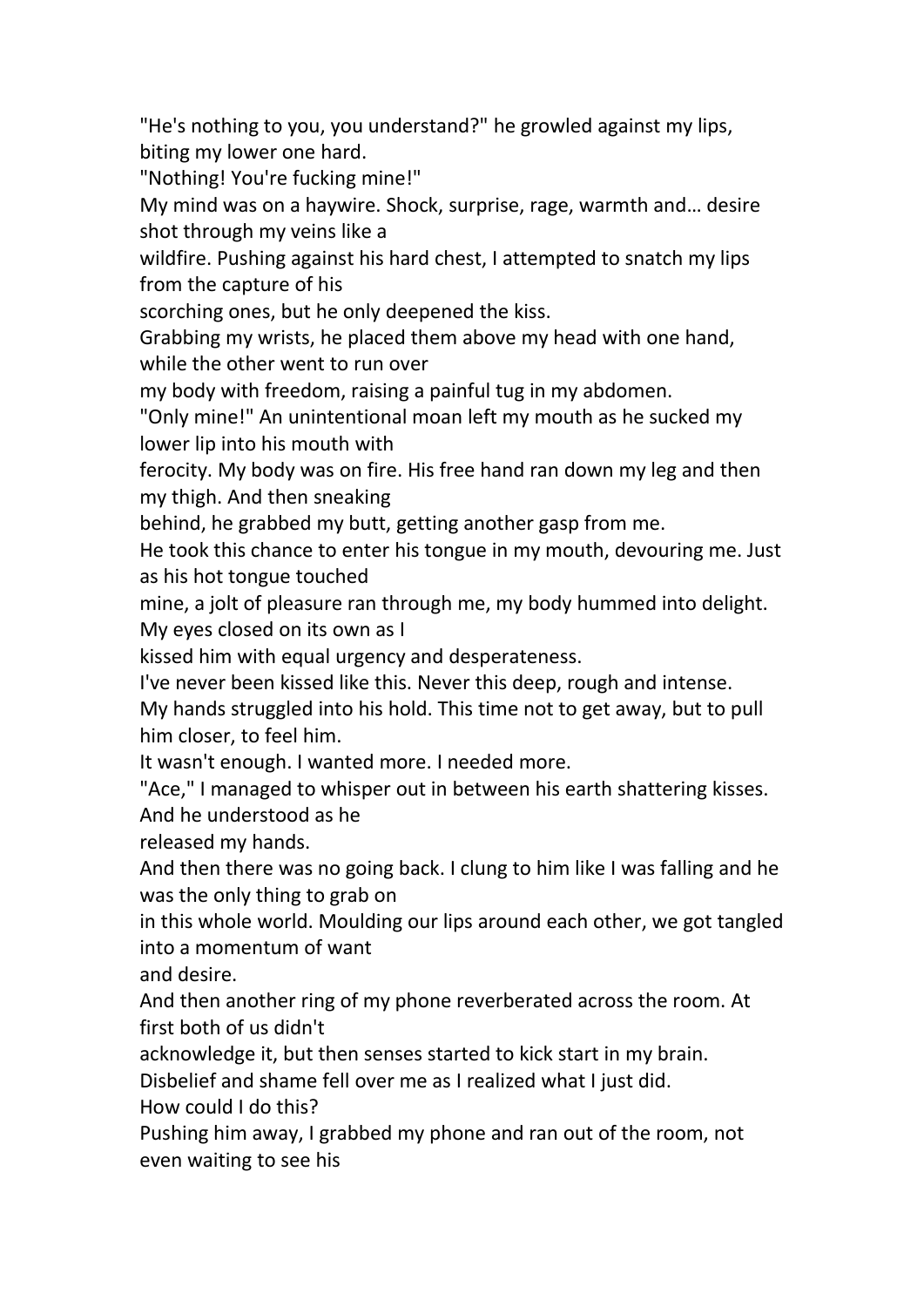expression.

"Emerald, wait!" He called out behind me, but till then I was already out of the room. I heard him

coming after me, but I didn't stop.

I ran and kept running until I was safe in the four walls of the elevator. Clutching my chest that was

still pounding from his touches and kisses, I leaned against one of the walls and closed my eyes. A tear

slipped down my cheek.

I cheated on Warner. Though it was unintentional, though I didn't love him and soon was going to

reveal it before him, it didn't justify my actions. I did wrong to him. I did wrong to the person who was

always there for me in good and bad.

Why couldn't I just control myself? Why couldn't I just push him away? Because I can't. I can't resist him. I never could.

With still weak knees, I let out a choked breath and rubbed my face in frustration and guilt. It was

wrong. I couldn't do this anymore.

I knew it could happen again. Because my heart just didn't know where to stop around him.I'd have

to fix this.

I've to talk to Warner. As soon as possible.

Wiping my cheeks, I dialled his number. But it went busy.

I dialled again, but it still was busy.

Getting out of the elevator, I sent him a message.

Sorry, couldn't receive your call. I called you but it went busy. Call me as soon as you're free. I need to

talk to you.

It hurt to even think of breaking his heart, but I couldn't lie to him anymore. I needed to tell him

everything about my feelings, about Ace and... about the kiss.

I hope he can forgive me. Because I don't want to lose a friend like him. Putting back my phone, as I was about to walk away, I caught a figure around the corner that led to

another hallway. Half of their body could be seen from where I stood, other half covered by the wall.

Nearing slightly, I recognized her.

It was Liza.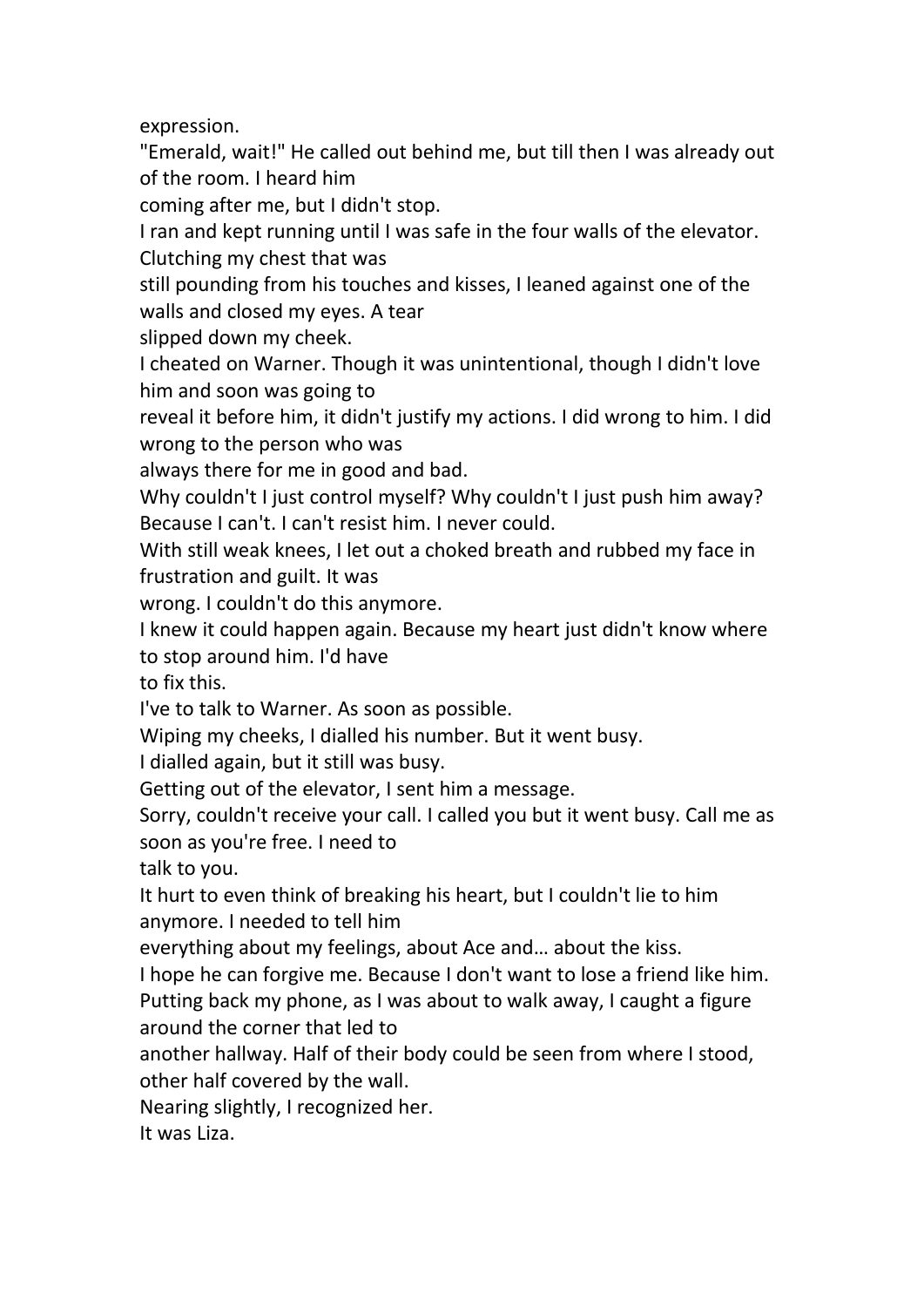She was on the phone with someone, eyes flickering her left and right. As I was behind her, she didn't

see me.

I frowned at her tensed shoulders and alert movements.

I took a few more steps ahead.

"Yes!" she hissed over the phone. "The job is done. Everything happened just as you wanted. Now I

want you to fulfill your promise."

She listened to whatever the other person said and then nodded her head.

"Alright. I'll call you later. I've to go now. Bye!" Disconnecting the call, she glanced around again. I

squinted my eyes when she took out something from her purse with shaky hands and threw it into

the bin.

As she rushed away from there, I went to the place where she was just a second ago, my eyes still on

her.

What's wrong with her? She looked extremely nervous and tensed.

Looking down into the dustbin, I saw a big white crumbled plastic packet. Some white substance lied

at the bottom corner inside it.

My eyes narrowed.

What's that?

My gaze went back to where Liza just disappeared.

Something was wrong with her. Maybe I'd just talk to her later at lunch. Then my mind went back to what just happened upstairs. My hand went up and touched my still

tingling swollen lips. Warmth and guilt washed over me at once.

The worst thing was, I loved every second of it. And I hated myself for that.

Letting out a sigh, I headed back to my cabin, with a lot of thoughts jumbled into my brain.

When I was just outside my cabin, I saw Tess rushing in my way.

My eyes widened seeing her disarranged state.

"Tess?"

She grabbed my hands with her cold ones, her face pale with panic."Em! Where's Achilles? I've been

calling him for twenty minutes but he's not picking up his phone! Where's he?"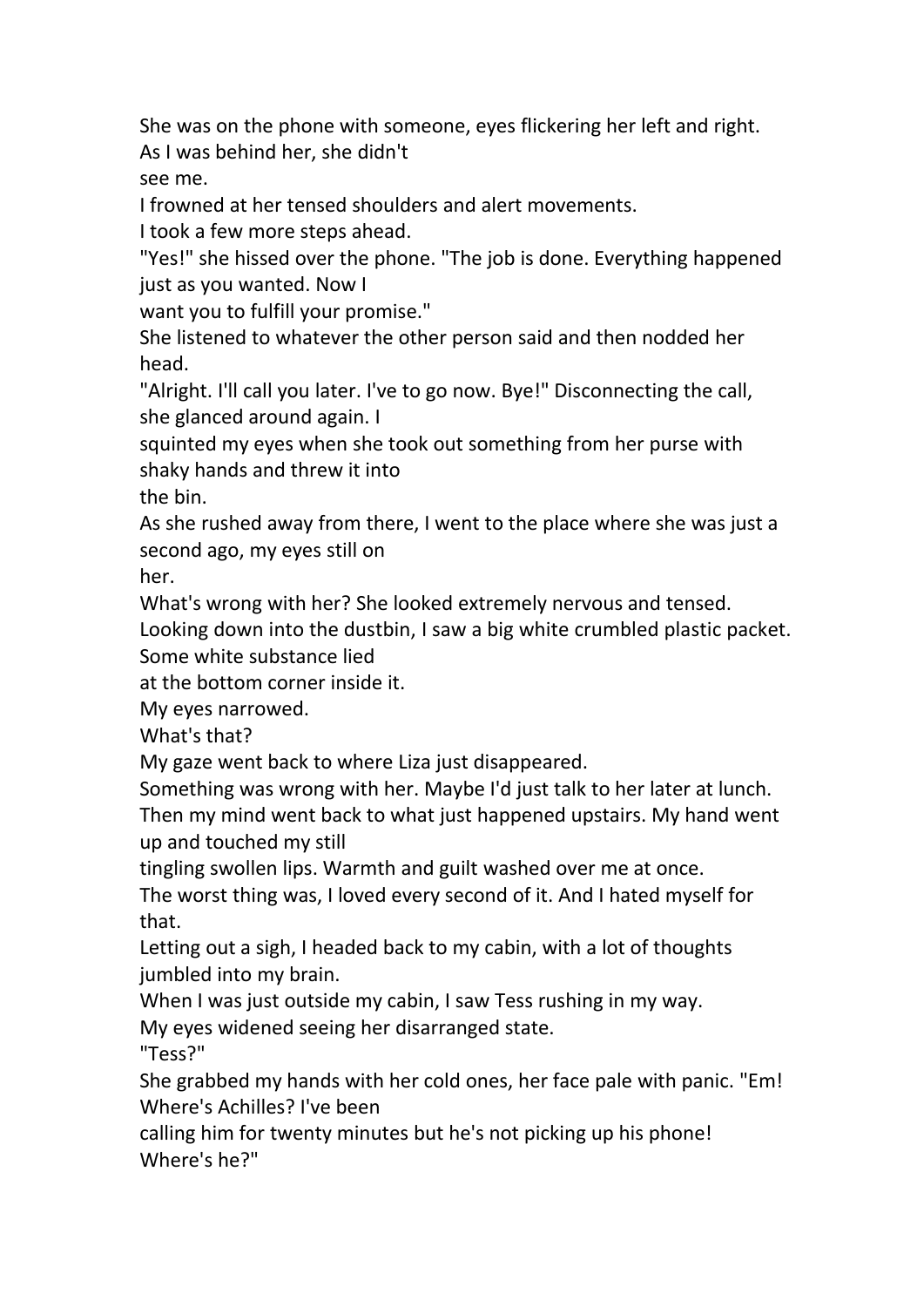"Hey, shh, relax first. What happened? Why are you so riled up?" I grabbed her shoulder, trying to comfort her.

She shook her head, her blue eyes moist with unshed tears. "Caleb…" A bad feeling loomed over me. "What? What happened to him?" Her lips quivered as tears left her eyes. "He's in jail."

## **The Trap Of Ace Chapter 22**

"What?" I gasped. "How? How did this happen?"

She shook her head, wiping her tears. "I don't know. I just got a call from the police station a while

ago. And since then I was calling Achilles non-stop, but he wasn't picking up his phone! Even our

lawyer called him. Where's he?"

A while ago, means we were in his bedroom then…

Blinking away those thoughts from my mind, I said, "Don't worry, Tess.

Everything will be fine. He's in

his penthouse right now."

"Alright, let's…"

The ring of her phone cut her off. Receiving it, she listened to whatever the other person said and

then cut the call.

"It was him. He's waiting for me outside in the car. I gotta go!"

"Wait! I'll come with you!" I insisted. I didn't want to leave her alone right now.

She nodded, sniffling. "Alright, let's go!"

Once we were outside, we found him in the driver's seat with a rigid form. Though his grip on the

wheel was tight, his expression gave nothing away. Ignoring the memories of what happened up in his

penthouse and the flutterings in my tummy, we got into his car and then drove away.

When the car came to a stop outside the police station, flashes of blinding lights blinded my vision. A

small crowd of people with cameras in their hands huddled outside of the car, throwing bunch of

questions at once.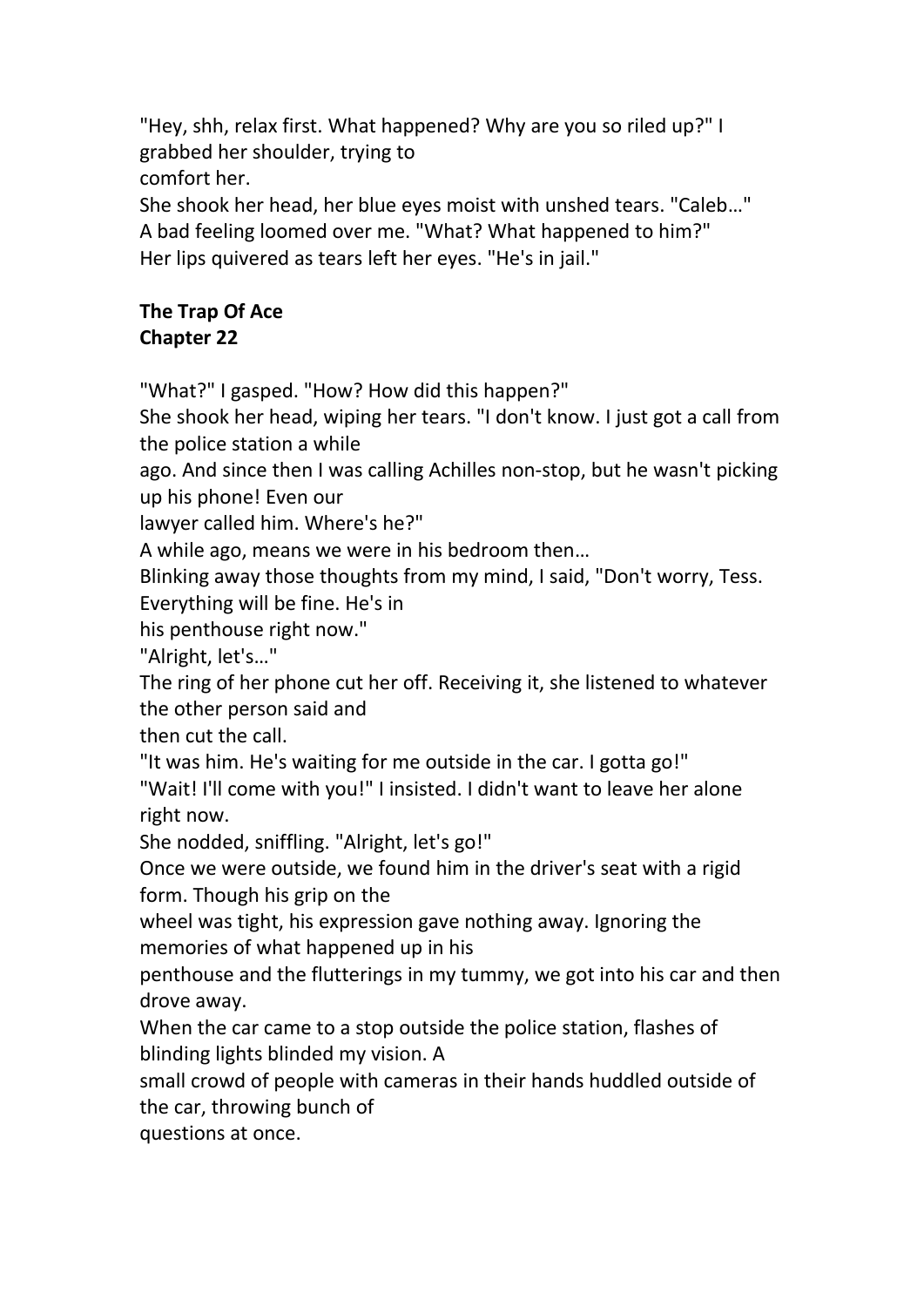"W-what the hell? Who called them here?" Tess exclaimed, some more anxiety paled her already pale face.

After a moment of silence, he spoke with his jaws tight. "Let's go." "But Achilles…"

He turned to Tess who sat beside him, features softening. "Don't worry, everything will be fine."

At his assurance, she nodded her head and got out after him as four bodyguards that came along us- I

didn't even notice them earlier- and protected them from the crazy paparazzi. And as soon as I got out

behind them, an arm immediately wrapped around me, pushing my face into a warm chest.

"What're you doing!"

I was ready to pull away as he guided me through the chaos with his protective arm around me, but

then I decided against it. His hold and the way hid my face from those hungry cameras told me the

reason behind his act. And I really didn't want my face to be printed in tomorrow's newspaper

anyway.

Even in this situation, he didn't forget about my safety. He didn't go to Tess, but he came to me…

A warm sensation spread across my heart.

Once we were inside, I created some distance between us. The officer behind the big desk was up on

his feet as soon as we strolled in, or should I say Achilles Valencian walked in. Because the draining

color from his face was instant.

Carter and a middle-aged man in a black coat and a white shirt with some files in his hand - maybe the

lawyer - was already present there.

Tess rushed to Caleb who stood behind the bars. With a disheveled shirt, messy hair, and dimmed

eyes, he looked pretty shaken. When Tess reached him, he wrapped his arms around her as much as

he could with the bars in between.

"Oh God! They put you behind the locker. Are you alright, baby?" she asked, eyes sparkling with tears.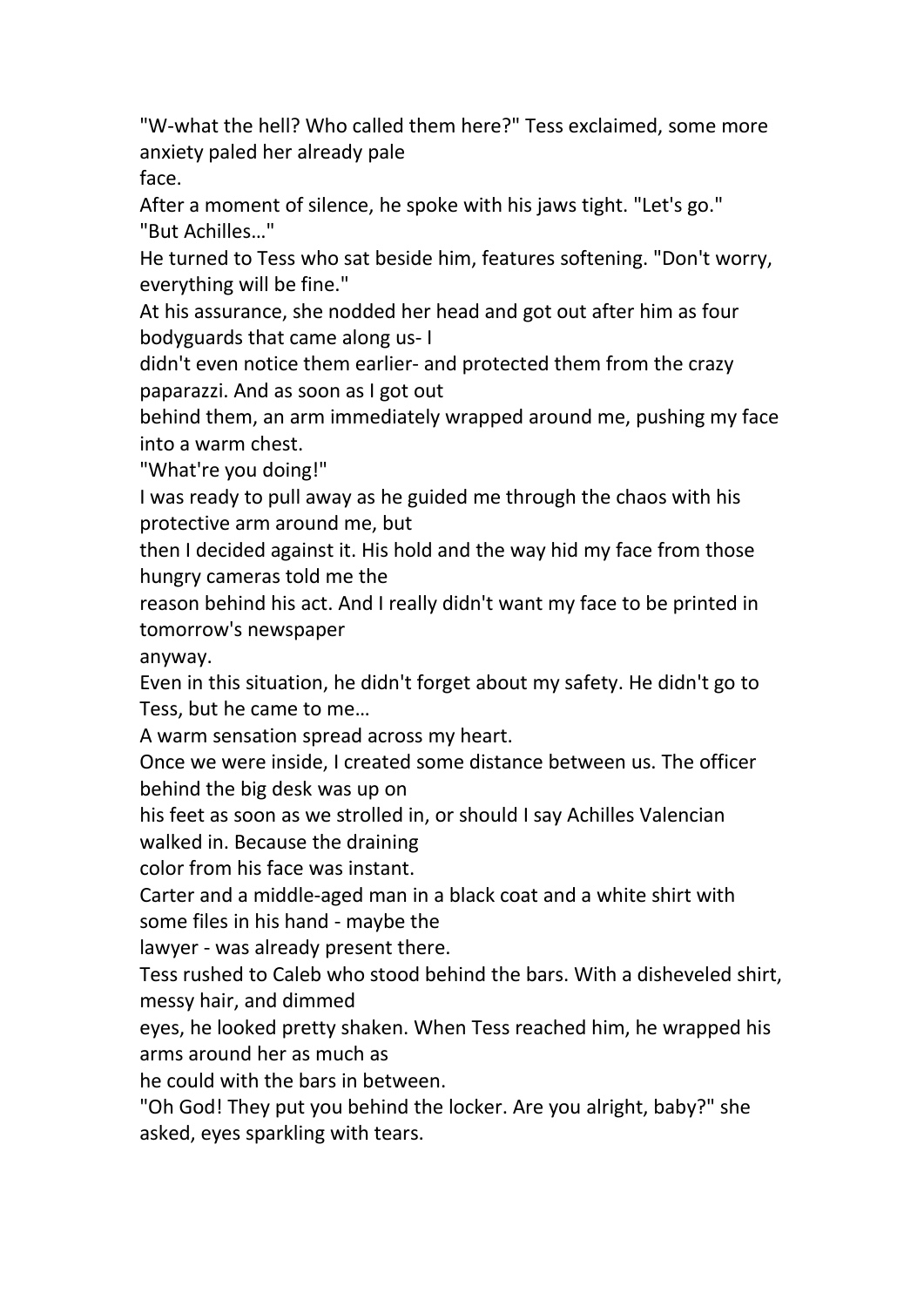He nodded, kissing her hands. "Yes, I'm fine. Don't worry." Even after his statement, he'd an edge in

his voice."Achilles is here, he'll get me out of here. Everything will be fine."

The urgency in his eyes confused me. I knew staying behind the bars wasn't a good thing, but his

desperation of getting away from here hinted to something else.

"How did it happen? Why did they arrest you?" she asked, wiping her wet cheeks.

A long exhale left him as he rubbed his face. "They found drugs in the trunk of my car."

Both of us gasped at that.

"Drugs? But how did they get into your car?" I queried.

"I don't know. They stopped my car at the road out of nowhere and started searching. And when they

found them in the trunk, they accused me of drug dealing and brought me here," he replied.

"I don't believe this! Someone is trying to trap you!" Anger flashed into Tess's eyes.

He nodded. "I know. But they won't just listen to any of my justification." "Why don't you sit first, Mr. Valencian. We can talk then." The timid

voice of the officer made me turn

around.

With hands in his pockets, Ace stood before the desk, melting the officer under his steely gaze.

"Why don't you release my cousin first? And I'm not here to chat with you. Let's come to the business,

shall we?"

"Yes, yes, of course!" The officer eagerly nodded his head and instructed one of his men to let Caleb

out. "I'm extremely sorry, Mr. Valencian. I just got here and got to know that our junior officer

charged your cousin with drug dealings. If I knew earlier, I wouldn't have let him do it."

The moment he mentioned drugs, the sudden stiffness of Ace's shoulders didn't go missed by me. But

he managed a blank face.

"Then what was he still doing behind the barswhen I came here? I believe my assistant and lawyer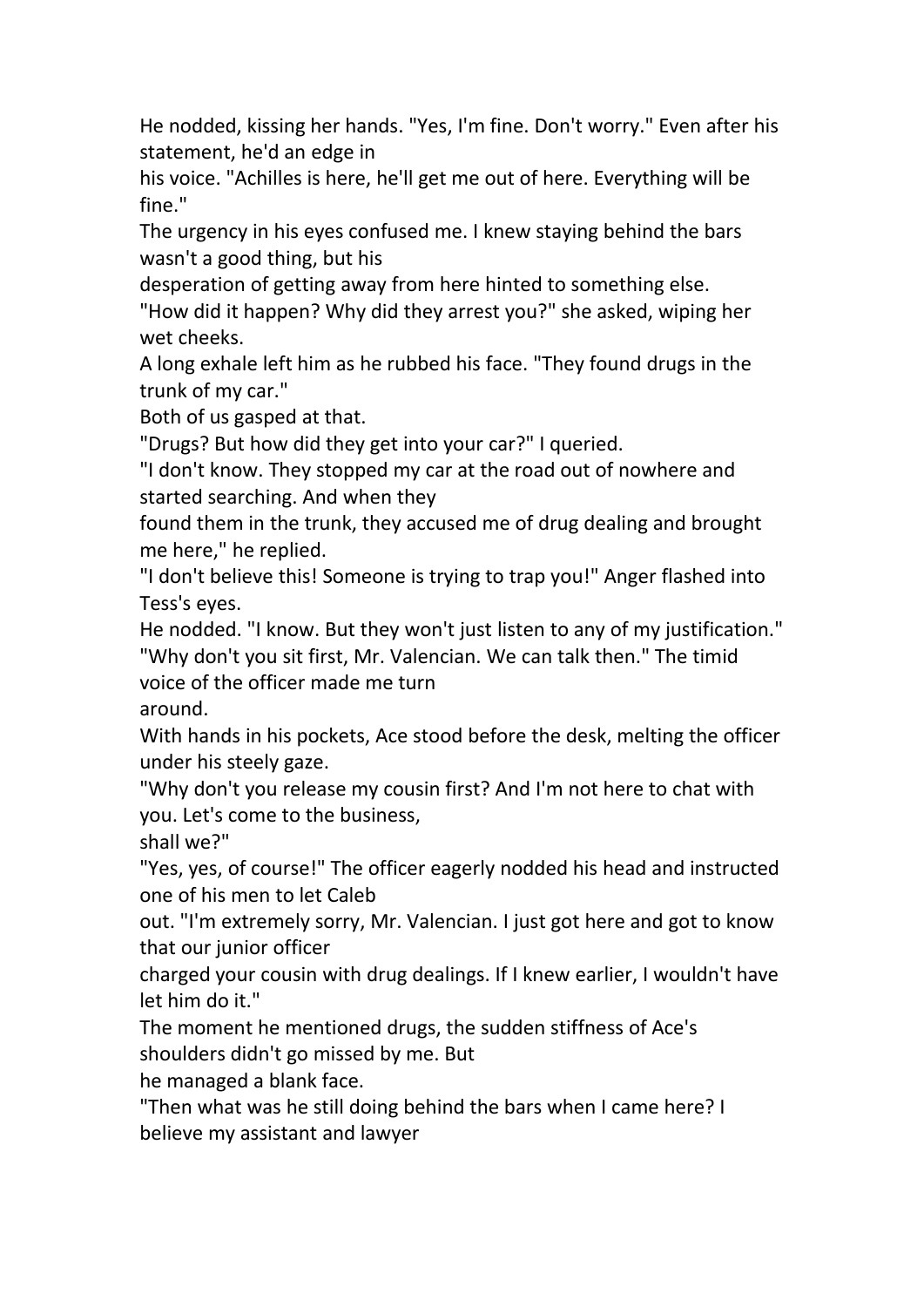arrived much before me, am I right? What were you doing until then?" He cocked his head, a muscle

of his jaw ticked.

"Uh!" The officer gulped. "Actually, Mr. Valencian, it's a case regarding drugs. So we've to do some

procedure before releasing the accused."

"Very well then. My lawyer is here. Read the papers and release him." He pointed to the black coat

man as he came forward and showed some papers to the officer.

That man didn't even read them properly before returning them back. No one could with Achilles

Valencian's stormy eyes set on them like a tiger ready to jump.

Once Caleb stood beside him, he gave him a look and they both exchanged nods among them. The

always happy Caleb didn't have his smile on today.

Though Ace was a closed off person, even with his family, his love for them wasn't any less. His

actions spoke it more than his words.

Looking down at his watch, he glanced at the officer. "Where is your phone, officer?"

The dark blue uniformed man frowned. "Why?"

And then his phone rang in his pocket. When he fished it out, his eyes widened seeing the name

flashing on the screen. And they literally came out of his sockets after he heard what the other person

had to say on the phone.

"I hope you understood what you're instructed to do?" Ace asked, cocking his head.

The nod was hesitant. "Y-yeah, Mr. Valencian. The termination letter will be sent to our junior officer

as soon as possible."

Termination?

Of course! The result to cross Achilles Valencian's path.

I shook my head.

"Good! Now find out who planted them in Caleb's car and get back to me within two days," he

ordered. "And you know what to tell the media, don't you, officer?" "Yes, of course, Mr. Valencian! Your family's name will be cleared, don't worry. And, we'll try our best

to find out who was behind it as soon as possible," the officer replied.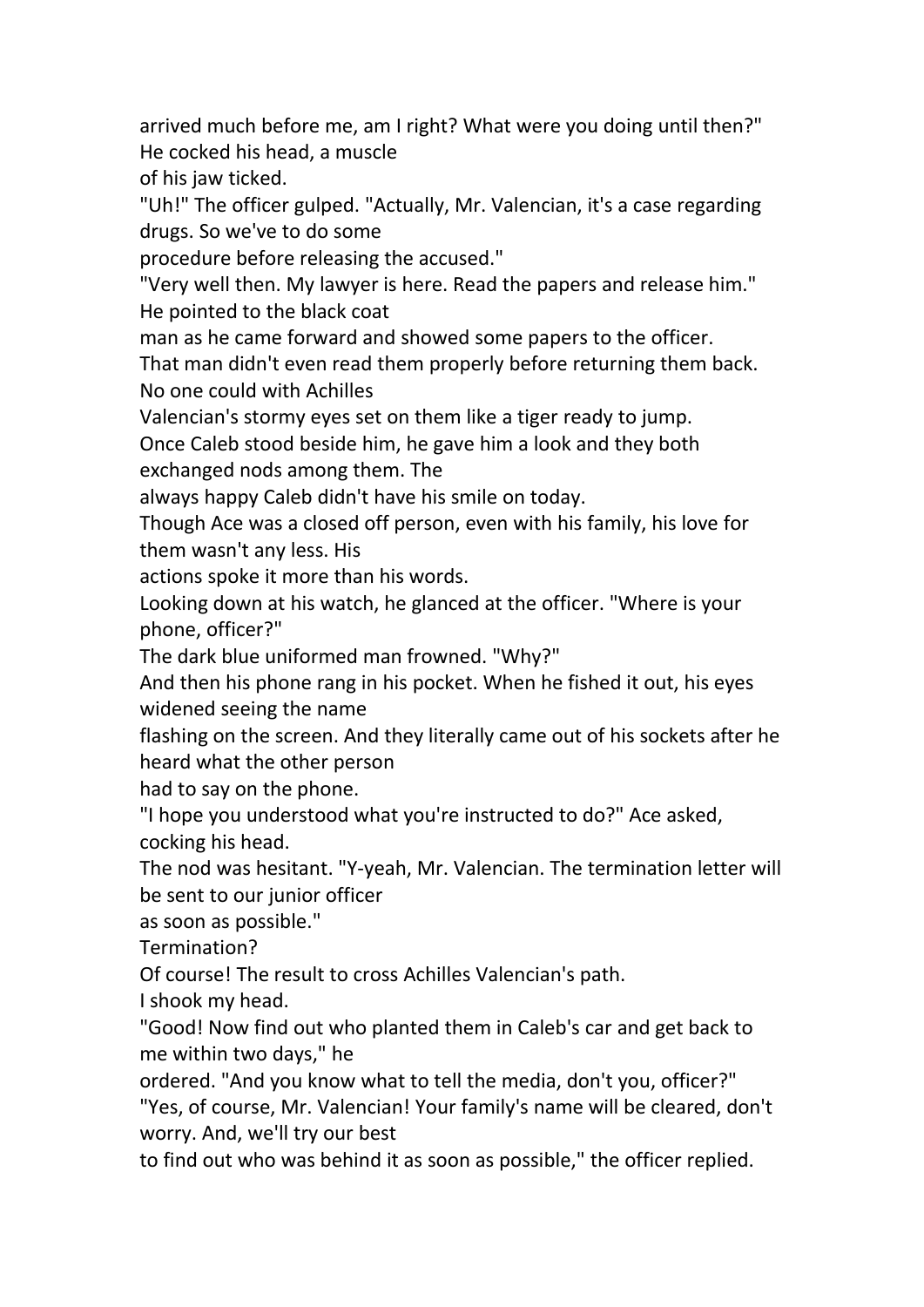Nodding his head, he put his glasses back on and grabbed my hand in his. But before we were out of

the door, he stopped and looked over his shoulder again.

"And yes, Mr. Blake. Be careful of whose family you're dealing with from now on. Because next time,

who knows, it could be you in your junior's place."

As all the color drained from the officer's face completely, he pulled me into his chest again and

walked out of the door.

\*\*\*

Once we were secured in the car and drove away, I turned to Caleb who sat on the back seat along

Tess with her arm clutched around him.<br>She got really scared about all of this.

"Do you know who could be behind this? Who tried to frame you?"

Though we didn't meet for years, I

trusted him enough to tell that he wasn't a person to be tangled with such issues. He was this happy

and positive person, not a drug dealer.

His gaze met his cousin through the mirror for a fleeting second.

"I'm not sure, but it could be Antonio Reymond."

"It is him! I'm sure!" Tess hissed. "This time he has crossed all of his limits!"

I frowned. "Who's Antonio? And why'd he do that to you?"

"He's the owner of our biggest rival company, AR Industries. That man lives with the agenda to

destroy our fame and image to get back to the top in the market, the place that was snatched by

Valencian Corp from them."

The same company who was competing with our every deal and using the leaked information? Now it

all made sense.

"We're in progress with the Arabians regarding a mega project. If we get this, our clothing market will

spread across the whole middle-east. And that'swhat bothering him. So maybe he wants to defame

us by this and turn the Arabians to them," he continued, lips pressed tight in displeasure.

The whole time Ace remained quiet. But the white knuckles of his on the steering was the proof of the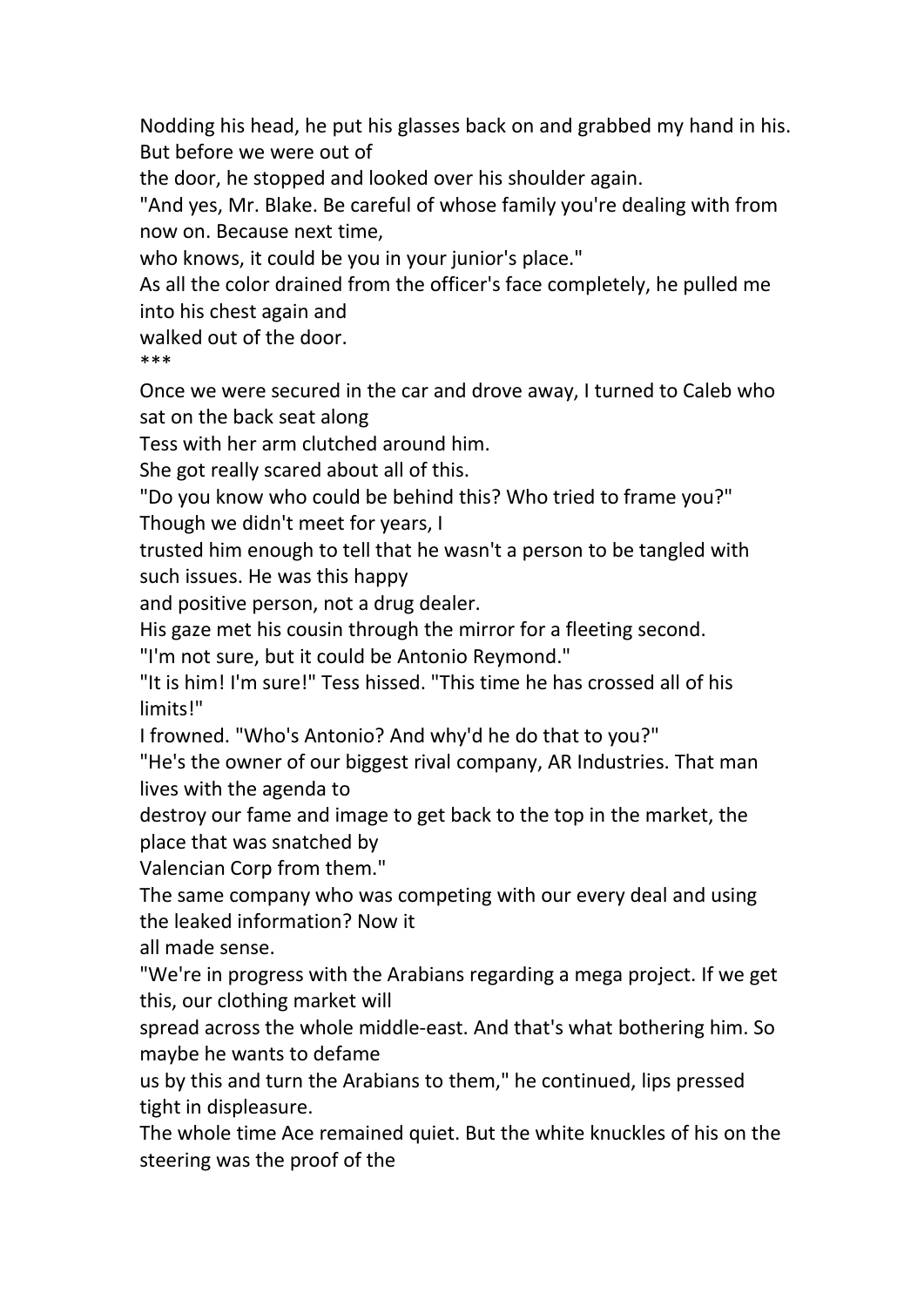storm brewing in him.

This whole incident was bothering him a lot.

I wanted to reach out and hold his hand, but I held myself back.<br>"But he couldn't do it of his own, right? He must've used someone to do this." I pointed out. "Did you

see anyone suspicious around your car today?"

Maybe we could find out who's leaking information from the office if we get a hold on this person?

He shook his head."No. I just left home this morning and was coming directly to the office until they

stopped me in the middle of the street."

"You were at home last night. They must've done it either at night or this morning before you left,"

said Tess, her brows furrowed.

"But who could that be?" I looked at Tess. "Did someone visit you last night or this morning?"

She nodded. "Yes, some people I called to resize my wedding dress and do some changes. They

needed to see it on me before they fixed it. So they dropped in this morning."

"Maybe one of them did it? What about the watchman? I mean, he stays there all the time…"

"He didn't do it," stated Ace, casting me a look. "He's been working for us for years now. He's

reliable."

Caleb nodded, agreeing. "Yeah, Jordan wouldn't even think of it in his wildest dreams."

"Oh, okay." Then something clicked in my head. "What about the CCTV cameras? I saw them installed

in your house. You've one outside, right?"

Tess sighed. "Yes, we've. But it wasn't working since the party night, and I was too busy to call

someone and repair it."

From the party night? When a lot of people were present there? "That means…"

"It was all planned. They did it on purpose so that they could execute their plan easily." Ace finished

for me, his nostrils flaring.

"Oh God! And we were so clueless about it," Tess whispered.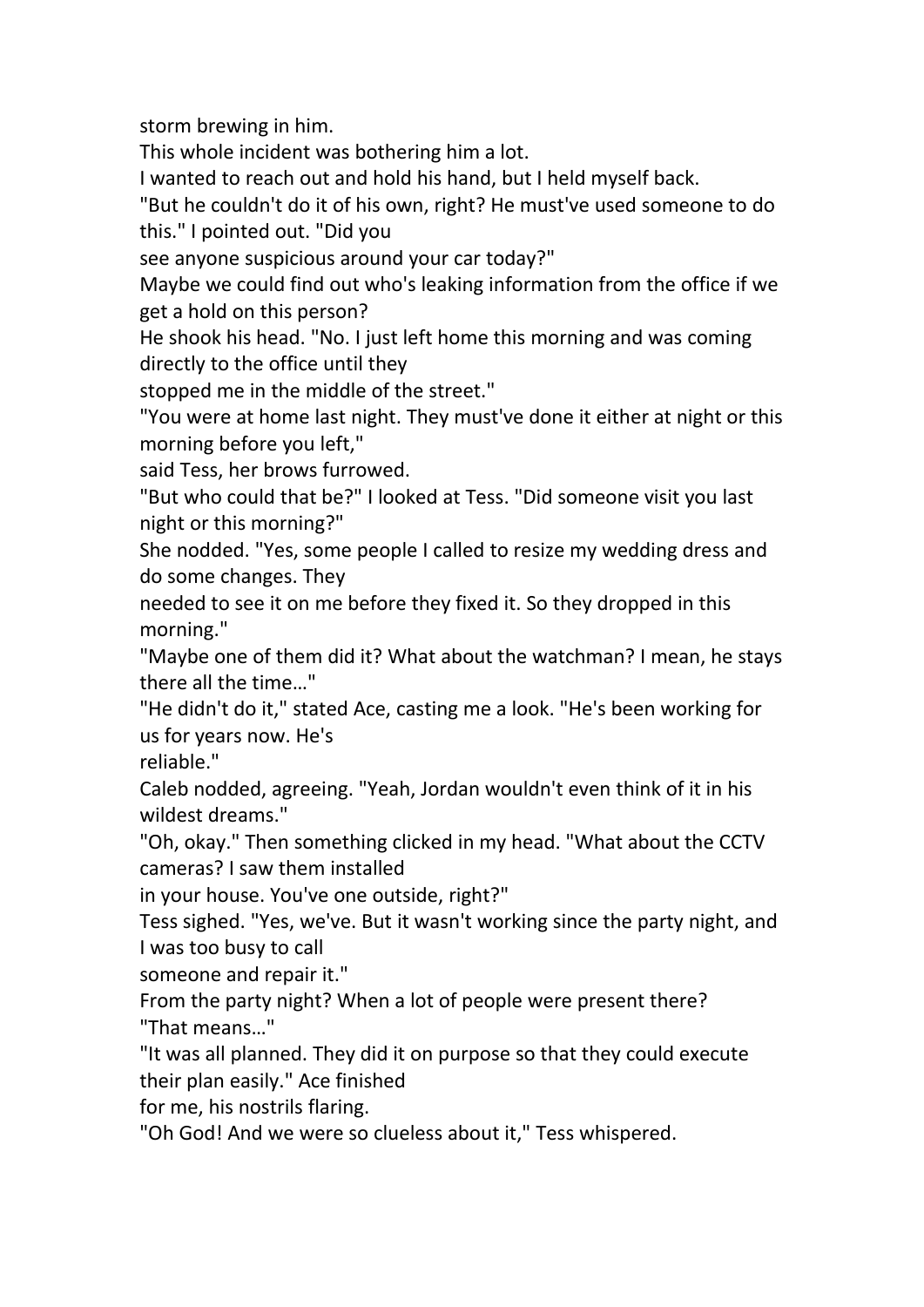"Did you notice anything weird about those people who came for your dress repair?"

She shook her head. "No, all of them were there with me all the time." Then a realization crossed over

her features. "Yes, Liza came this morning to collect some files." "Liza?" I was shocked.

"No, babe. Don't go there. I told her to come and collect those files for a meeting I wouldn't be able to

attend at Valencian Corp. Because I'd some urgent work at OC Textiles. And she is one of the most

trustable employees of our company. She can't do this," Caleb said. Even I agreed. She was a good person and had been a great friend of mine from the days I knew her.

Honest and hardworking…

And then something flashed in my mind. Her weird behavior this morning around the corner and…

I set back against my seat and stayed quiet waiting to reach the office, while Tess and Caleb

whispered sweet things to each other at the backseat. And Ace matched my silence. But I could feel it,

it was the silence before the storm hit. \*\*\*

As soon as we reached office after we dropped off Tess and Caleb to their house, I ran inside.

Taking the elevator, I went directly to the forty-ninth floor and went to the place where I saw her

talking to someone on the phone.

The bin!

Thank God it was still here and no one took the rubbish out.

Crouching down before it, I moved some coffee cups and tissues aside.<br>My nose crinkled as I touched

those tissues only God knew why was used for. But I'd to do this.

I just hope it's still there.

With my fingers crossed, I moved some more things until it came into my view. The plastic bag with

some white substances at the bottom corner.

She threw it in here.

With shaky hands, I picked it up.

I hope it's not what I'm thinking it is.

Opening the bag, I slowly took a sniff. I froze.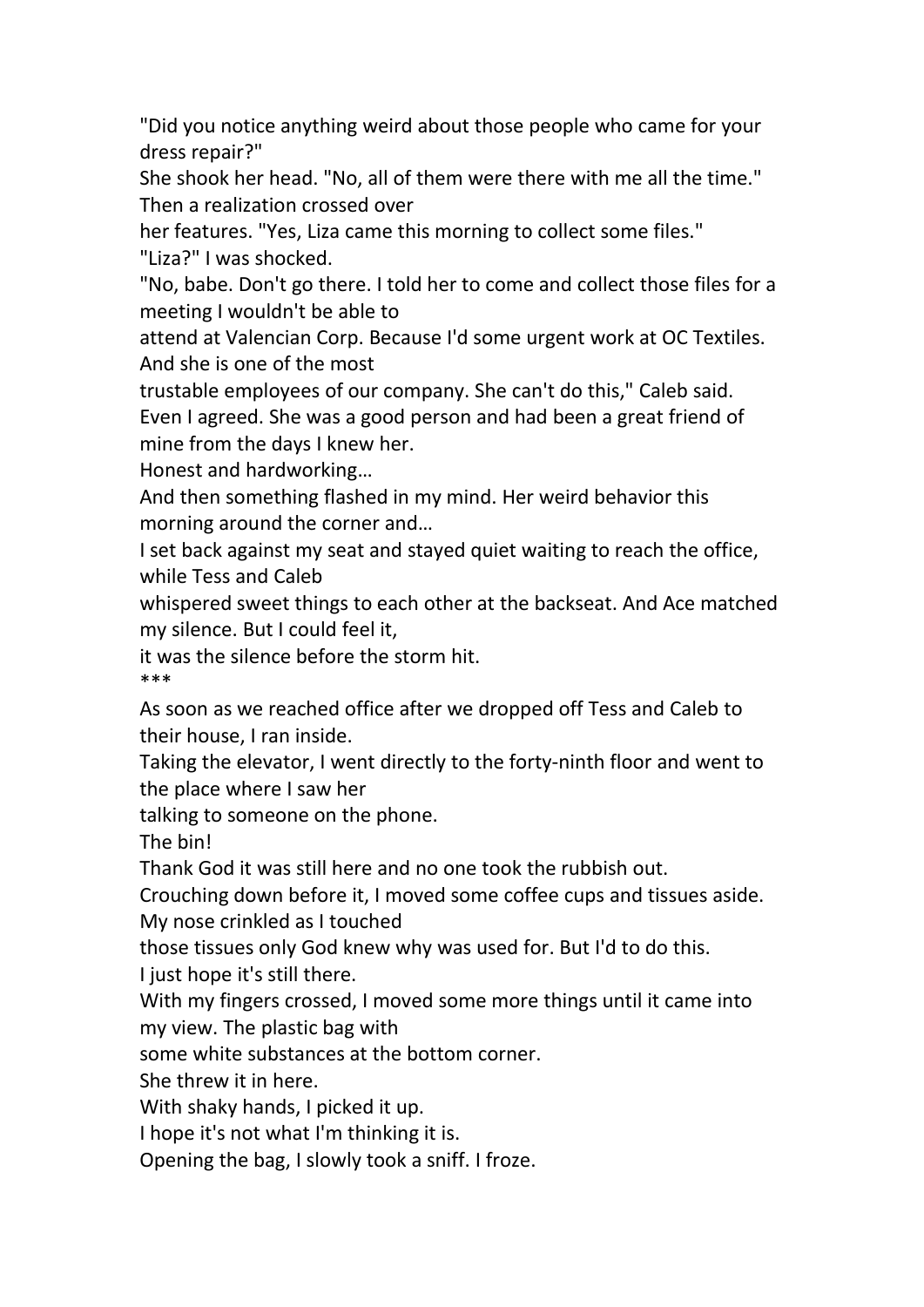It was indeed drugs.

The Trap Of Ace

Chapter 23

« PreviousNext »

That means… Liza?

My suspicion was right. She did it. She was the one who put drugs in Caleb's car and maybe, leaking

information outside.

My shoulders slumped as disappointment washed over me. How could she do it? She was such a nice

person and worked with Caleb for years. What could make her betray all of a sudden?

I've to inform Ace about it.

Getting up, I clutched the packet tight in my hand and rushed to his cabin. My heart thumped in my

chest.

As I approached his cabin, I found Carter outside on his desk.

"Is he inside? I've to see him right now."

Looking up, he smiled. "He is. Though he's a little busy, as ordered,

you're always free to go in and out

without any permission."

Huh? I could just walk in just like that?

Not wanting to waste anymore time, I threw a thanks at him and barged inside.

But I was shocked to witness the scene before me.<br>"-asking you for the last time, Liza. You better speak up now!"

Arthur was seated on a chair, and Ace stood at the middle of the cabin, his clenched jaw was a

declaration of his mood. And a trembling Liza stood right before him with her gaze on the floor. Silent

tears were streaming through her eyes non-stop.

What's happening? Did they get to know the truth already?

When their eyes fell on me, I didn't know what to say. His stormy gaze softened as soon as they met

mine.

"Rosebud? What're you doing here?"

Gulping, I glanced at Liza. Her eyes didn't lift up from the floor. Her shaking state raised pity in me, she

was my friend after all. But I couldn't just let go of what she did. It was a crime.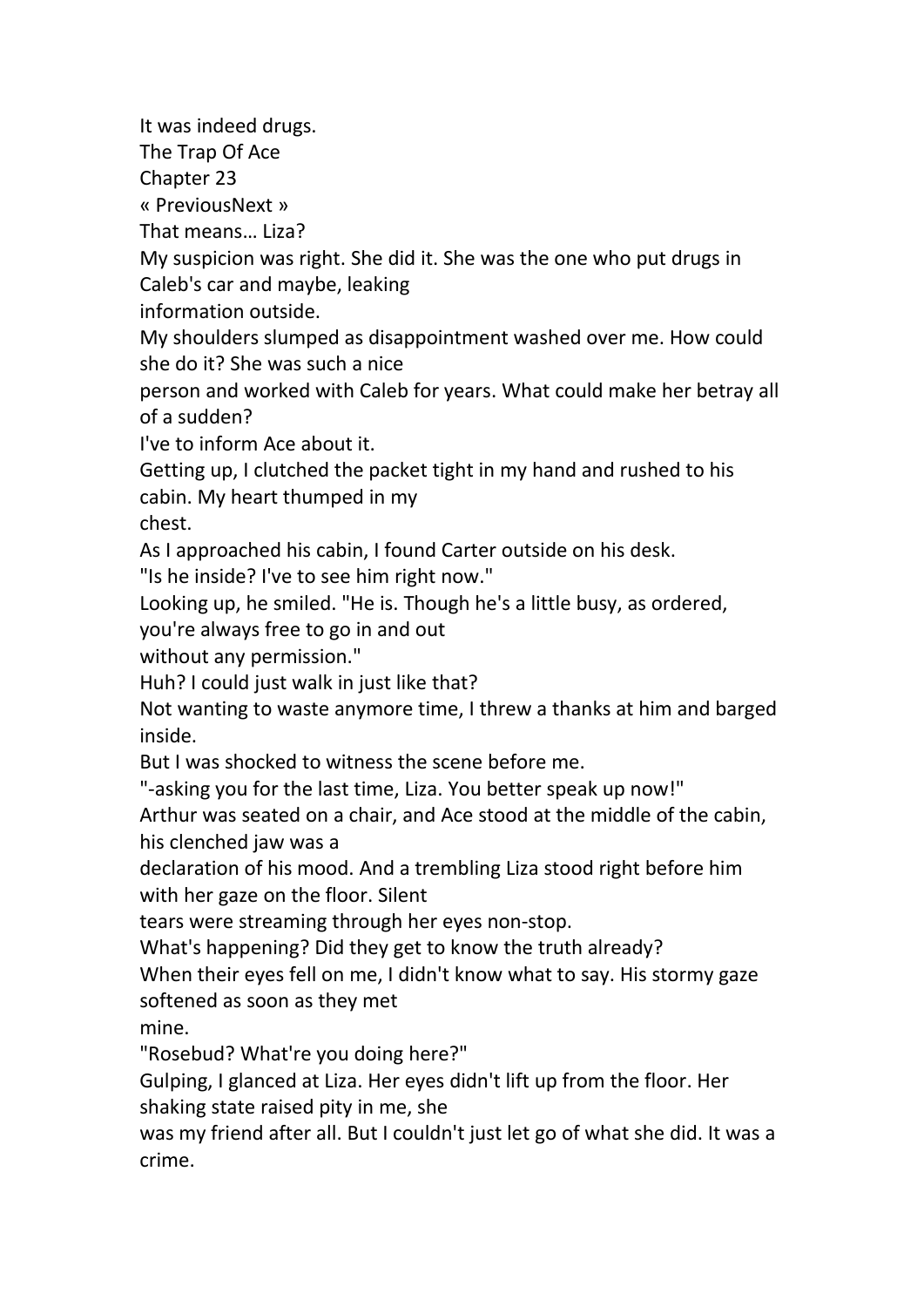"I- I want to say something."

All of a sudden his whole attention was on me as concern filled into those eyes. Forgotten the serious

issue before him.

Nodding his head, he looked at his uncle over his shoulder. "Arthur,

please take Liza outside. I'll be

meeting you in a moment."

Acceding, as Arthur stood up, my voice stopped him. "No!" Every pair of eyes landed back on me,

even Liza's. "It's about the drugs. I found something."

Liza's face paled dramatically when she saw the packet in my hand.

Hanging the plastic before her face, I asked, "See those white powder at the bottom, Liza? I found it

from the dustbin you threw it in this morning. Guess what it is?" She remained silent, not meeting my gaze.

"What's that?" Ace touched the packet, taking a closer look.

"Drugs," I replied.

His hand jerked away from the packet as if it burnt him. Stepping away, his hands clenched into balls,

shoulders tensed.

I frowned. What's wrong?

I tried to search for something in his eyes, but he was swift to move his gaze from my questioning one

and turned to Liza.

"So it's proved then. It was you who planted those… drugs into Caleb's car." His expression tightened

even while saying the word."Why?"

Her sob became loud, her hands shook at her sides.

"I said why?" His deep voice boomed across the cabin.

Flinching, she scurried back. "I- I was being blackmailed. H-he told me he'd frame my brother for a

crime he didn't even do! It was his friend. But- but somehow he got to know about it and started to

threat me. If I didn't do what he said, he'd sent my brother to jail. A-and, h-he is just a kid. I-i couldn't

let it happen. So, I… I'd no other choice. I'm sorry! I'm so sorry!" She spilled everything in one go,<br>shaking, sobbing and stuttering.

For a moment I wanted to reach out to her, but then whatever she did it for, it didn't justify her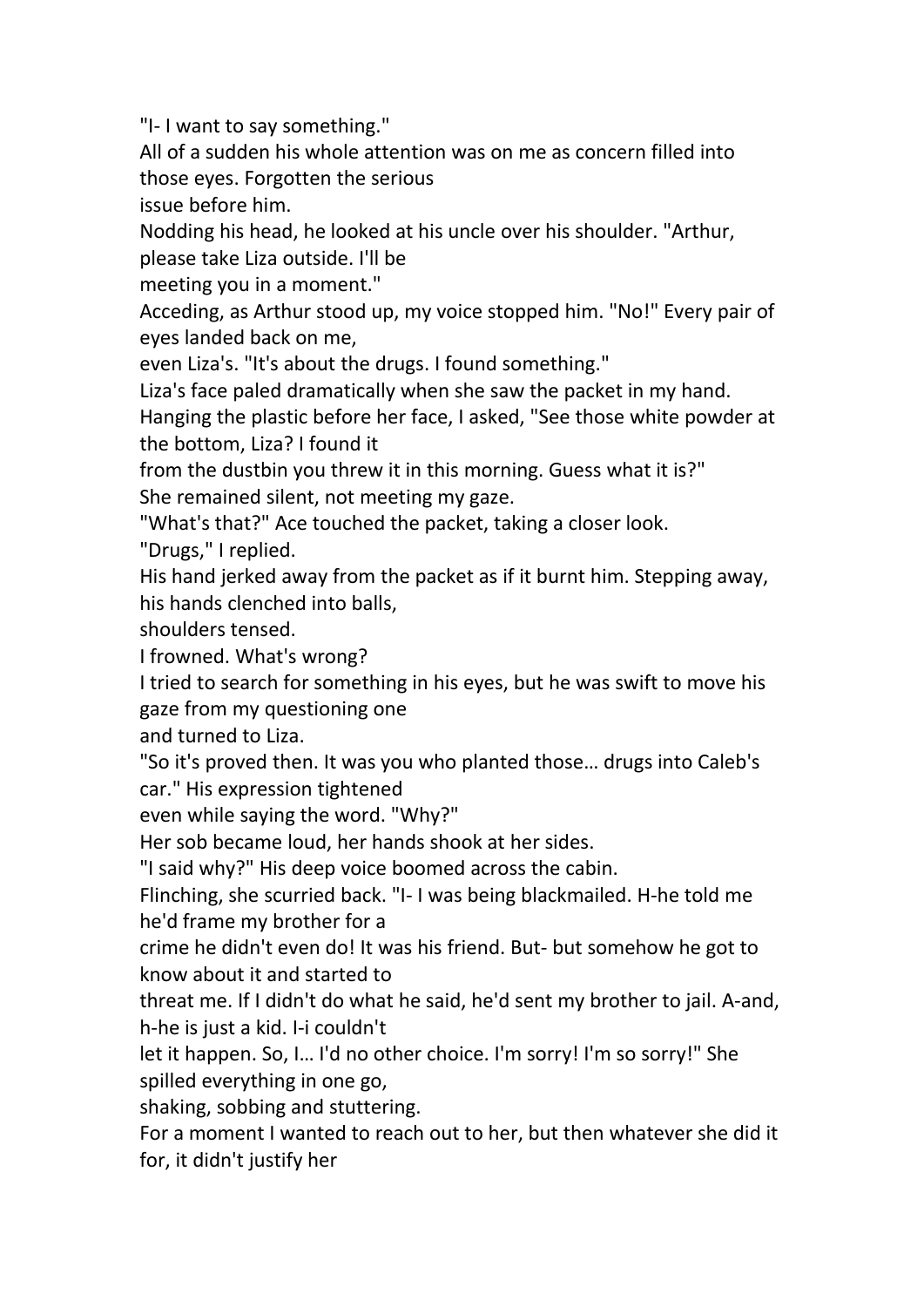actions. She couldn't just harm someone else to save her brother. Ace's lips curled into a sneer, the vein of his temple popped up. "So you decided to ruin my brother to

save yours?"

"I-i'm sorry, boss! I'm so sorry! I didn't know what to do. I'd no other way! Please forgive me," she

pleaded, her lower lip trembling.

"Forgive you?" Ace took a threatening step towards her, making her stumble back. "After what you

did and were doing God knows for how many months, you dare to tell me to forgive you? One thing

you should know working for me these years is that, I hate betrayers, Liza! And you just did that."

When Liza could barely stand up on her feet, Arthur was too relaxed on the chair, watching the whole

drama to unfold. Shouldn't he be as mad as Ace after knowing what she did?

Putting a hand on his chest, I tried to hold him back. He seemed like he was about to burst. "Ace, calm

down. Let me talk to her."

When his furious eyes met mine, I held his gaze.

"Please?" My tone soft.

His lips thinned in displeasure. Sending Liza another look of wrath, he nodded.

"Thank you," I said, before turning to Liza. "You said someone was threatening you about your

brother?"

She nodded, sniffling.

"Who's he?" Whoever it was, he was definitely someone who was working for Antonio Reymond, or…

it was Reymond himself. Everyone knew how blindly everyone trusted her. So targeting her to make

out their interest was a smart move by them.

She averted her eyes, hands fidgeted before her. "I- I don't know."

"Don't you dare lie, Liza. Trust me, you don't want to see my dark side,"

Ace said, warning dripped

from his words.

She swallowed.

"Give us the name, young lady. Maybe we'll consider reducing your punishment." Arthur came up and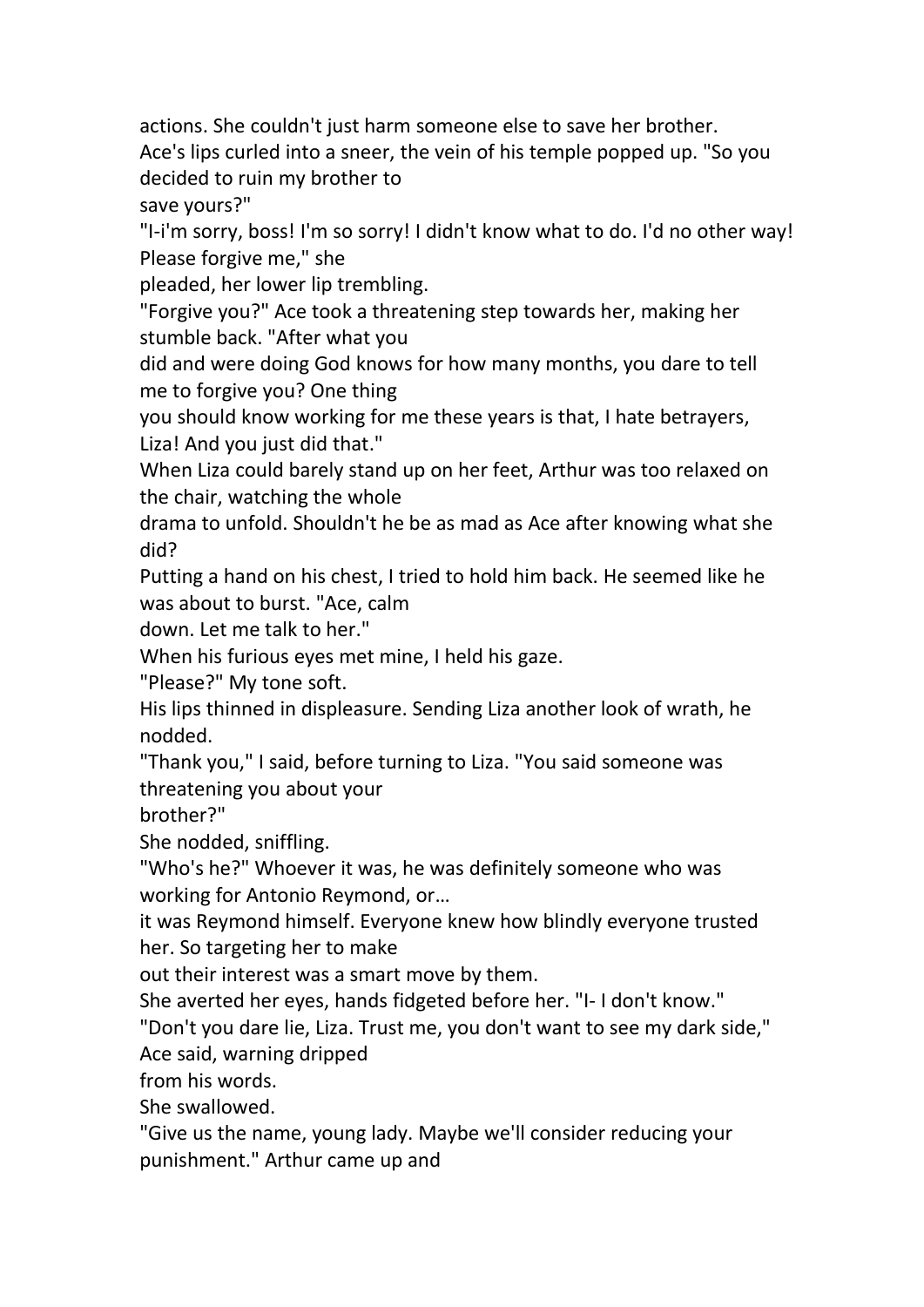stood beside us, his expression matched Ace now, almost. For a fleeting second, we our gazes met,

those dark eyes remained indifferent.

"Liza, who's he?" I asked again.

She shook her head, tears rolling down her cheeks. "Trust me. I don't know. H-he used to talk to me

on the phone. Never had he met me in person or told his name. I don't know who he is." Her nails dug

into her palms as she looked at me with something in her eyes. Pleading?

I went to ask her again, but the terror in her brown eyes stopped me. "Another lie. You…"

"Ace." I stopped him again and shook my head. "It's alright. We now know she did it, now let's end

this right here."

His brows furrowed, eyes flashing. "So you're telling me we let her go? Just like that?"

"No, she'll get punished for whatever she did. I'm just saying it's not our job to punish her."

"I want that name, Emerald." The muscle of his jaw ticked.

"We both know who's it. Directly or indirectly, Antonio is behind it. So let's just drop it."

"But…"

"Ace, please," I whispered. Taking his hand in mine I squeezed it, trying to give him my message.

Staring at our joined hands, with clenched jaw, he gave a curt nod. "Arthur, you know the latter."

Nodding, Arthur replied, "I already called the police. They'll be here soon."

A whimper left Liza's lips at the mention of the police. I didn't want to feel bad, but I did. Though she

was wrong, she did it for her family. Yes, I was judging her actions, but now putting myself in her

place, maybe I'd do the same if put in her situation.

Why didn't she just inform Caleb or Ace about it? They could've helped her.

Arthur grabbed her arm and dragged her out of the cabin. But before walking out of the doors, she

glanced at me over her shoulder and threw me a look of gratitude.

"Why did you stop me?"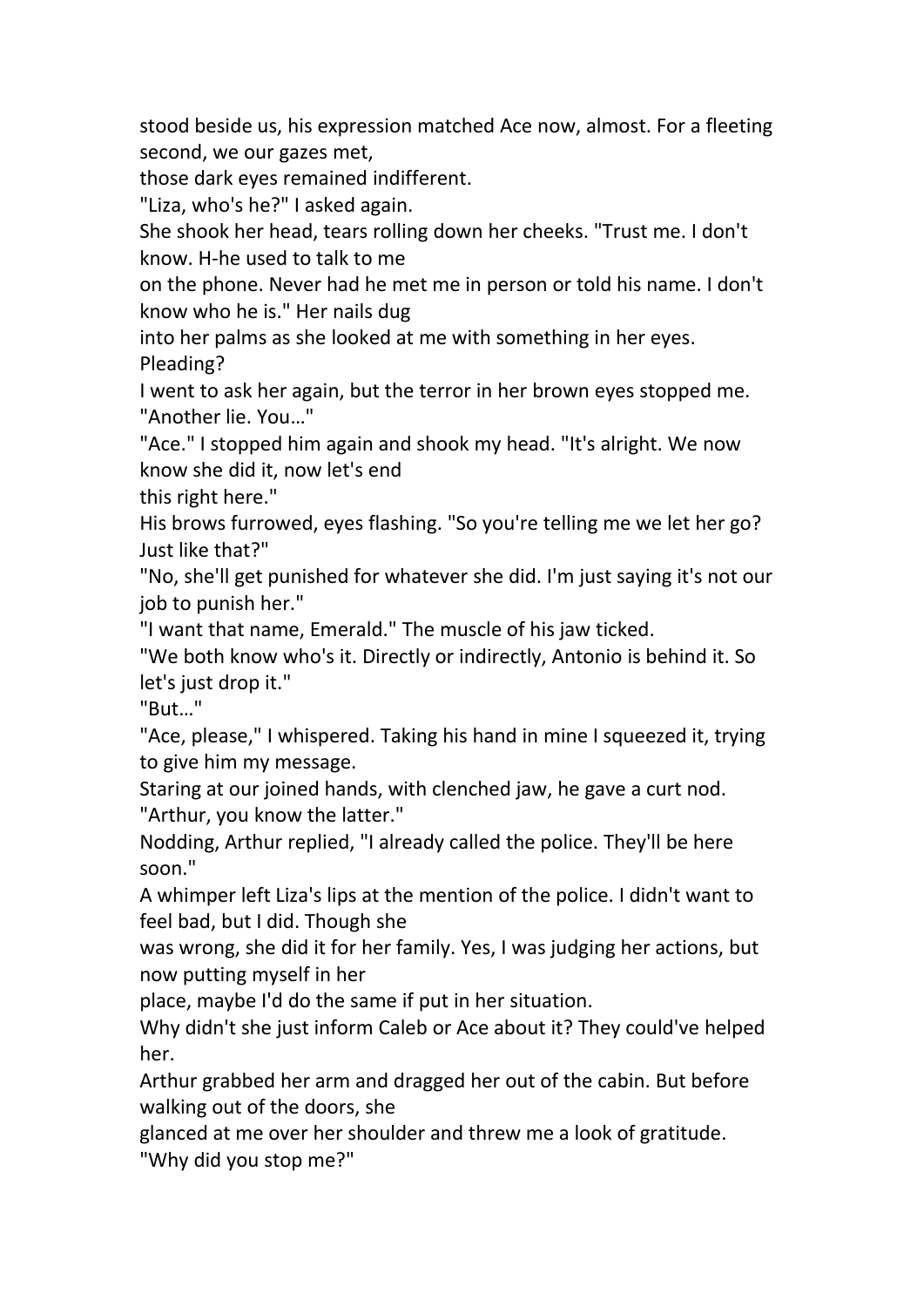"Because if we'd forced the name out of her, there was a risk of the blackmailer harming her family." I

turned to him. "If they could plan something that big, they can also go that down for their revenge."

He pondered for a moment.

"But I would've protected her family if she gave us the name. If she gave the statement, we could get

proof against him."

"But what if it's not Antonio himself? What if it's someone else he's using?"

"That's what I'm talking about." He looked into the eye. "There's a middle man working for him, who

knows everything about us and the people related to us. And if we got a hold on him, we could use

him against Antonio."

Oh, I didn't think like that. All I thought at that moment was Liza's fear for her family.

"I'm sorry, I didn't think of that." I bit my lip.

He shook his head, pinching the bridge of his nose. "It's not your fault. You were just thinking of her

family's safety. Don't worry, I will find out about the man myself." I nodded.

Running his hand through his hair, his gaze went to the distance. His shoulders were still tense, eyes

disturbed. And the five o'clock shadow on his face gave him an edge. He needed some rest. I don't think after arriving in California, he'd even a pinch of sleep. Because he

was too busy being furious about my recklessness.

I sighed.

"Let me get you some coffee," saying, I turned around and walked towards the door.

Suddenly a hand grabbed my arm and pulled me back. And the next thing I found, I was wrapped

around his arms, my face under his chin and his at the crook of my neck. "What're you doing?" I gasped.

Brushing his nose against my skin, he took a deep inhale. "Hugging my Rosebud."

"You're tired. All you need is a cup of coffee and some rest." I tried to wiggle out. But as always, he

only tightened the grip.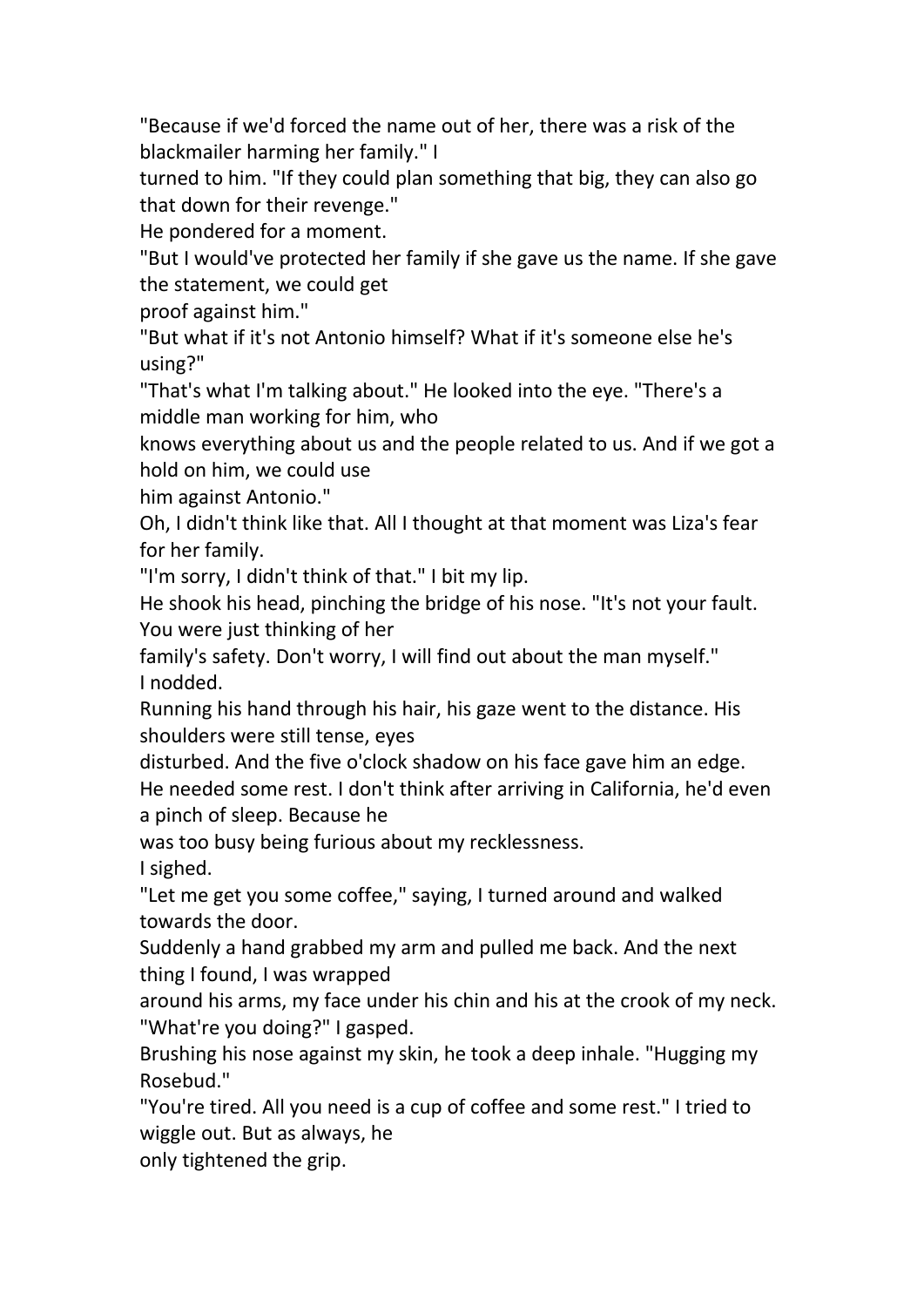"You being in my arms is everything I need," he rasped into my ear, kissing the junction of my neck and shoulder.

A shiver ran down my body along the warmth that spread across my chest at his words.

"Stay with me for a moment, baby. I need you." His hot breath tingled my skin as he let out a tired

sigh.

"I will if you don't call me 'baby'. Because I'm not your baby," I said. But my arms slowly went around

him as I rested my face against his chest. And my eyes went shut that instance soaking into his

warmth and scent, as if they had their own mind.

Hugging someone to provide comfort wasn't wrong, right?

A deep chuckle rambled into his chest."We'll see."

Hey, my pumpkins! So here was another update for you! What do you think of this chapter? And what

about Liza? Do you think she's innocent, or she's again telling a lie? And want more moments between Ace and Em? Go, check out the new sneak peek of the next

chapter! And don't forget to give my page a like(who still haven't done it), pretty please?

Now it's time for me to ask you guys a question. As all of you love your Achilles and Emerald, what

nickname will you ship them with? Tell me in the comments!

With love,

Eva Zahan.

The Trap Of Ace

Chapter 24

« PreviousNext »

We'll see?

This infuriating man!

"I'm just letting you hug me because you needed it. Don't think of something else. I'm still mad at you

for what you did up at your penthouse…" My cheeks flamed at my slip of tongue. Why did I need to

mention it right now?

My lips tingled recalling the earth-shattering kiss on his bed.

He put his nose into my hair. "And don't think I forgot what you did last night. It was a really reckless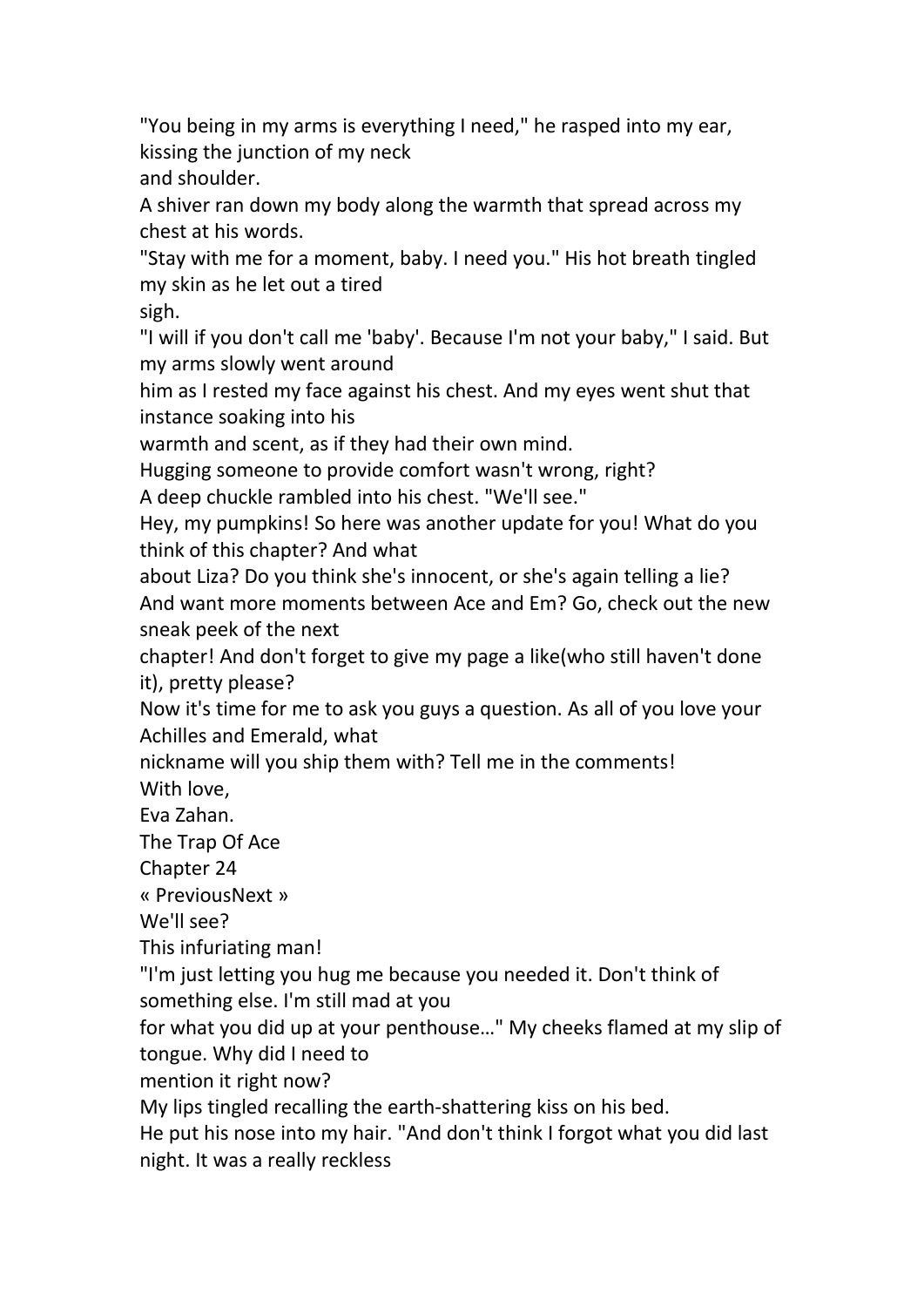move. And about kissing you," he rasped, arms tightening around me, "I don't regret a second of it.I'll

do it again and again even if you don't like it!"

A gasp slipped through my parted lips as he placed an open-mouthed kiss on my neck and then on my

throat.

"And I know, you loved it," the deep husky voice of his said, brushing his lips on my jaw.

My heart raced down my chest as hot desire shot through my veins the touch of his scorching mouth.

A tug in my lower region made me want to seek those sinful lips again, the same lips that were on

mine just this morning. My skin burned with his bold touch over my curves.

But even if I wanted to burn in his flames for the rest of my life with pleasure, with all the strength I'd

in me, I untangled myself from him and stepped away.

I couldn't do this again. I couldn't let my control slip again. I'd to go.

When I turned around to run, his arms again shot out to me. Holding my shoulders, he pulled me back

against him.

"Stop running away from me, my rose. We both know what we want. Stop escaping the truth," he

murmured in my ear, stroking my mid-section.

His touch was making me unable to think. My body reacted to him strongly every time he touched me,

my mind warned me to keep distance, but my heart longed for him every time he was away. His

closeness was a sweet poison to my brain. Because it loved it even if it made it numb.

Keep it together, Em!

"I've to go. Leave me," came out my bare whisper.

He pulled me more into his powerful arms. "Never. I'll never let you go!" Huh? He'll keep me in his office forever?

"I've work. Let go!" I huffed.

"No work today. It's your free day."

"What? Why?" I turned to look up at him.

"It's been a long day for you and even a terrible night last night. So it's your off day." He brushed

some tendrils away from my face. He was so close...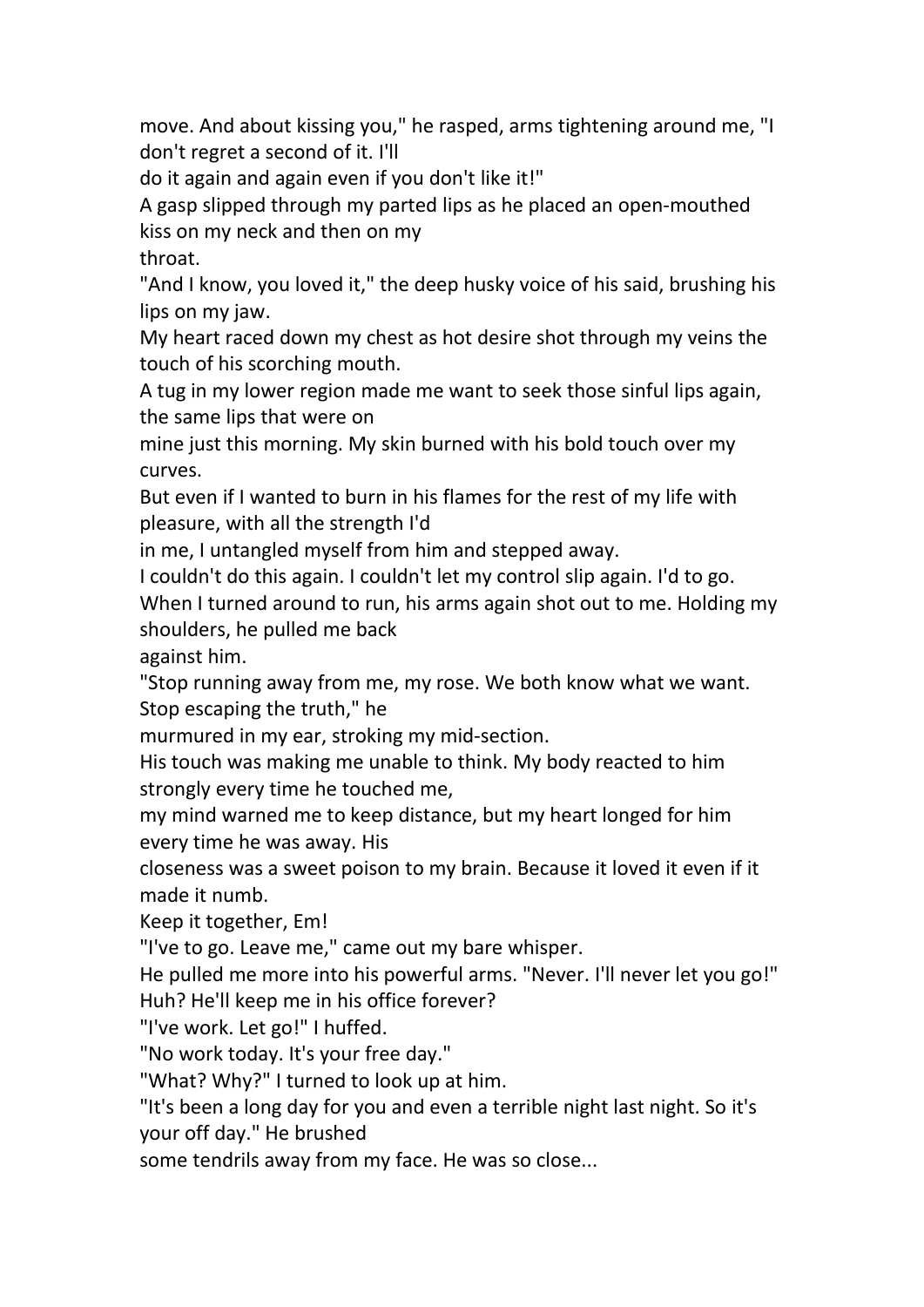"Can you keep some personal distance? Move!" I wiggled, slapping on his strong arm.

Amusement etched into those grey eyes. "Why? My closeness bothers you, Rosebud? It makes you all

hot for me?" he teased.

My eyes widened. The arrogance!

"Not at all! I don't feel anything! Now let go!"

"Only on one condition."

My eyes narrowed. "No conditions!"

He shrugged. "Then no leaving."

I groaned. "Fine! What's it?"

The corner of his lips twitched as he kissed my forehead. My heart

stuttered at the gesture. "Have

lunch with me?"<br>When I didn't answer, he continued.

"Let's talk. And I even ordered your favorite dish."

At the mention of food, my stomach growled. I didn't even have breakfast this morning in a hurry.

I tried to ignore the amusement in his eyes. What? Everyone had tummy.

"Okay. But only because I'm hungry." My turquoise eyes challenged his stormy grey to say instead.

Nodding his head, a smile spread across his face. A genuine one, which I saw very rare. Only when

with me. "Only because you're hungry." \*\*\*

I stared at the cheesy garlic shrimps with extra sweet and sour sauce before me. Exactly how I liked to

take it. Not a usual combo, but it used to be my favorite.

Our favorite.

Whenever he used to visit our home, he'd brought it for me. It was our regular thing after our chess

matches.

"You remembered?" I whispered, looking up at him.

Leaning forward, he put some prawns on my plate and then poured the sauce onto it. "It's not

possible for me to forget even a single thing about you even if I want." The look in his eyes was so intense it left me breathless.

I'd to avert my eyes. I couldn't let him see the moisture that old memories fetched in them.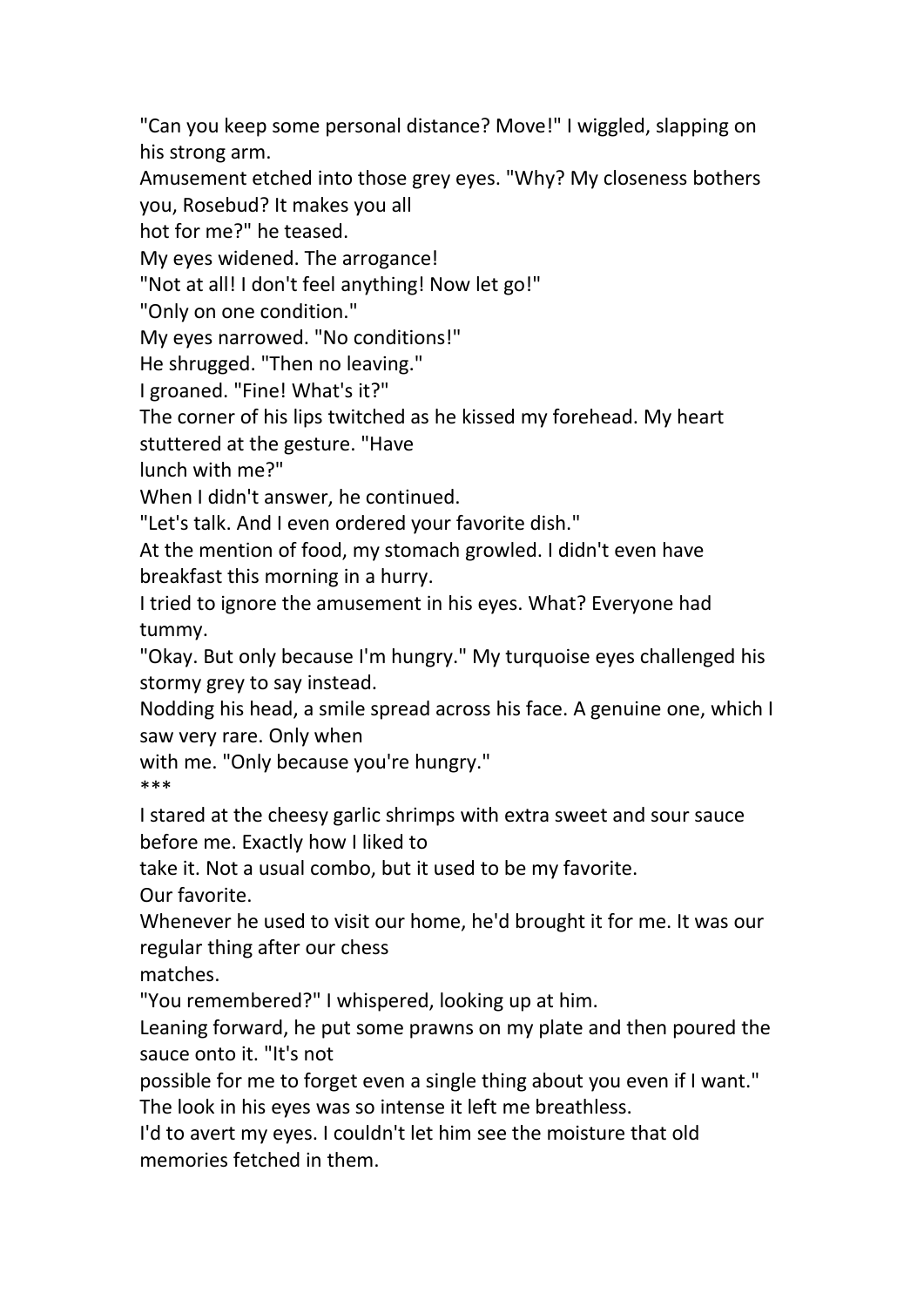Picking a prawn dipped with the sauce, I put it into my mouth.

Exceptional! Just as Iremembered. The

sweet and savory taste blasted on my tongue.

A moan left my mouth as I grappled another one. "It's so good!"

I've missed it so much. In these years, in the process of avoiding him, I'd avoided everything related to

him as much as possible. Even this sweet and sour heaven. It awakened too many memories.

A smile danced across his lips as he watched me, still not touching the food. "You're not eating it with

your hand anymore."

Embarrassment rose up my neck to myear. I used to hate using forks to eat them. Using my fingers, it

was easy to lick the cheese and sauce. I'd do the same right now, but self-consciousness held me back.

"You don't need to be embarrassed, Rosebud. It's just me. I want you to be yourself when you're

around me," he said, taking my fork from my hand.

When I didn't proceed, still hesitating, he also put his fork aside and picked a prawn using his hand.

I watched him with surprise. He never used to use his hand while eating. He thought it was dirty. But

now…

"What? You want me to finish them all alone?" he asked, when I ogled him like a dumb.

Shaking my head, I happily dug in using my fingers. Now it tasted even better.

"Since when did you start eating with your hand?" Taking a piece of pepperoni pizza, I queried.

Glancing up, he watched me with a strange emotion in his eyes, while sucking the sauce off his thumb.

My eyes fell onto his wicked mouth before I shifted my attention on food again.

"Since it started to help me in keeping me sane."

I frowned. "What do you mean?"

"Nothing. Why don't you taste those baklava? My chef is from Turkey, so it's the authentic recipe.

Here, take some. You'll love it." He put some of the dessert on my plate, clearly changing the topic.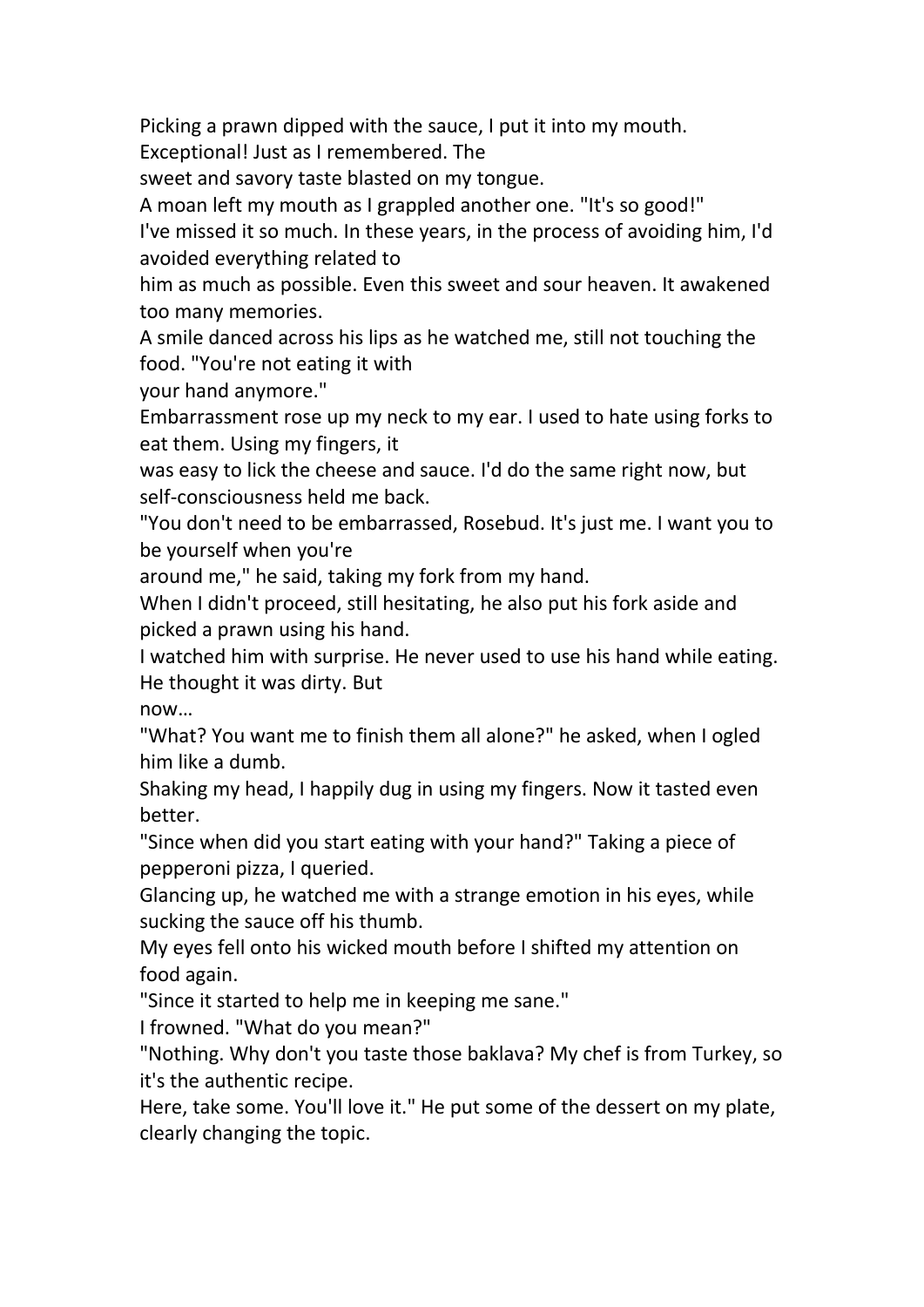I'd so many questions preserved for him, and here he wasn't even answering the simple thing.

"No, thanks!" I snapped, my temper suddenly flaring. "I'm full." I pushed the plate away.

His brows furrowed. "What happened to you all of a sudden?" "Nothing. Why don't you eat those baklava? I'm sure you'll love it," I phrased his line.

He pressed his lips together. "I don't need to eat them to know if I'll love them. I do love them. Now

will you tell me what's wrong?"

I wanted to ask the questions I did to Tess, but I didn't know how to approach, and that is wrong.

Looking away, I replied, "Nothing is wrong. I'm done, so I gotta go." "You won't leave without having the dessert with me and answering my question."

"Excuse me? And who're you to order me that?"

He titled his head. "Your boss."

I rolled my eyes. "Oh yeah! I forgot. No one can deny the king here. Only he can order around people,

not the other way."

"Nobody except my queen."

My gaze snapped up to his, his stare intense. Pushing the dishes away, he tugged my onto his lap,

emanating a gasp out of me.

"And as you're my queen, you've every right to order and deny me around, my Rosebud." My breath

hitched at my throat and heart pounded down my chest as I stared at the significance in his eyes.<br>Cupping my face, he spoke, "I'm sorry if anything I said displeased you. I

didn't mean it. I'd never do

anything intentionally to hurt you."

"I- I'm not you queen," I mumbled, not knowing what to say.

Placing a kiss on my forehead, he peered down into my soul. "You are. You can deny anything you

want, you've the right to do it. But you don't have the right to deny this one thing. So get that into

your beautiful head. YOU ARE MY QUEEN. My every fucking thing. My world."

I let out a shaky breath as a fierce emotion slammed into my heart, making me breathless. His every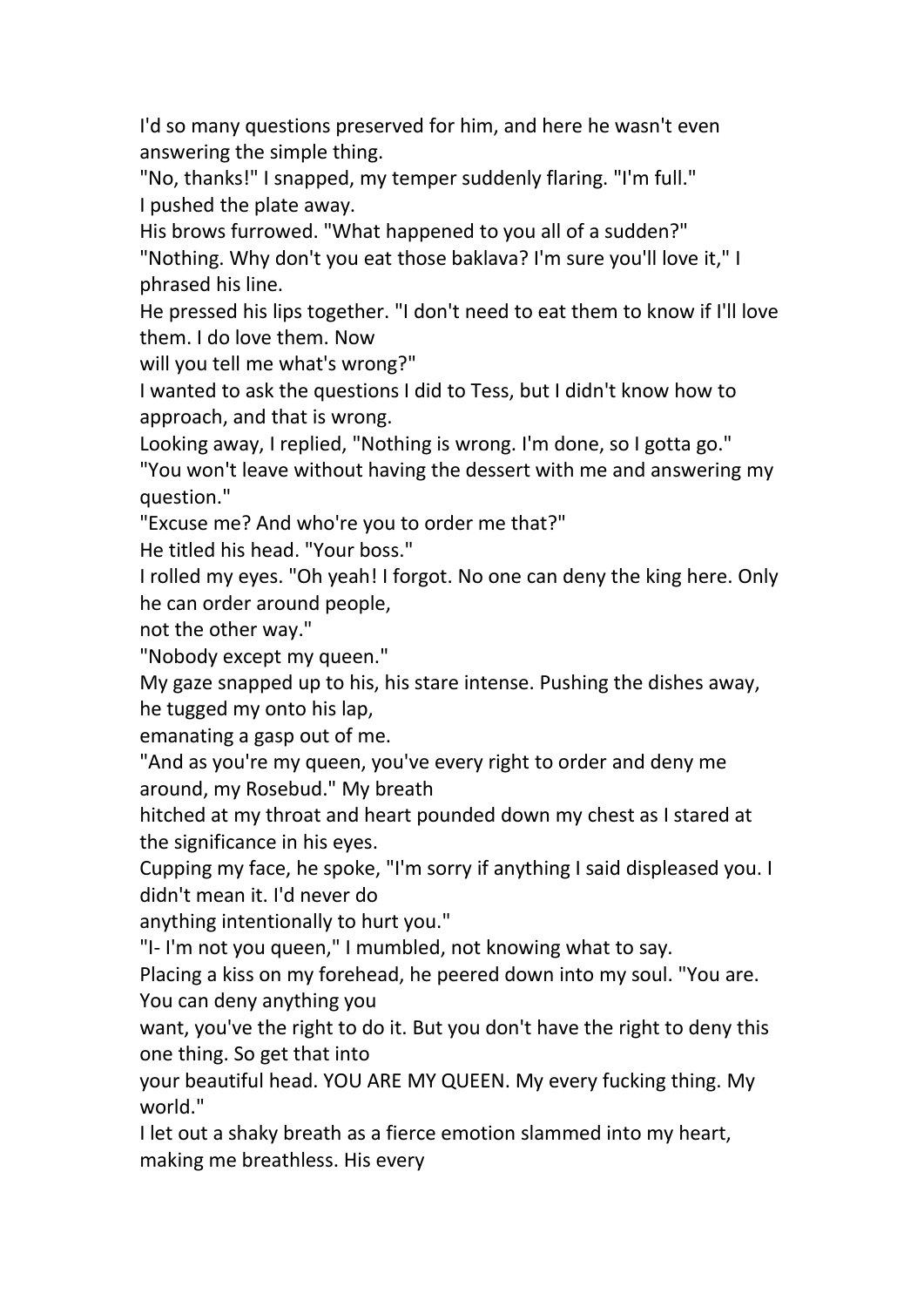word was like an arrow to my heart, breaking the bricks one by one of the wall I made around it all

these years.

I wanted to ask why. But I feared I wouldn't be able to handle his answer.

"I- I want to ask something," I said, not trusting myself to break out if I didn't move the topic.

He sighed. Kissing my eyelids, he nodded.

"How did you know that Liza was the one who put the drugs into Caleb's car?"

"Like you suggested at that board meeting, I had people look into the recent activities of the staff

having direct connection to the projects. And I just got the reports after we returned from the police

station." His features tightened. "And Liza's phone records raised suspicion, she was also one of those

people who went to Caleb's house this morning. So it was pretty clear that it was her. And your proof

just confirmed it."

Nodding, I took in the information. Then something else caught my mind. I wanted to ask him about it

since then.

"Are- are you okay?" I bit my lip.

A crease set between his brows. "Why do you ask that?"

Clearing my throat, I said, "You were disturbed regarding something since this morning. And I can tell

it's not just Caleb, it's something else. What's it?"

Silence.

"Your reaction was strange when I told you it was drugs in that packet." I still remember how he

flinched away from the packet.

His jaws clenched as his grip tightened on me.

"It's a very vile thing, Emerald. People should stay away from it as much as possible," he replied, eyes

hard.

What you're hiding from me?

"Any other questions you have for me?" he asked, brushing his fingers on my cheek.

My heart skipped.

This is the chance, Em. Say it. Ask him.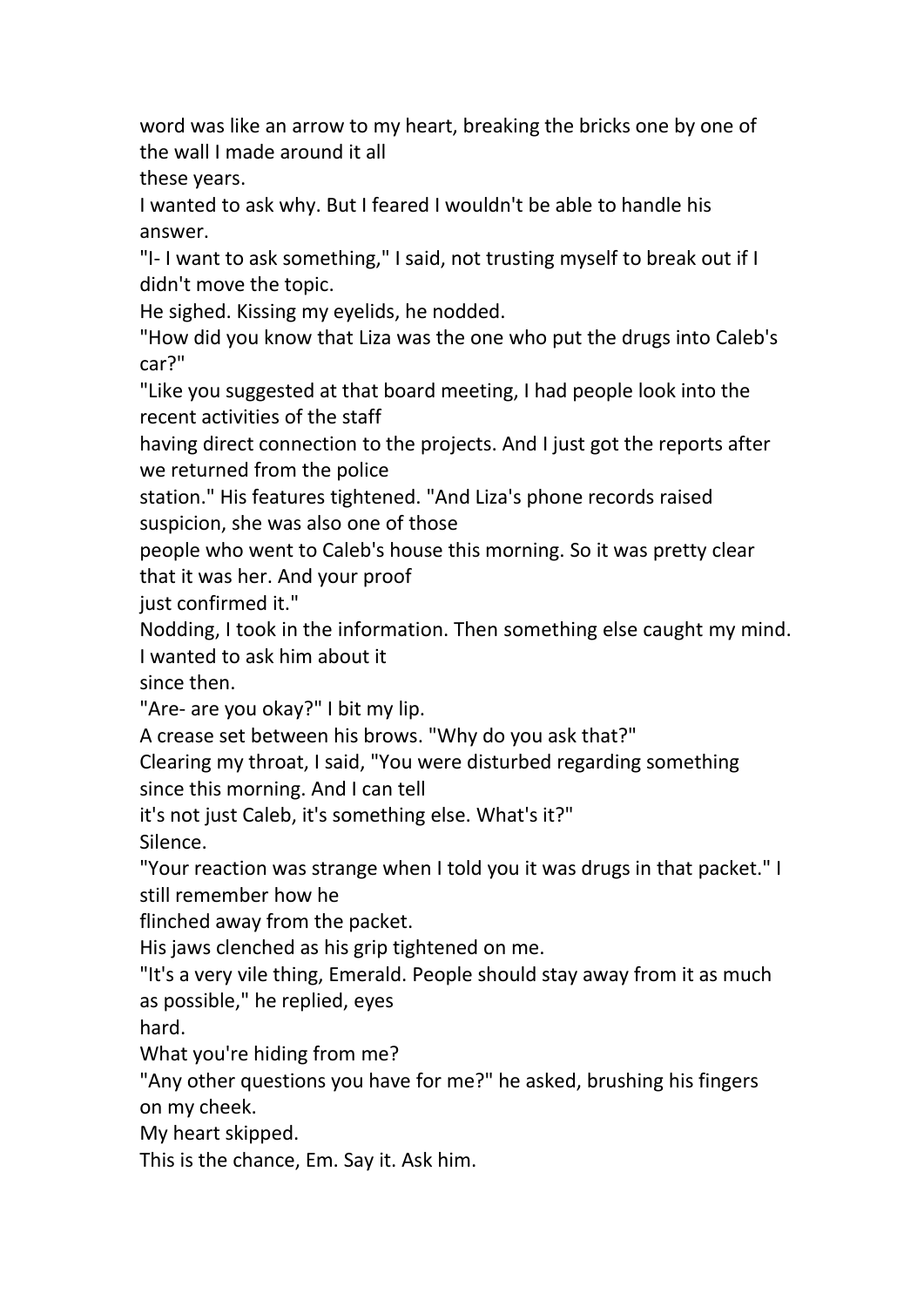"Will you tell me the truth if I ask?"

He watched me for a moment, and then gave a slow nod.

"I- I want to know everything, Ace. Everything that I should know. Everything that's hidden from me,"

I whispered. "I- I want to know what happened that night, seven years ago."

He stilled.

How did you like the chapter, guys? Tell me in the comments!

The Trap Of Ace

Chapter 25

« PreviousNext »

Double update! Yes, I know I'm amazing! I thought why not give you guys a surprise today?

And about the nicknames you all suggested, I decided EmAce and Emilles I loved the most! Thank you

so much guys for them! Now it's up to you which one you'd like to call them with. The one gets more

votes, will be the final one. Tell me in the comments! Now go jump into the story!

I knew that he knew what I was asking. He knew really well what I wanted to know.

His feelings couldn't grow just in these days. It had to be from our past. And if he really did feel

something for me, then why did he do that? Why did he push me away like that?

"I want to know, Ace. Will you tell me?"

Not only about the night years ago I wanted to know about, what happened to his mom and his

hatred for his old house also nagged at the back of my mind. I didn't forget the venom and pain

reflected in his eyes when he stared at the doors of his mom's former room at Tess's engagement.

There were so many things I'd questions about. But the answers weren't anywhere in my sight.

Taking a deep breath, he took my hands and brushed his lips against my knuckles. "I will. I will tell you

everything you want to know. You've every right to. But not now. At least not today."

Suddenly a heaviness lifted off my chest. I felt relieved. At least he didn't deny.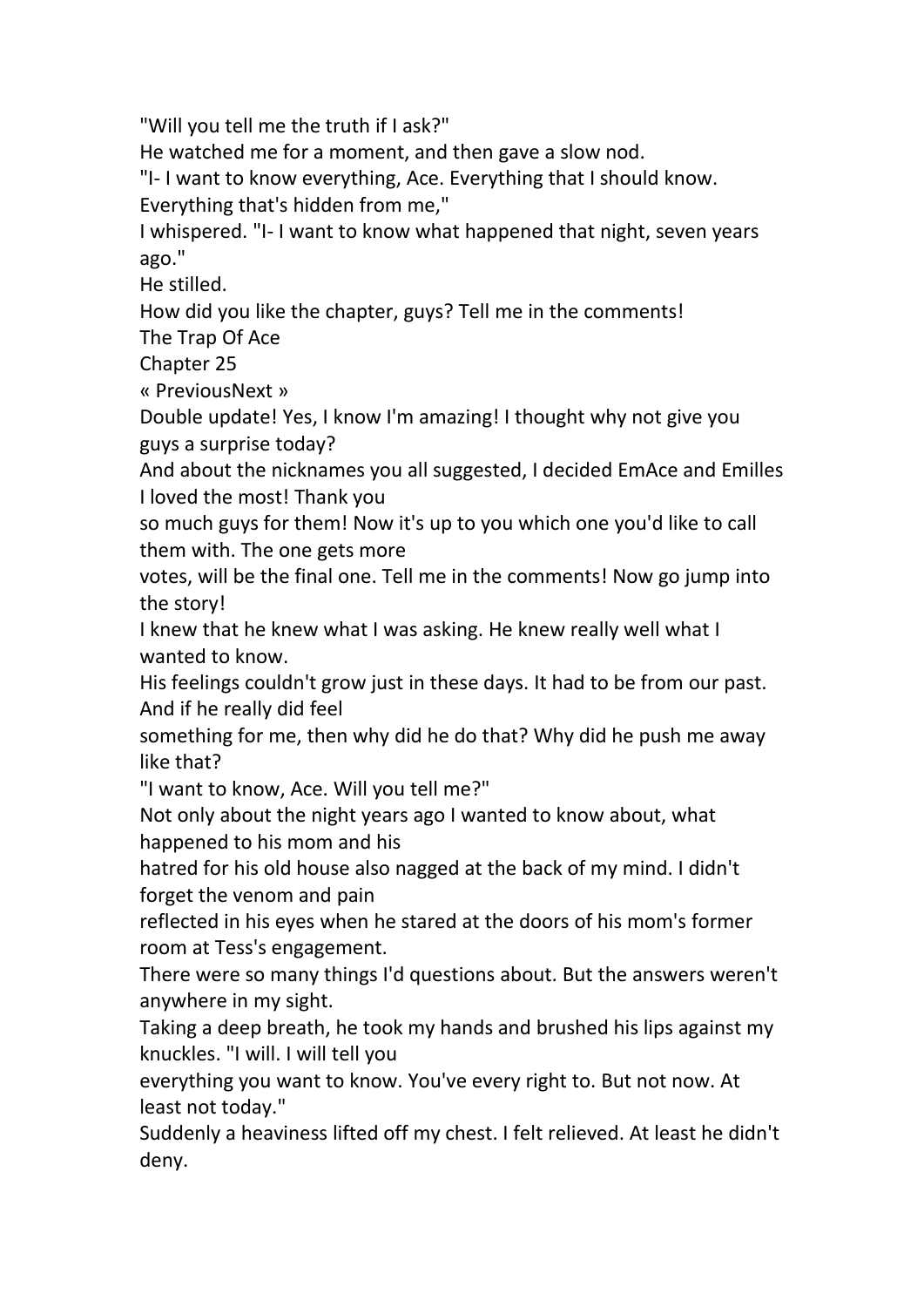"Then when?"

Just as he was about to answer my mostawaited question, a knock on the door halted him.

I jumped off his lap as Carter poked his head through the door. His eyes widened seeing my flushed

cheeks and Ace's murderous glare.

"You better have a valid reason behind the interruption, Carter."

The gulp of the secretary was visible. "Y-yes, boss. I've got the reports on-" taking a glance at me, he

stopped, "-uh, project CA."

Ace stood up on his feet as soon as Carter mentioned about the project. The ambience around us

veiled itself into staid all of a sudden.

Project CA? It must be something really important.

Noticing Carter's hesitance of talking openly due to my presence, I cleared my throat, glancing at Ace.

"Uh, I gotta go now. I'll see you later."

When I turned to go, he again grabbed my hand for the third time.

Pulling me closer, he left a peck on

my forehead.

"We'll talk, soon."

Staring in his grey pools, I nodded my head and then walked out of the room, leaving an awkward

smile at Carter's way.

God, I don't know what he might be thinking catching us in that position! But I was more frustrated than I was embarrassed. He was just about to tell me when he was going to

unravel the past before me. But Carter ruined it all.

The nagging desperation to know the truth vexed me.

Leaning my back against a wall, I closed my eyes. A sigh left me.

I had to know everything before making a decision. I was falling weak. I was finding myself giving up

every time he was around me. One look at his stormy gaze, and I'd be that fifteen years old Emerald

again.

How long can I resist?

Not for long.

I have to talk to Warner.

And just as Ithought of him, my phone rang. His name flashed on the screen.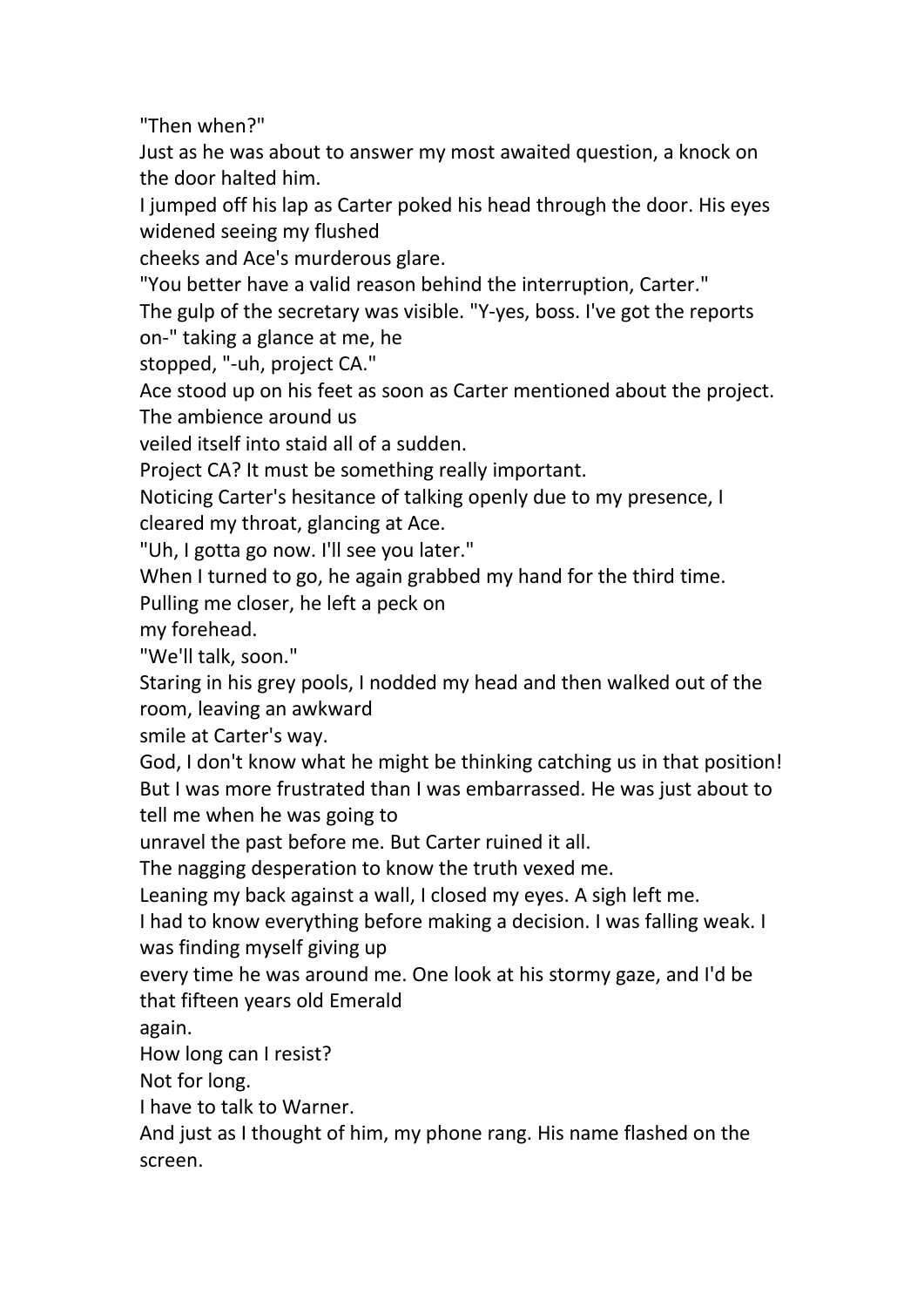"Hey!" I tried to smile, but failed miserably. Nervousness and guilt swirled inside me at once.

Nervousness, because I'd no idea what to tell him. And guilt, because I didn't want to hurt him, but I'd

no choice. It was for the well-being of both of us.

"Hi! I'm so sorry, I couldn't pick your calls then. It's such a busy schedule today. When I finally got

some time, I thought to call you, but you didn't answer."

"Yeah, I was… uh, a little busy," I lied, clenching my fist.

"No problem. By the way, I called to inform you that I might not be able to attend Tess's wedding. I

don't know what's up with my boss' ass, he just hates the word 'leave'. I don't think he'll allow me to

attend the wedding. It's too much work here," he complained.

"What? But you can't just miss Tess's wedding!" He'd to come.

Otherwise how'd I confront him? I

couldn't keep it in for that long. This guilt will kill me alive.

"I'll try my best, Em. But I can't guarantee anything. And don't worry, we could always meet anytime

later, right?"

I took a deep breath. "Warner, listen to me. I need to see you. I…"

"I know, I miss you too! But…"

"We need to talk. It's really important." I cut him off.

He went quiet.

"I- I've something to tell you. I can't tell you on the phone. I need to talk to you in person."

Silence.

Just when I thought the line went dead, he spoke up.

"It's about Achilles, isn't it?"

A gasp slipped through my lips. How did he know? "H-how…"

A humorless chuckle reverberated through the phone. "Isn't it obvious? Whenever he's around, your

eyes only draw to him even if your boyfriend stands right next to you at that moment. You think I

didn't notice at that party and at that race track?" He scoffed. "And now that you work for him, I

should've seen that coming. But I was too foolish to think of trusting you."

Biting my lip, I looked down. Shame and guilt burned my vision.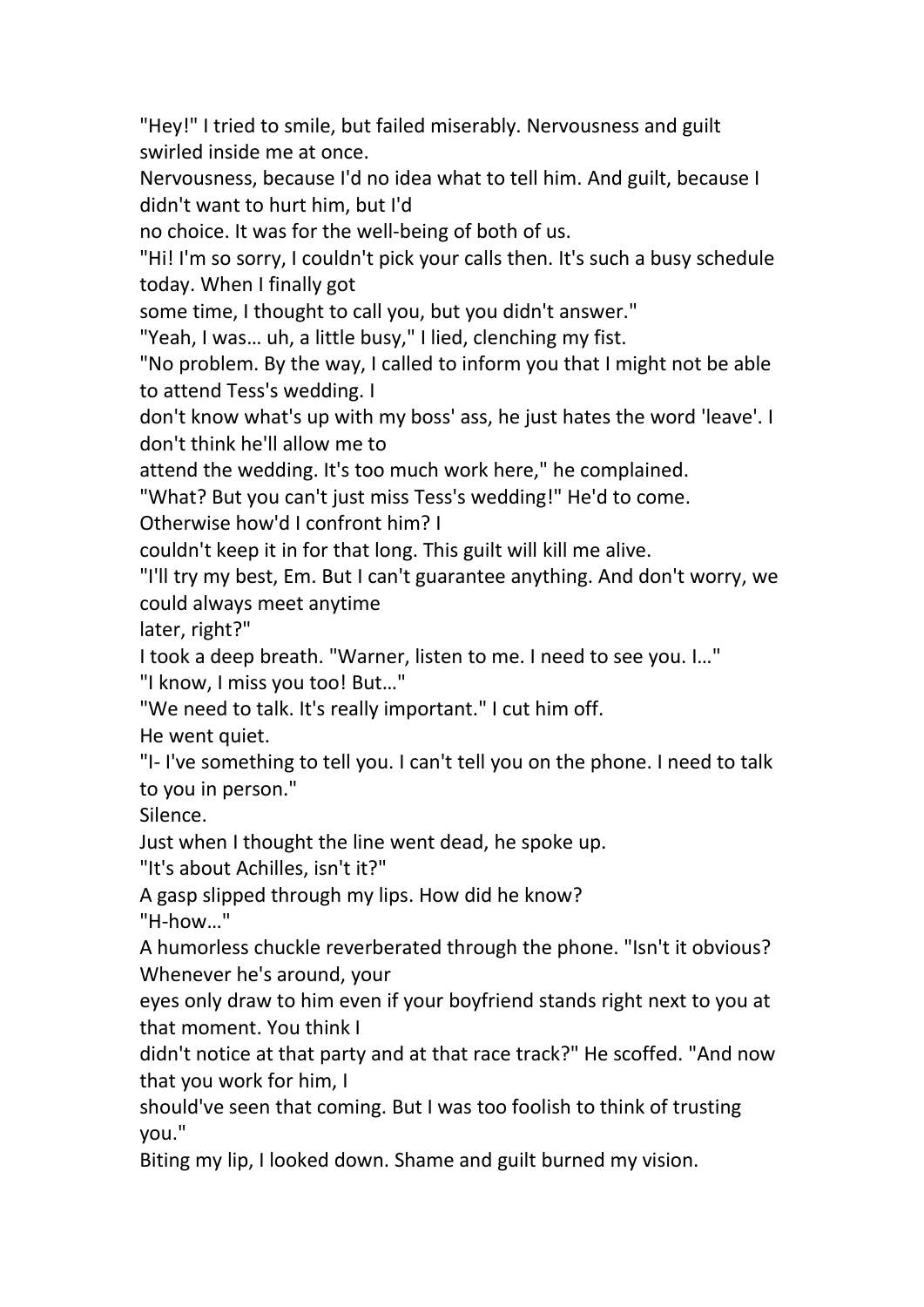"It's not what you think. I didn't…"

"How could you do this to me, Em? You're ready to leave me now that you found your lost love? You

forgot how I was there for you when no one was?" His voice croaked. "How do you know that he's the one I loved?"

He laughed. "Your uncomfort around him and the look into your eyes whenever you gazed at him, it

said it all. Childhood love, a family friend. Now it made all sense. He's the family friend who broke

your heart seven years ago, isn't he?"

I gulped the lump of my throat. "Warner, please. Listen to me. I tried my best…"

He again cut me off. "That's the point. You tried your best to manage to look happy with me. But you

never were, were you? You were always in love with him. No matter how much I loved you, you never

reciprocated my feelings. Because you never loved me, you never even tried to."

"Warner…"

"This is not done, Em. You shouldn't have played with me like this!" And then the line went dead.

I stared at the phone as a lone tear fell down my cheek. I just did what I was afraid of. Hurting one of

my best friends. The person who always supported me in everything. I didn't think he could ever forgive me. I felt like the worst person in the entire world.

Wiping my tears, I tried to call him again but it went unanswered. And the next time, it was

unreachable.

Deciding to give him some time, I let out a breath and walked away.

I didn't know what I'd tell him once he's calmer, but I have to sort it out. Convincing him won't be easy,

but I didn't want to lose a friend like him forever.

Maybe I'd just go and meet him myself? Because I didn't think he'd come here after our conversation.

And I didn't want him to confront Ace. That's what I feared right now. A possessive man and a hurt

ex-boyfriend's face off won't be good.

It'd be a chaos.

\*\*\*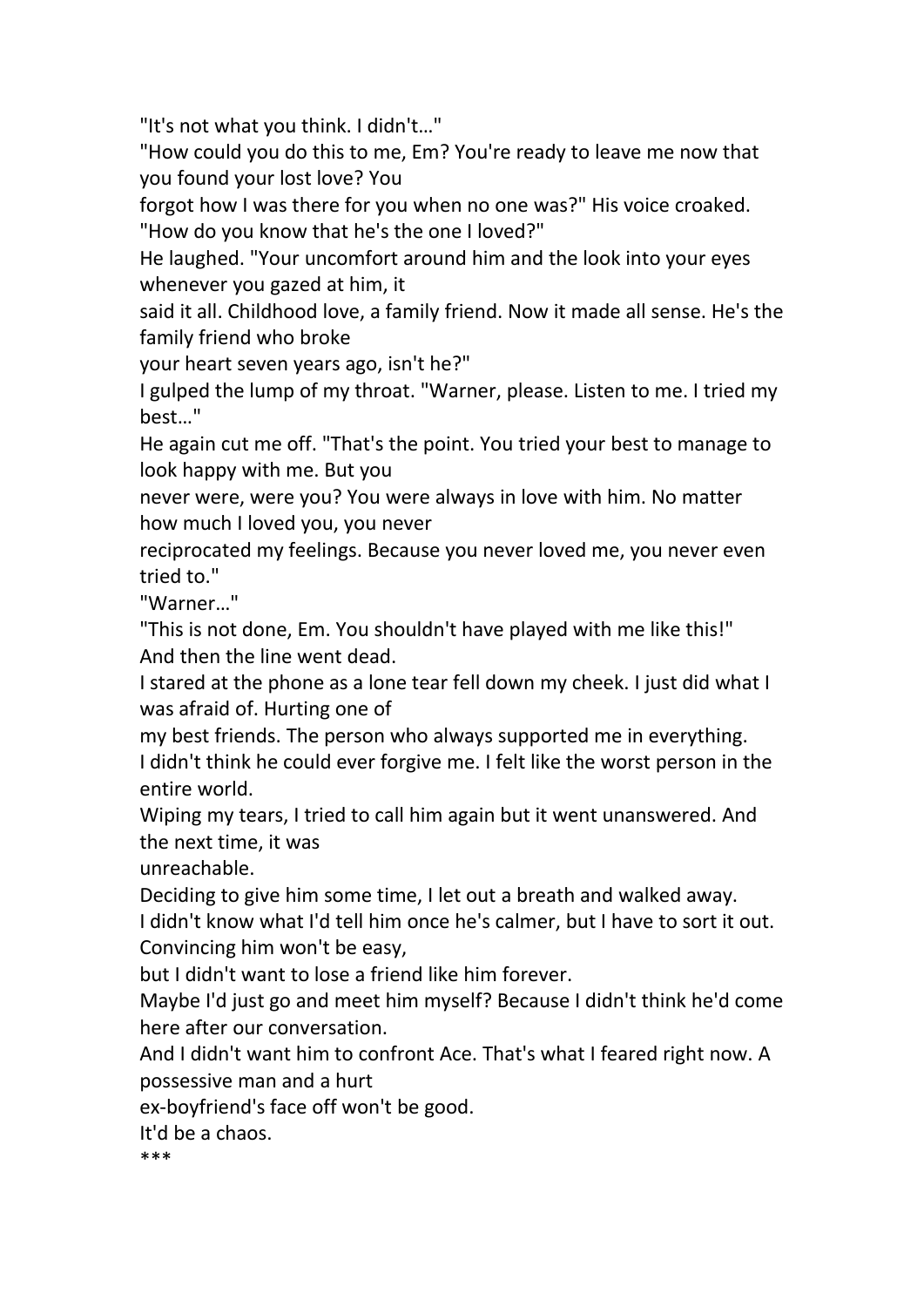When I went to collect some files from my cabin I needed to take home along to work on them, I

found Matt on my way out.<br>With a heavy carton box in one hand and another small white box on the other, he struggled to walk

out of the elevator. The ruffled hair of his and perspiration on his forehead told him misery.

"Matt? What's all this? Where are you going with these boxes?" approaching him, I asked.

He huffed. "To my new cabin."

"Why? Are you shifting?"

"Yeah, after whatever Liza did, she got terminated immediately. And now the boss wants me to take

Liza's place. Though I'm happy that he showed such trust in me, but damn! My job was much easier

than the secretary's job." He shook his head.

Yeah, I remembered how Liza didn't even used to get a minute to take a breath of break most of the

time. She was best at her job, but unfortunately, everything got ruined. "Yeah, I understand. But hey, look at the positive side. Your position and salary would now be

doubled." I winked at him. Even though I was joking with Matt, the talk with Ace and Warner lingered

at the back of my mind.

I gave myself an inward shake of head. I wouldn't get any peace until everything gets fixed.

He laughed. "Yeah, that's why I didn't waste a moment to say yes!" Chuckling, I glanced at the boxes. "You need any help with these? I'm free right now if you want."

The eagerness was lucid on his eyes. "Yes, please! I'd be more than grateful if you do."

Smiling, I took the smaller box that he handed me and accompanied him to Liza's old office.

Doing small chattings with him and laughing at something he shared of his first day at job, when we

were just outside the empty cabin, Ace and Carter had us stop at our track.

Carter was explaining something to Ace as he strode with his longer step, much ahead to his almost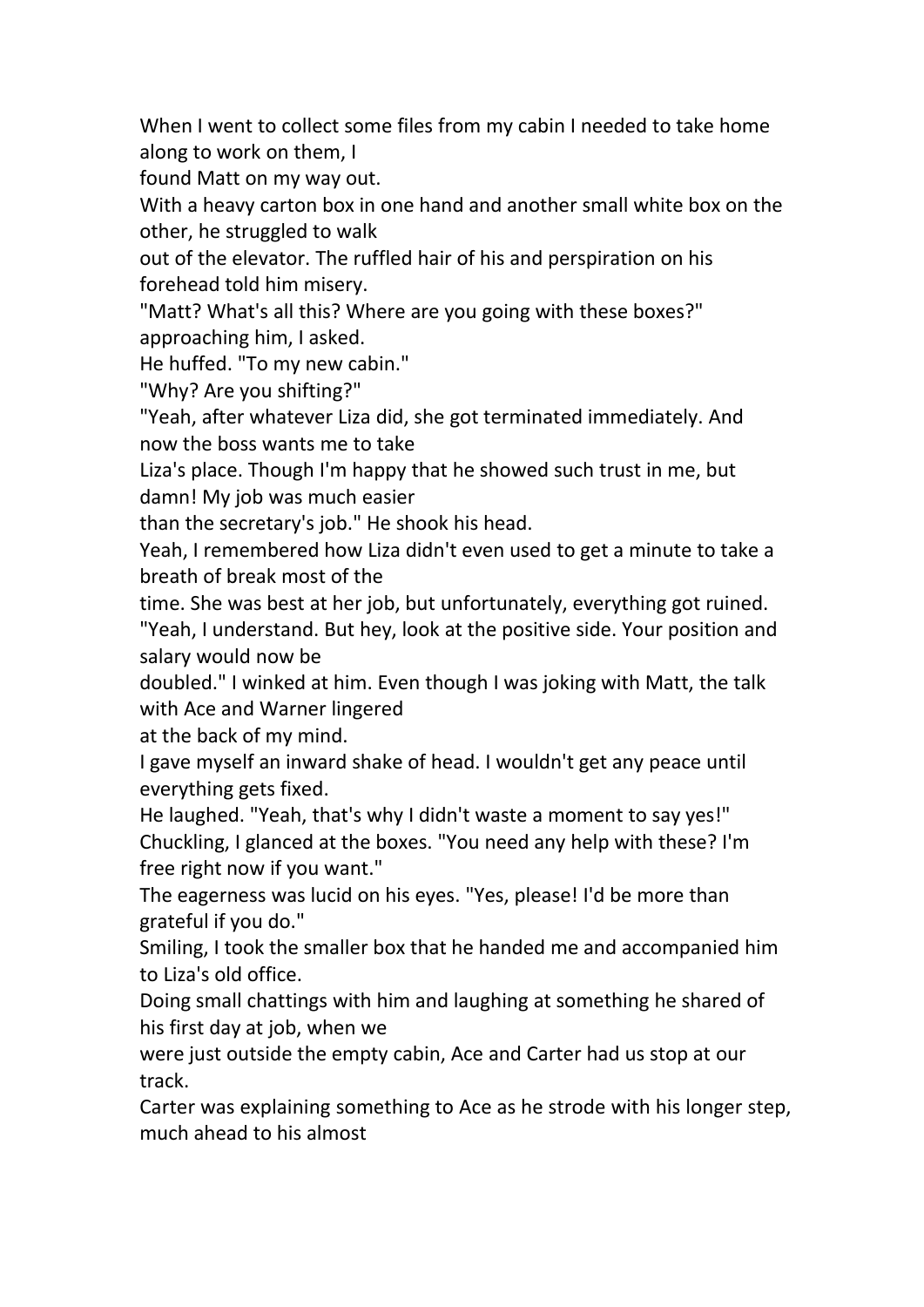running assistant. The tense jaws and clenched fists of his declared of the storm that was raging inside him.

He was… furious.

When he saw us, he came to a halt. Flaming grey eyes came to a smolder when they met mine. The

strange swirl of intense emotions that ran in them were unknown to me. My smile faded.

What happened to him all of a sudden. Even Carter was pale and out of breath.

When Ace's gaze moved to Matt from me, his jaws tightened more before they moved back to me,

eying the boxes in our hands. In my peripheral vision, I saw Matt taking a step back, fumbling with the

box as the boss glared daggers at both of us.

Slightly moving his head, he pointed Carter to the white parcel in my hands and in seconds it was

taken from me.

"I- I'll help Matt from here. Don't worry," said Carter, casting a nervous glance at his boss.

I narrowed my eyes at his boss as he came closer.

"What's with you now? And do not give me those looks, I'm not scared of them!" I said, even if I

found difficulty not to step back under his towering figure.

Placing a hand on my waist, he cupped my chin as if Carter and Matt weren't standing there, watching

us. "I told you to go home and rest. Then what are you doing here? And with-" he threw another

sharp look to Matt, "-one of my employees?"

"I was just helping him with these stuff," I replied, confused. What's wrong with that?

"He can help himself. And if he can't, then he can just take someone's help. You don't need to help

him."

"And what's wrong with me helping him?" I gave him a challenging look. Pressing his lips together, he kept silence.

"Umm, uh… I should go now. A lot of work is pending," Matt stuttered. "You better!" Ace hissed, not looking away from me.

Throwing a thanks at my way, he fled away inside the cabin, followed by Carter.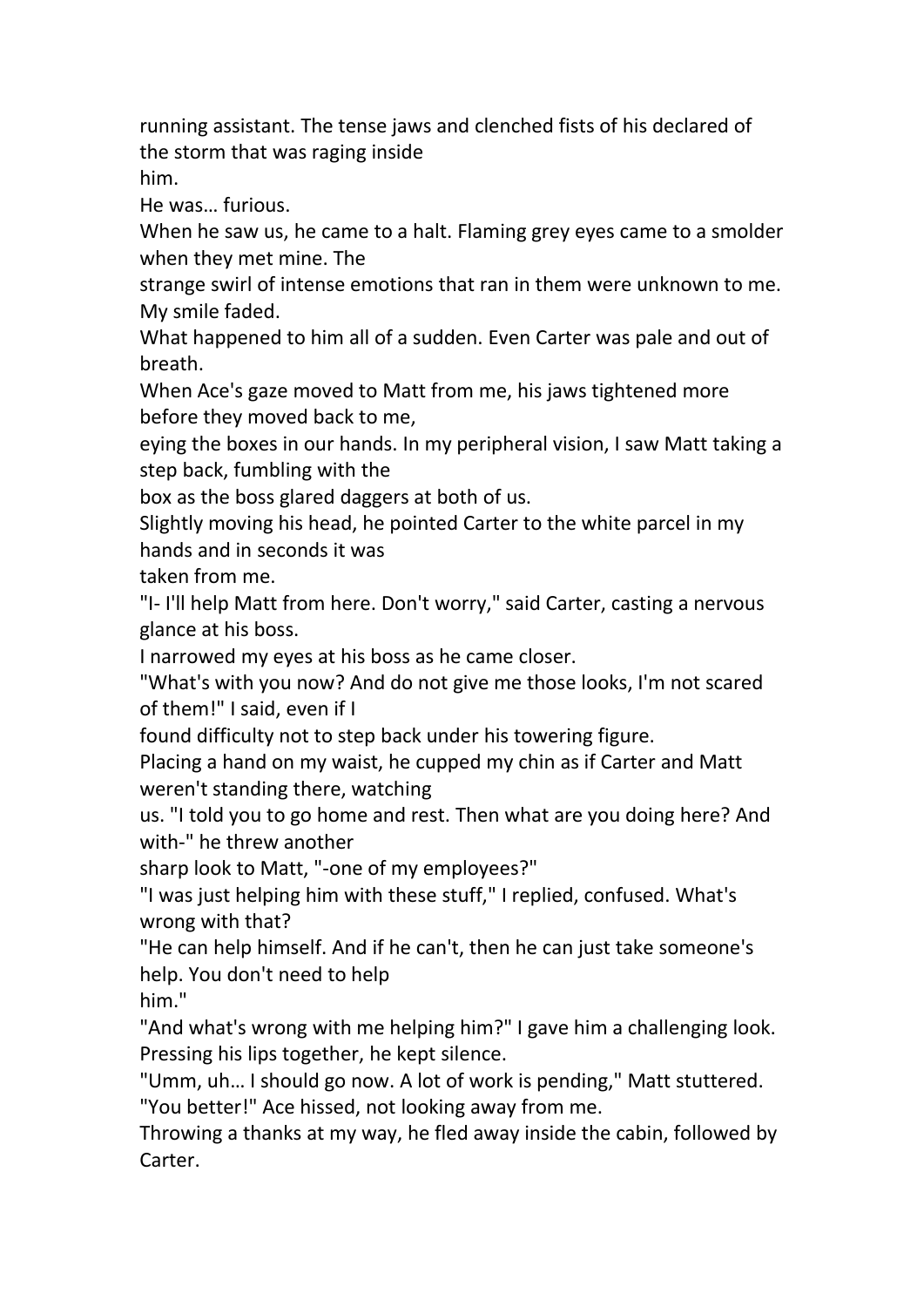And all the while, our gazes didn't break. We did the staring down match for some moments, until he

took a deep breath and closed his eyes, calming himself down to some bits.

Once opening them back, he pressed our foreheads together. "You always make me lose my sanity,

Rosebud."

With my brows still furrowed, I said, "And you drive me insane!"

His lips twitched at the side. "Do I?"

I nodded, slowly melting.

"Why so angry?"

Expression back to serious again."I'm a very possessive man, Rosebud. And I don't like my woman

laughing with some other man."

My eyes widened at the ridiculousness. "He's just a friend! Stop

behaving like a caveman! And I'm not

your woman!"

His eyes darkened as he pulled me closer, his nostrils flaring. "You are. You're mine, Emerald Hutton.

The sooner you accept it the better." He took a swift glance at his wrist, with his hands still around my

cheeks. "I've somewhere to go right now. I'll talk to you later. This talk isn't over yet."

"But this is ridic…"

My words died down at my throat with his mouth claiming mine in a punishing kiss.

As If thousands of electric shocks ran down my entire body the moment his lips touched mine.

Delicious shivers shot through my insides as his expert tongue explored every inch of my mouth.

Instead of fighting him, a whimper left me as my eyes closed of their own. And just as Iwas about to

clung myself to him, he pulled away.

No…

Still dazed from the euphoria of his scorching kiss, my treacherous eyes cast him irritated eyes.

Why did he pull away?

"Nobody can take you away from me!" he growled close to my yearning lips, his eyes flashing with

rage.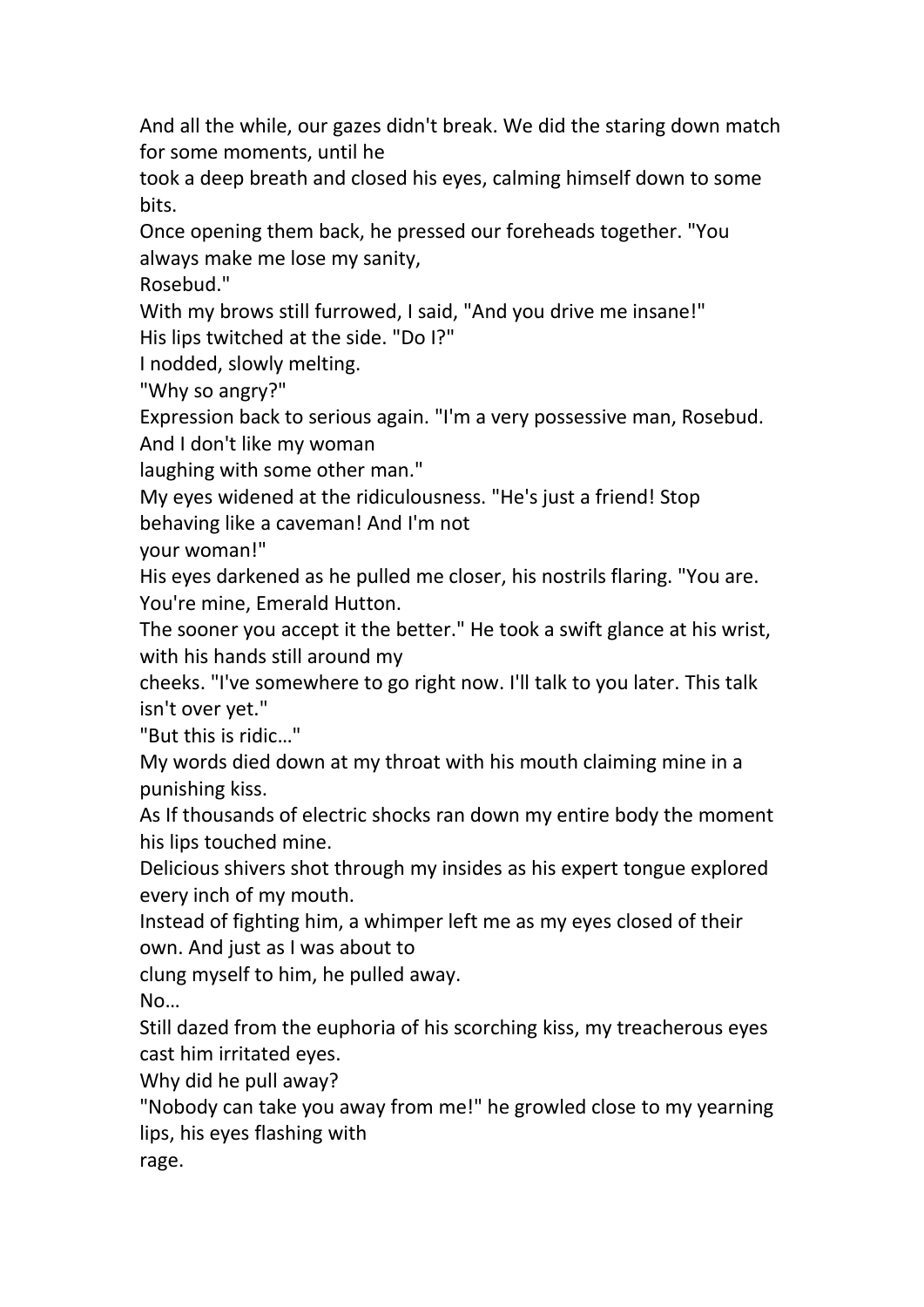Carter came out of the cabin and stood behind him but I was too busy thinking of his words.

Giving me a last deep kiss, he said,"I'll see you later. Go home."

And then he was gone. Leaving me there unsated and confused.

Nobody can take you away from me!

What did he mean by that? Somehow I knew he didn't say it because of Matt. There was something

else. I saw it in his eyes. Rage, hatred, desperation, and… fear.

What was that?

Letting out a sigh, I touched my bruised lips glaring at the way he went. Intolerable man! How dare he behave like he owned me? I'll definitely kick his ass if he kisses me once

more without my permission!

Huffing, I turned around and walked down the hallway back towards my cabin.

And just as I turned to another corridor, I stopped at my track when Sierra came out of the main

conference room.

The thing that had my brows knit, was her trembling state. With her arms around her, she silently

wiped her cheeks, her dark hair hiding her face from me. Without looking anywhere, she put her head

down and rushed away around the hallway.<br>What's wrong with her?

As far as I knew, there was no meeting today. Then what was she doing in the empty conference

room?

Then the door of the conference room opened again, and came out a person I knew quite well.

Arthur Valencian.

With blank expression on his face, head high in confidence, as usual, he shoved his hands into his

pockets and followed the way Sierra just took.

He didn't notice me standing at the other corner of the corridor.

Confusion webbed inside me. What the hell he was doing inside an empty conference room with

Sierra? She looked pretty shaken.

Was he threatening her about something? Or there was something else? Did you add this book in your reading list yet? If not, add it and give me a follow so that you can get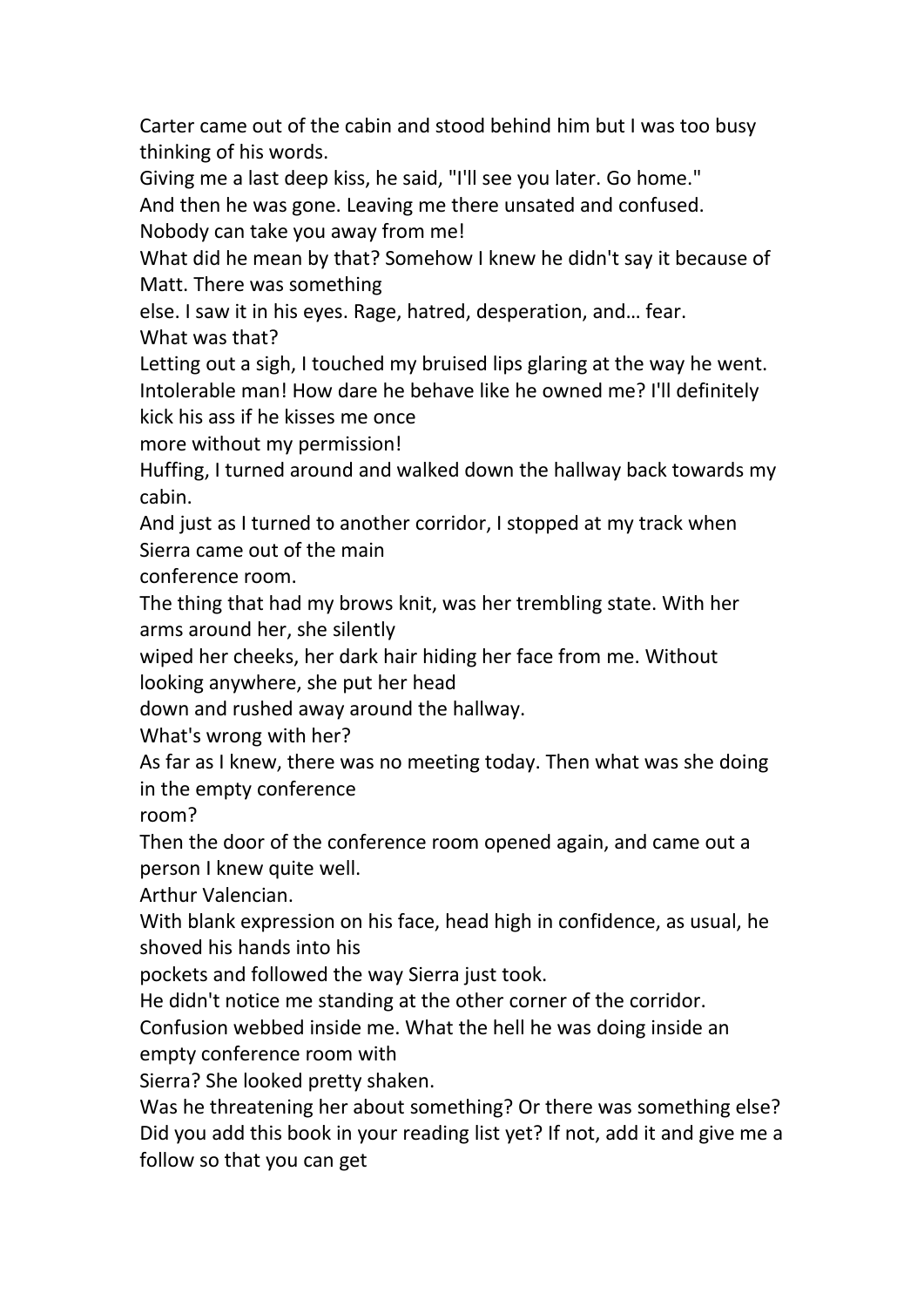notified the moment I update the latest chapters. And who doesn't like some followers, right? ;)

With love,

Eva Zahan.

The Trap Of Ace

Chapter 26

« PreviousNext »

Another surprise update before Tuesday for those who requested for an early update! Now enjoy!

"God, girl! You should seriously dump that ass boyfriend of yours! I thought he was a nice guy, but I

didn't know what a mommy's boy he is!" cursed Casie, shaking her head while Beth grabbed another

tissue from the tissue box on her lap and blew her nose.

"It's not that easy, Cass. I love him. We've been together for three years." Beth sniffled, wiping her

cheeks.

"Just because you guys have been together for three years, doesn't mean you'll take his mother's shit!

You deserve much more than this!" Casie snapped.

After getting the early leave, I came directly to Casie's place. And though I didn't find Beth in the same

state I found her last night, she wasn't any better. She was still a mess. After asking Casie of what happened to her, she told me everything.

Beth and her boyfriend, Mason, were happy in their little world. Until his conservative Catholic

mother stepped into the picture once she got to know that her one and only son was going to marry a

non-catholic girl. His mother's displeasure of their relationship was creating problems between them.

And being a mommy's boy he was, as Casie mentioned, he didn't have the guts to go against his

mother and stand by Beth and their love.

And now Beth feared that he might as well break up with her, heeding his mother's advice. And that's

why I found her at that bar, drunk out of her mind.

Looking down at the ring on her ring finger, Beth whispered, "You won't understand. I can't just leave

everything like that. I- I can't live without him."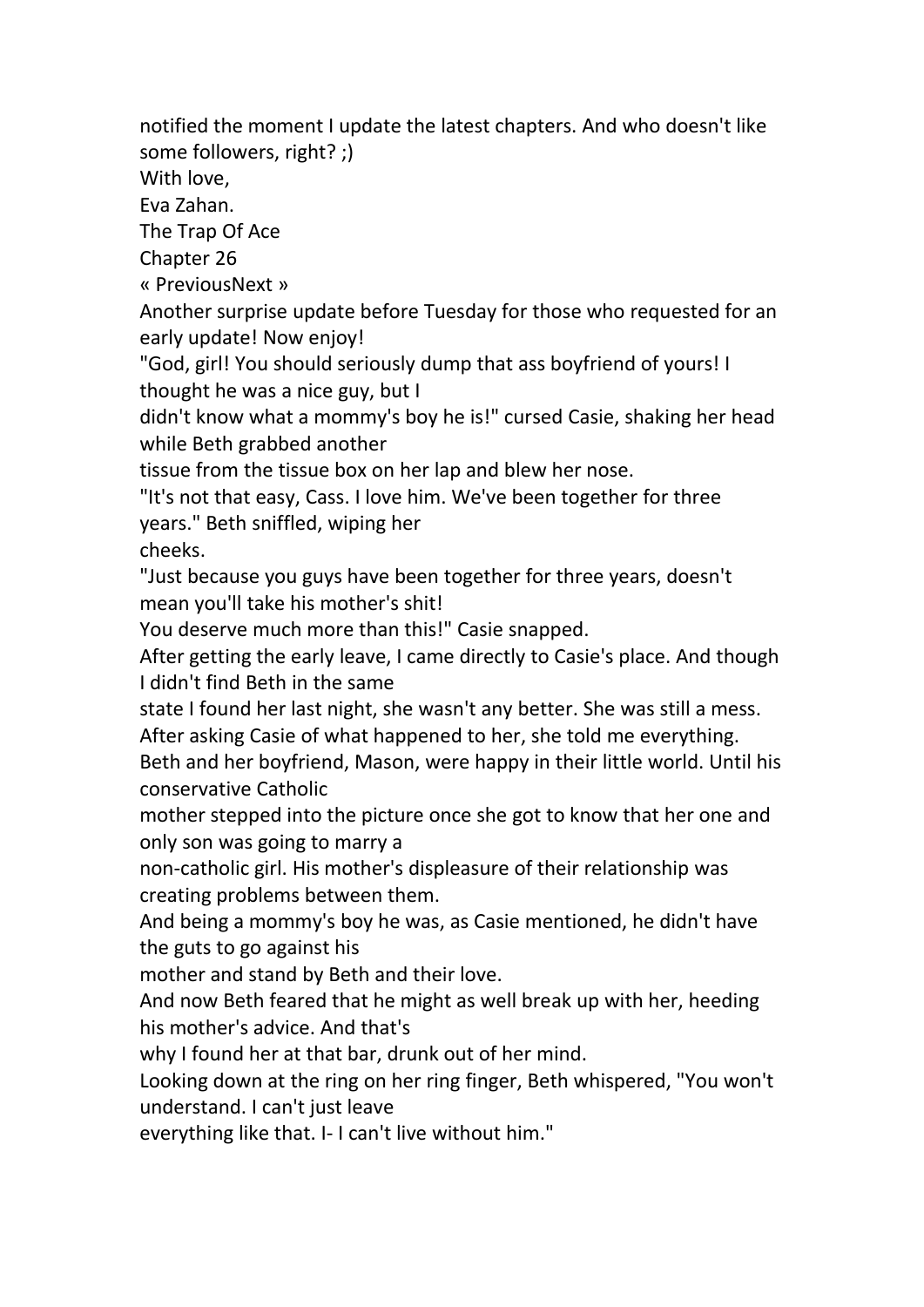Casie scoffed. "But it seems like he definitely can. Otherwise he wouldn't let you leave his house so

easily. He didn't even fight for you! And here you thought he'd come after you if you left the house."

"Now I'm repenting it. His mom will definitely use this situation against us," Beth said, her lower lip

trembled.

Placing my hand on hers, I squeezed gently. "Don't worry, Beth. I know Mason. That guy really loves

you. Maybe he's confused between his mother and you right now. But I'm sure, as soon as he realizes

his mistake of letting you go, he'll come after you. I know he'll."

"Huh, I can't second that. Not everyone is Achilles Valencian," Casie stated, rolling her eyes.

Though a blush burned my cheeks, Isent a glare at her way. That girl never knew when toshut up.

She shrugged. "What? Don't give me that look. I support those men who know how to treat their

women. Not some mommy's boy who lets go of his fiance just because his mom doesn't approve of

it."

Sighing, I shook my head. "I'm not siding him. But we should give Mason some time, right? We all

know how much he loves his mom. Maybe he needs some time to convince his mother and then get

back to Beth? Yeah, letting Beth go like that wasn't appreciated at all, but Beth shouldn't just give up

on her relationship like that."

She raised her brow. "Oh, I'm glad that you think that one shouldn't give up on something so easily."

I averted my eyes quickly, getting her hint.

"Okay, enough talking about my life today. I really don't want to discuss it anymore. I need some time

to think. And Em?" Beth said, turning to me. "I'm so sorry for last night. Because of me you'd to carry

so much trouble. I don't remember much, but Casie told me everything. I'm sorry, I didn't even realize

how much drink I was having."

"It's alright. You don't have to say sorry," I said. "But you definitely should've thought twice before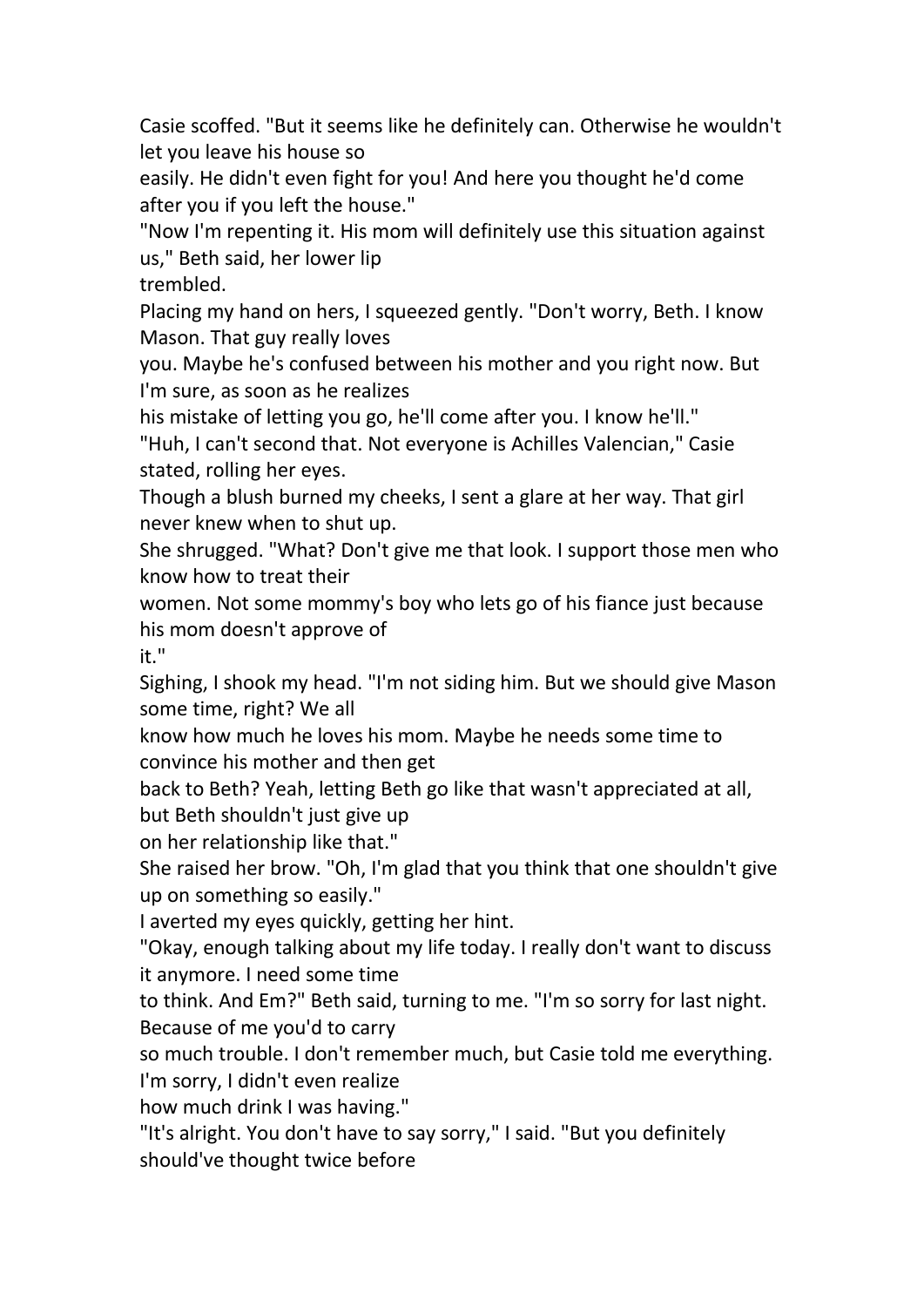going to that shady place. It could be risky, you know? Why did you even go to such a place? As far as I

know, we've never visited there before."

She blew out a breath. "I just wanted to go somewhere where nobody could find me. When I went

there, I was already drunk. I didn't even realize where I was going.And when I saw this bar at the side

of the road, I just got in."

"Don't do that again. It's not safe." She didn't know what trouble we were about to fall into last night.

If Ace's guards weren't there…

She nodded, giving me a small smile. "I won't, I promise."

"Alright, anyone needs some coffee? Because I definitely need one. All of these are giving me a

headache," Casie exclaimed, raising up on her feet from the couch we all were sitting on.

"Tea, please," I said.

"Of course!" Chuckling, she sauntered into her kitchen to get us some hot drinks.

Once she was back with the coffee and tea mugs, she got herself busy discussing her upcoming

modeling project with Beth, while I, one the other hand, thought of everything that happened today.

It was a really hectic day.

No matter how much hurting Warner perturbed me, my treacherous mind went back to the kiss we

shared in his bedroom this morning and then in that hallway.

Another blush rose up my neck to myears. Goosebumps crawled up my skin recalling the sinful

sensations I'd felt with his scorching mouth on mine.

My heart missed the warmth of his arms around me, or the husky murmurs of his in my ears.

A sigh slipped through my lips.

"Where are you so lost? Mind a penny of your thoughts?" Casie's voice pulled me out of my trance.

Even Beth had her concerned eyes trained on me.

Shrugging, I looked down at my wrist, twirling my bracelet."Do you

think I'm being selfish doing this

to Warner?"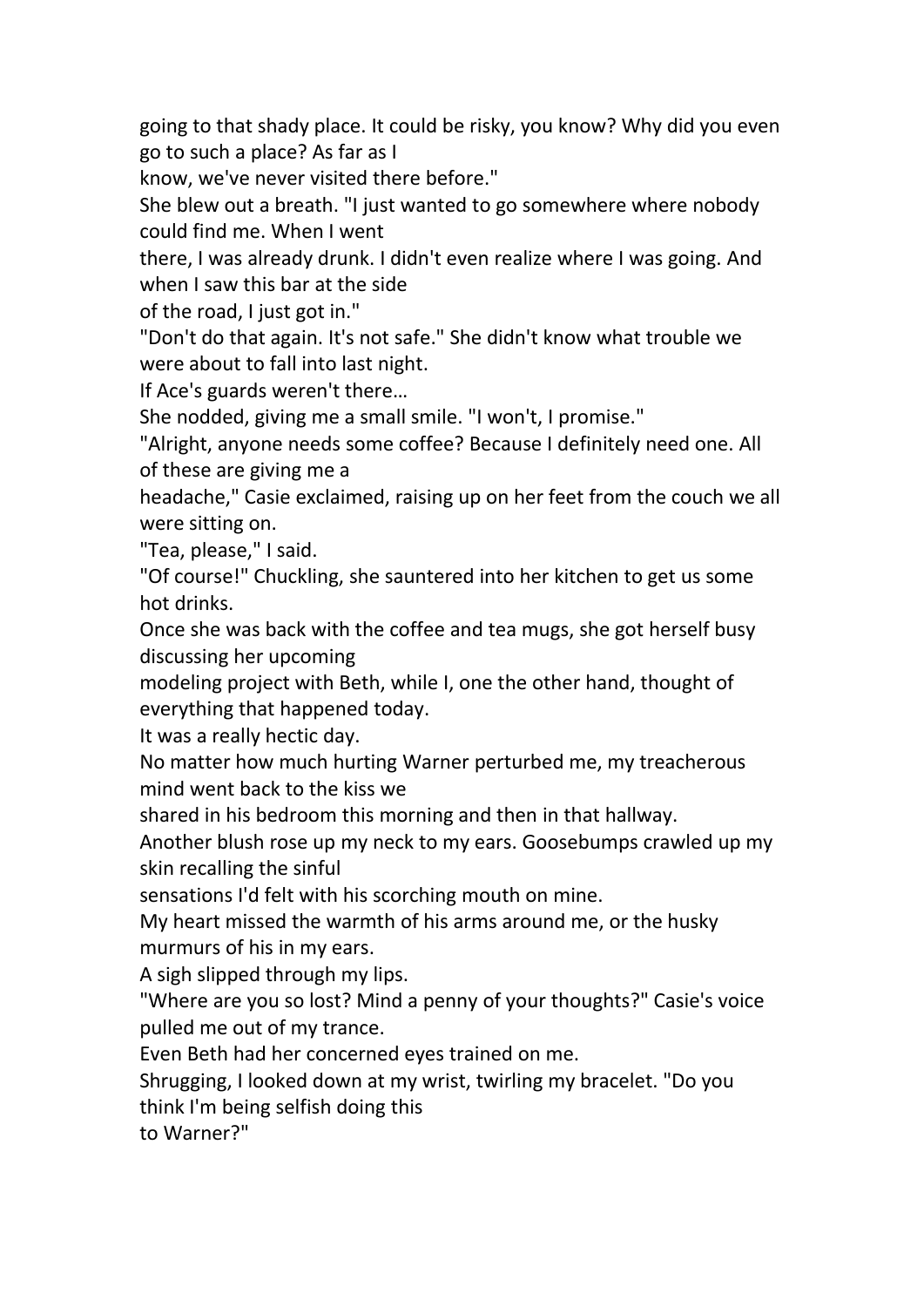I'd talked to her about my and Warner's phone conversation before coming at her home.

"Of course not! Whatever you're doing is good for all three of you. And even if it's not for Achilles, you

would've done it sooner or later." She held me gaze. "The relationship was only one-sided, Em. And

one-sided relationships don't go for long. You and Warner both knew it, even though he's being an ass

right now."

"His reaction is justified. Anyone would've reacted like this in his place. I shouldn't have hurt him like

that." I'd tried to call him again, but his phone was still unreachable. He didn't even reply to any of my

messages.

"You don't love him, Em. It was supposed to happen sooner or later. Even he knew it deep down. So

the sooner he'll accept it, the easier it'll be for him to move on."

"Casie is right. Don't fret yourself that much. It's not your fault. You can't make yourself fall for him

forcefully now, can you?" said Beth, placing her mug on the table.

She was right. But I couldn't just shake off the guilt. Even after knowing that I wouldn't even be able

to love him, I got into a relationship with him. Even if it was him who convinced me to give us a

chance, I shouldn't have agreed with him. This day wouldn't have come if I denied him that day.

"So, what did you think? Will you go to Seattle to talk to him if he doesn't come here?" Beth queried.

I nodded my head. "Yes. Honestly, I don't want him to come here. I don't want him to meet Ace,

which there's a possibility if he really shows up here."

I'd no doubt that that Ace wouldn't take it lightly if he sees Warner around me again. I still remember

the rage and jealousy in his eyes this morning when he saw Warner calling me. And then the way he

frightened Matt with his murderous glare, God! This man seriously knew how to get on my nerves.

"Oh, let him come here. I want Achilles to beat some sense into him for accusing you of betraying him.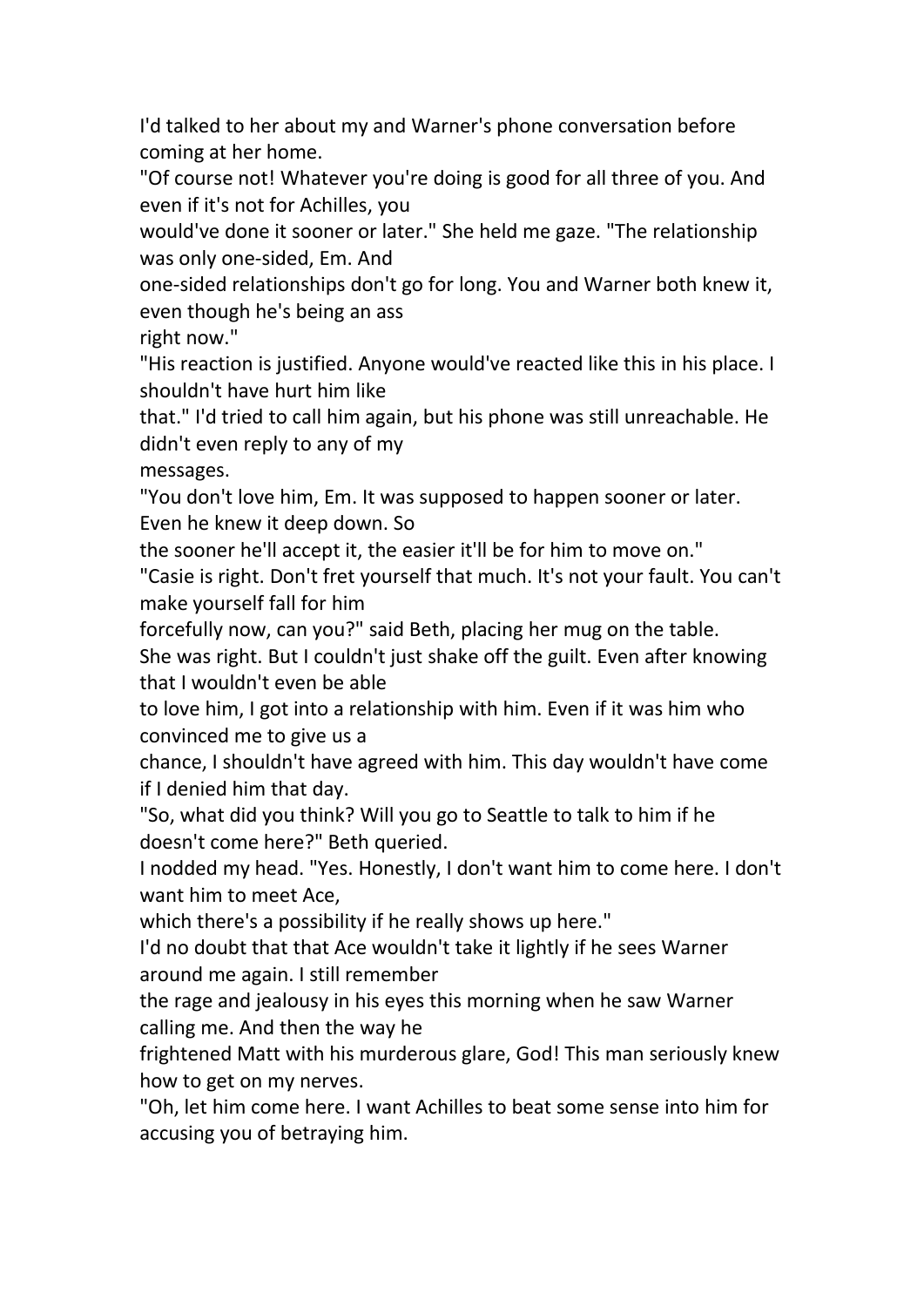I mean, how dare he? Now he can't force you to stay with him in a relationship, can he?" Casie fumed,

her lips curled into displeasure.

"Aren't you siding Ace too much these days, Casie? What's the matter?" I asked, narrowing my eyes.

"Because I know what's good for my best friend. And who knows, maybe he bribed me with

something to ship you guys?" she replied, wiggling her brows.

Shaking my head, I chuckled at her words. And Beth joined me.

Actually, it wasn't impossible that Ace would do something like that.

He'd done even way more

craziest things before.

Our mirth took a break when my mobile buzzed. A message popped up on the screen.

Seeing my sudden change of mood, Casie sat straight. "Who's it?" "It's Warner," I replied, my eyes locked on the screen.

"What did he say?"

I looked up at her. "He's coming." \*\*\*

Once I was done blow drying my hair, I padded into mycloset to choose a dress for tonight's event.

Tonight, our company will sign the final contract for the upcoming deal with the Arabs. The

defamation Antonio Reymond had tried to stamp on Valencians, was cleared sooner than it was even

possible. Ace didn't even let the news of Caleb's getting arrested spread across the media. Though

some of the journalists were present there that day, clearly, Achilles Valencian knew how to deal with

troublemakers.

Now that Liza accepted her crime, everything went back to normal. The Arabs were too eager to work

with our company. And on the occasion of our coming together with a project, they invited us to a

small dinner with them at the hotel they were staying at.

Mr. Hakimi especially requested my presence at the dinner with Ace tonight. And to my surprise, the

boss wasn't happy to tag me along. He didn't want me to go there. But he couldn't dictate me in this matter. I was too excited to try the traditional Arab dishes to heed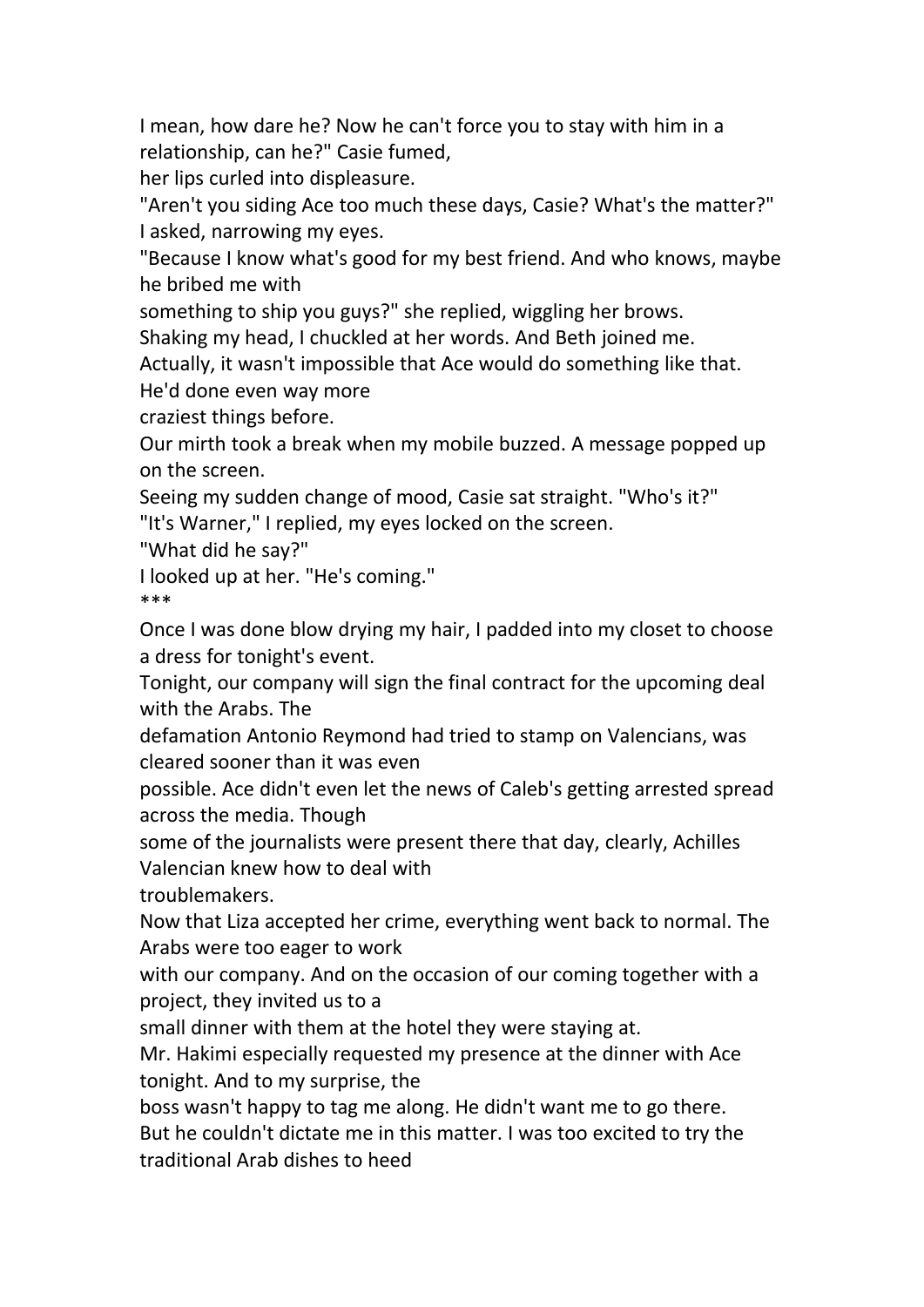to his grumbling. So he'd to agree at last, but only on one condition. He'd come to pick me up and

during the entire time of our stay there, I'll have to cling to him.<br>Not to forget, I'm not allowed to talk to any Arabian guy about anything that doesn't concern work.

Freaking crazy man!

Shaking my head at his ridiculous behavior, I searched for a suitable outfit for the night.

Lots of choices, but not impressive enough for me to decide.

Then something caught my eye between those heaps of clothes.

Pulling it out, I ran my hand on it. An involuntary smile tugged on my lips. His t-shirt. The same one I

borrowed to change into after my blouse incident.

I still didn't return it to him. I didn't want to. One secret maybe I wouldn't ever tell him, that I

sometimes wear it at nights when I can't sleep. Oddly, it comforted me. He was never gonna get it back. Though I didn't think he'd mind if I didn't return this one shirt, he

didn't have any shortage of clothes.

Folding it, I placed it in its previous place and took out the black dress from the back of the row. It was

a dress Tess forced me to buy when I went shopping with her.

A thigh length, sleeveless dress with sweetheart neckline. Simple yet classy. This was a bad choice for

this cool weather like tonight, but…

I bit my lip to hold back the smile that threatened to spill.

Walking back inside my room, I began to get ready for the evening.

My heart skipped when the doorbell rang.

He was here.

Blowing out a breath, I checked myself one last time on the mirror and grabbed my clutch and phone.

At the mention of the phone, I remembered I didn't check my phone the whole day due to my busy

schedule at the office. It's been two days since I got that message from Warner, but after that I didn't

hear anything back from him.

I did a quick check on my phone. No calls or messages from him. I didn't know what was going on in

his head. Was he really gonna come?

I'd call him again later. I have to hurry now. He was waiting for me.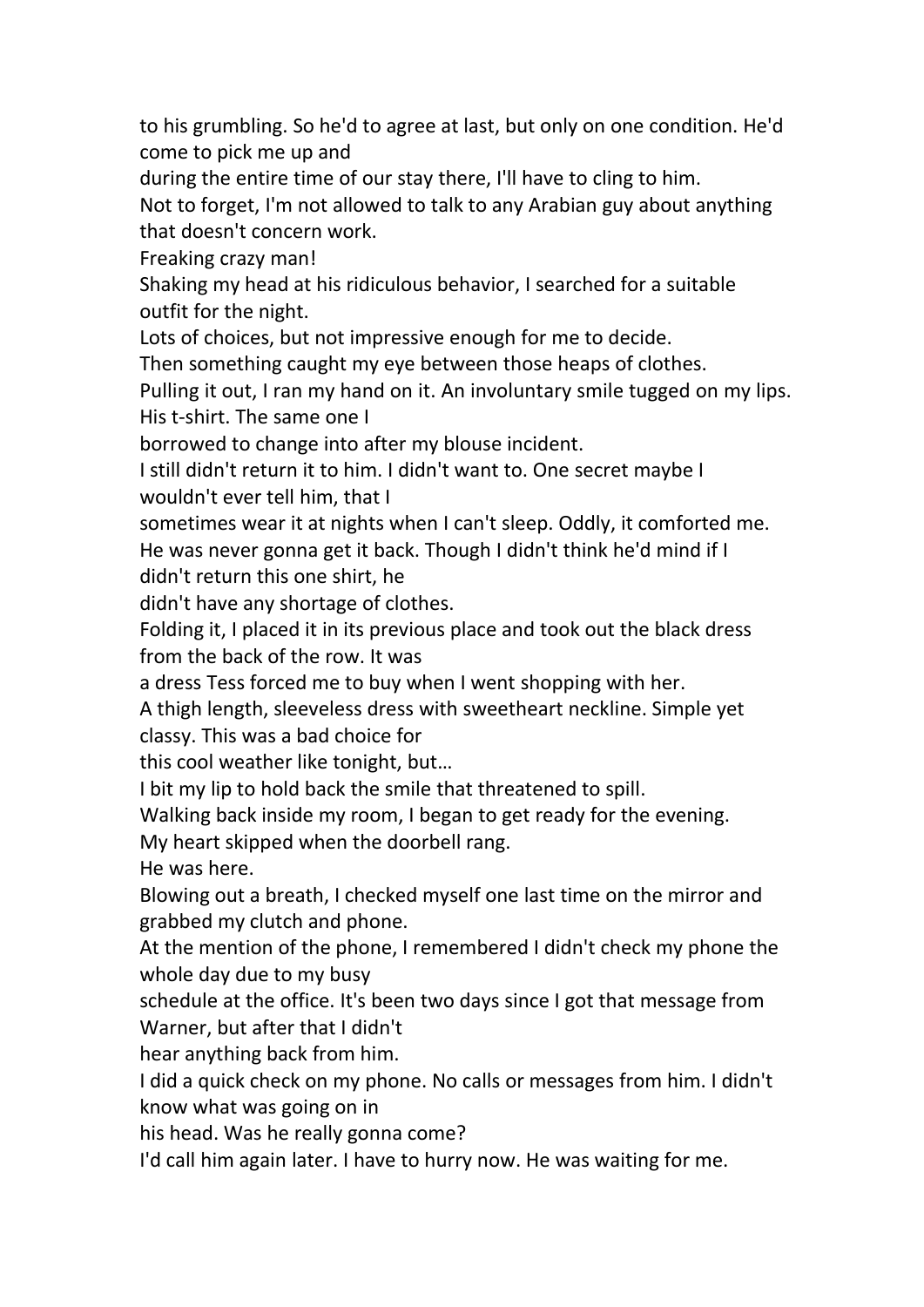Putting the phone inside my purse, I rushed downstairs, as much as I could with my high heels. And

once I was before the closed door, I smoothed my hair once more. My heart raced at the thought of

his reaction after he'll see me. Nervousness and excitement burst through my veins.

I wonder what this night has in store for me.<br>Then taking a deep breath, I opened the door and stepped outside. Check out the next chapter's sneak peek on my Facebook page! And don't forget to give my page a

like and follow! Have a good day!

With love,

Eva Zahan.

« Previous

The Trap Of Ace

Chapter 27

« PreviousNext »

Another update as promised! And what do you think of Emerald's dress above? Do you think Ace has

a valid reason to be jealous? ;)

When I was finally outside, I was frozen in my place. And the cold breeze wasn't the main culprit for it.

It was him. Looking like just dived out of a magazine, he stood there leaning against his car, waiting

impatiently. The crease between his brows was the proof.

Even comparing him to those models printed on magazines would be an insult to his beauty. He was...

beyond gorgeous.

Flaunting a three piece navy blue Armani suit, paired with a charcoal black shirt beneath and a pair of

polished expensive shoes, he took my breath away. As always.

Noticing me, he stood straight. "You're five minutes late." And then his eyes went to the rest of my

body. My skin burned under those heated stormy gaze of his as they raked over me.

With shaven strong jaws clenched, nostrils flaring, he let out a curse. Grey eyes deepened two shades

darker.

"You aren't seriously going to wear that in front of all these men, are you?" asked his now deep Greek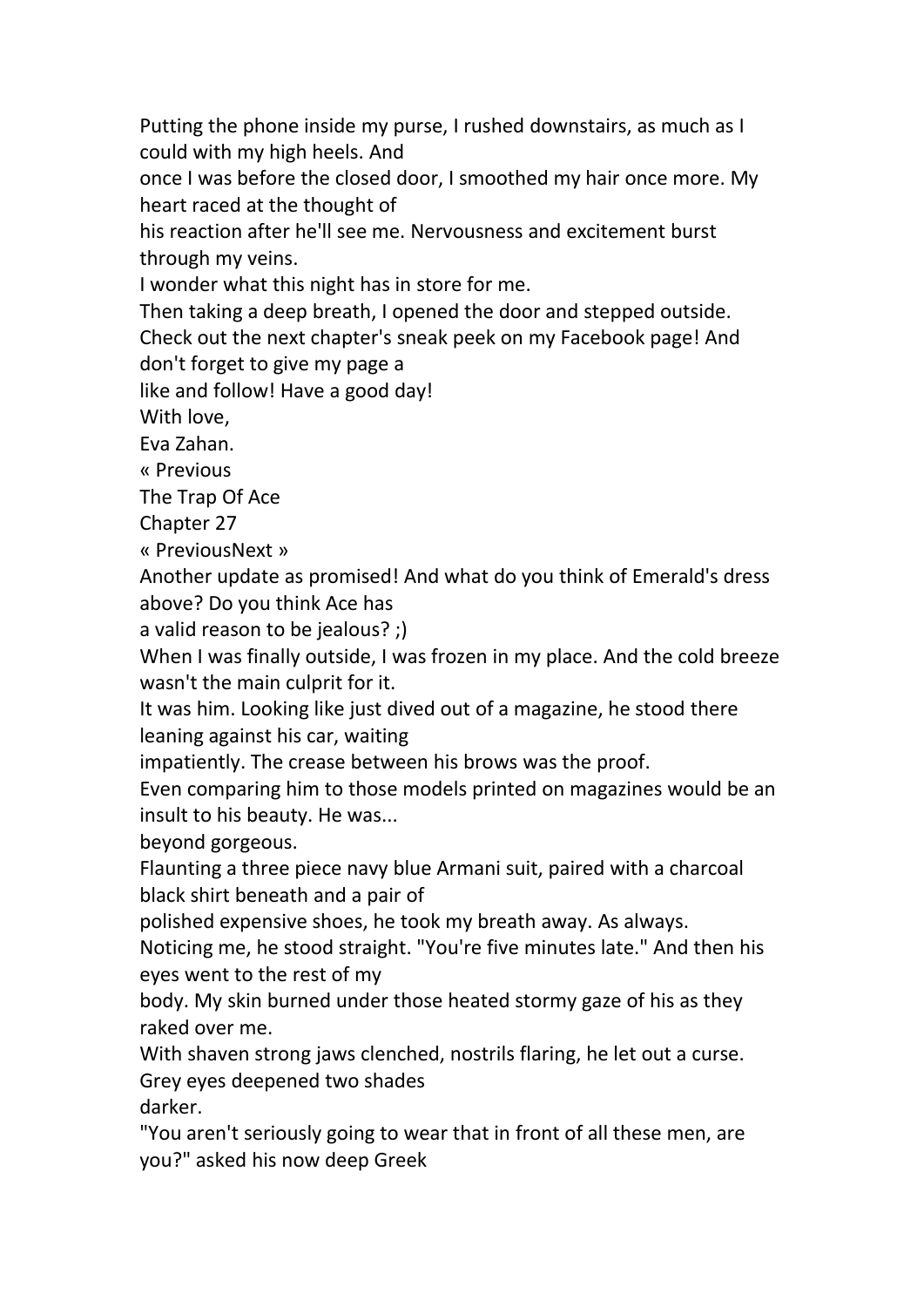accent, pointing at my dress.

Oh boy! He was mad.

His eyes flickered to the small display of my cleavage and legs again, hands curling into balls.

"Why? What's wrong with this dress?" I feigned innocent.

Striding closer, he pinned me with his hard stare. "You did this on

purpose, didn't you? You wanted to

get on my nerves."

My eyes widened slightly. Oh, so he figured out?

Now you feel Mr. Valencian, how does it feel when someone irritates you out of your mind?

I gave him a look of horror. "What're you talking about? Why'd you think like that? I wore it because I

liked it. I didn't think of you when choosing this dress! Don't be that delusional!"

Stepping more closer, he gently cupped my chin. "Let's not waste anymore time arguing, shall we? Go

and change it. We're getting late for dinner."

My eyes narrowed. "I'm not changing this dress."

"Until you're changing this dress, we aren't leaving."

Tone serious.

Crossing my arms over my chest, I shrugged. "I'm fine with curling under my blanket right now and

watch Netflix."

"Rosebud." With warning etched into his voice, he waited for me to abide.

But I was too comfortable in my place.

His lips curled into displeasure as he let out a curse. "Fine! Let's go! But I swear, It won't be my fault if

someone goes to their early grave tonight."

"You won't dare!" Casting him a look, I passed him and sauntered into the warmth of the car.

Thank God, he couldn't see through my skin. Otherwise he'd definitely notice how badly my bones

were shivering with cold.

Irritating him had cost me too much than I thought.

Once inside the car, he shrugged off his coat and put it around my shoulders, still scowling.

"I- I don't need it!"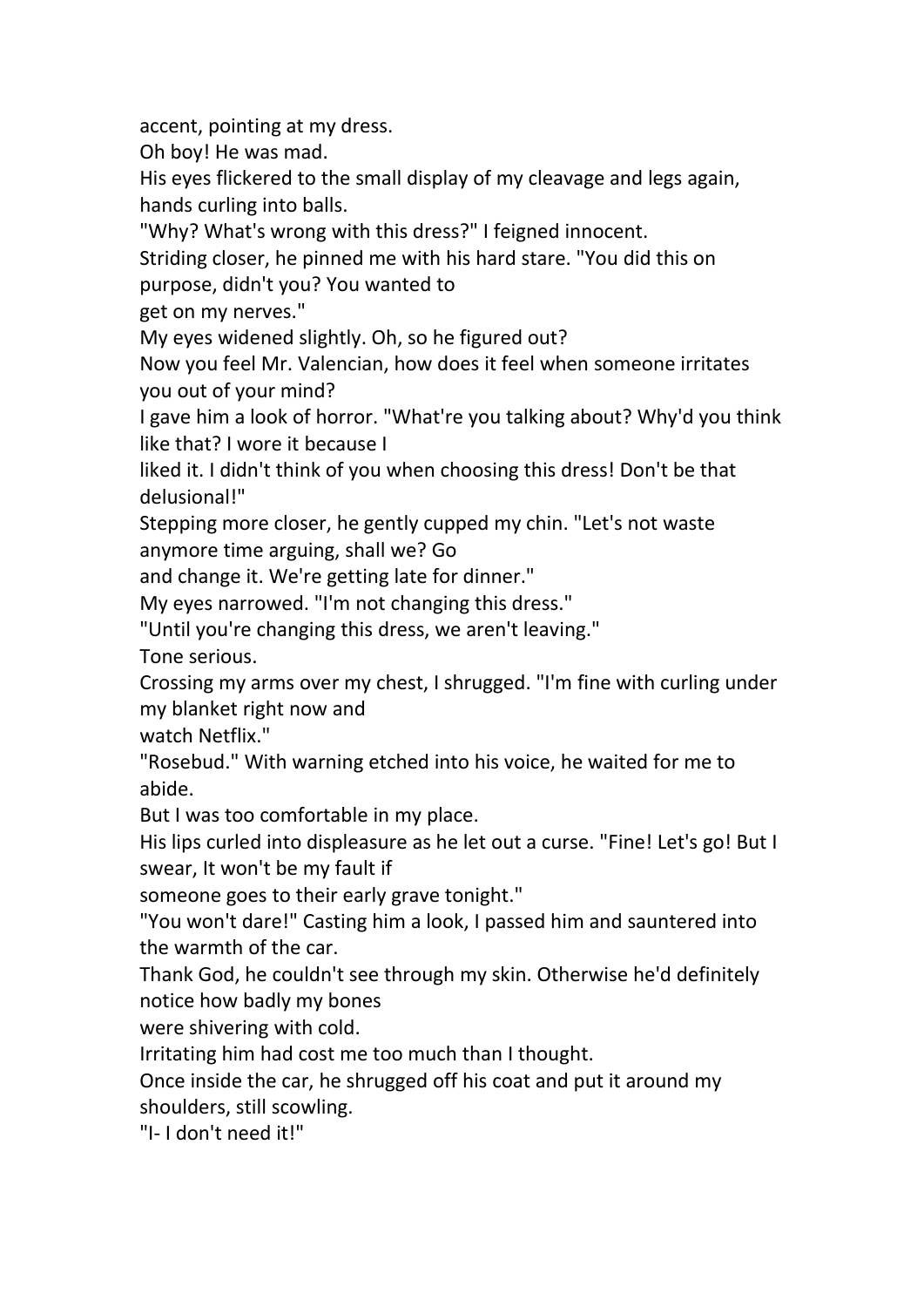"I can see that very well. Now put it on and stay quiet," ordering me with a grunt, he adjusted the

heater and then drove away.

And I didn't argue anymore.

Once we were outside of The Blue Paradise, the hotel the Arabs were staying at, he got out and

opened the door for me. Stepping outside, when I was about to give him his coat back, his hands

stopped me.

"No, keep it on." Securing the jacket around me, he took my hands in his. "They're cold."

I didn't pull my hands from his much warmer ones as he rubbed them in his. My heart fluttered with

warmth. My silence remained even when he took my hands and kissed them, mumbling how I needed

a pair of gloves.

I wished I could just hide myself from the cold into the cocoon of his arms and never pull away.

"Mr. Valencian!"

At the voice of Mr. Hakimi, I jerked my hands away from him and took a step away. Composing myself,

I flashed the approaching old man a smile.

"Welcome, Mr. Valencian and Ms. Hutton! I'm glad you both could join us tonight for dinner." He

shook hands with Ace followed by me.

"Our pleasure, Mr. Hakimi. It wasn't possible that you invited us with such respect and we wouldn't

show up," said Ace, wrapping an arm around me. A blush kissed my cheeks when the old man's

observing eyes caught the gesture.

"I'm glad you did. Now please, come in. It's freezing outside."

But before we could even move, a flash of red engulfed him into a hug, causing his arm to fall away

from my shoulder.

"Oh my God! You're finally here, Mr. Valencian! I was waiting for you for so long. I almost thought you

wouldn't show up!" Pulling away, she threw him a red lipped seductive smile.

My fists clenched.

The witch of a secretary of Mr. Hakimi, Cindy. How could I forget her?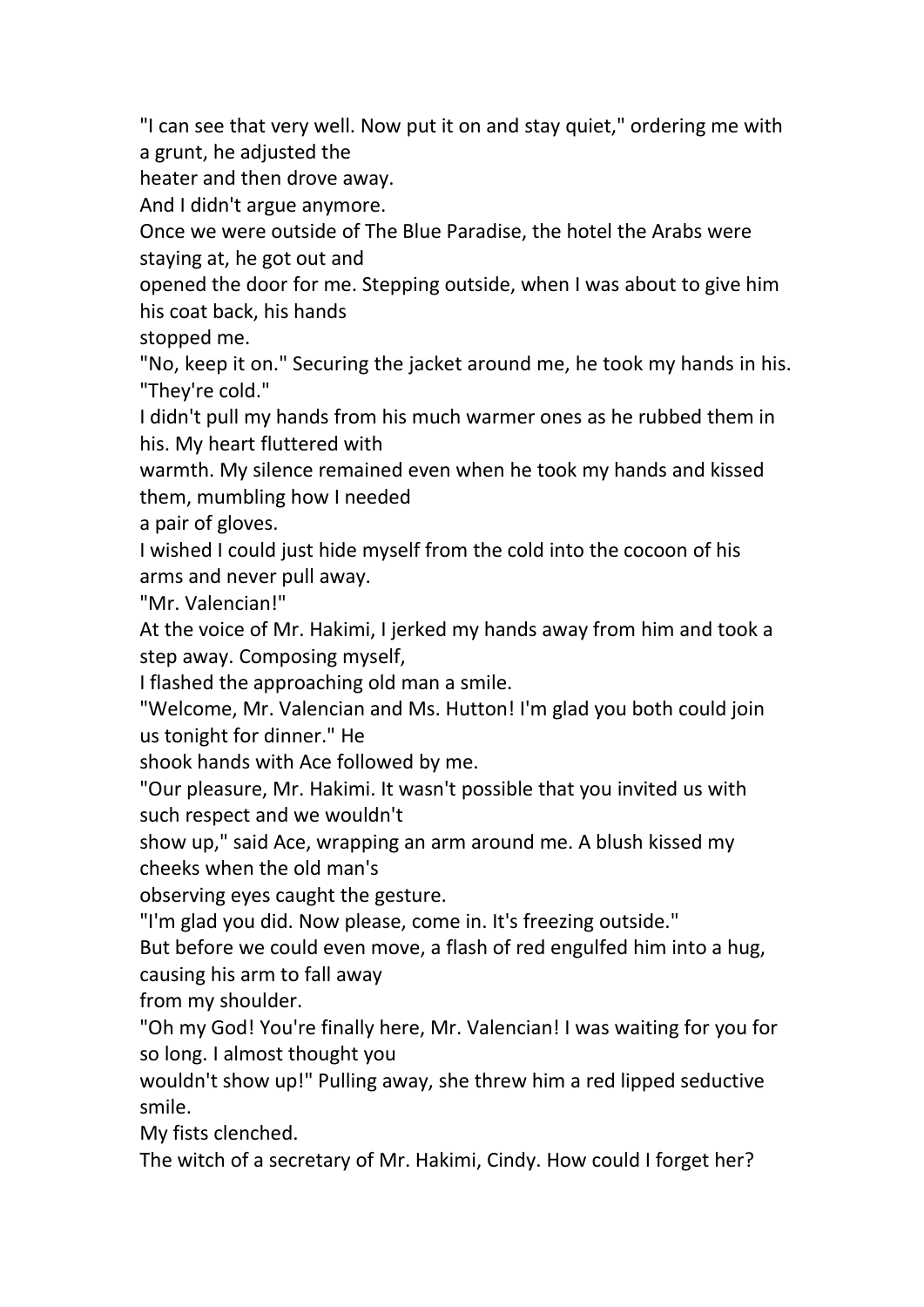My eyes cut through her from head to toe. She wore a red gown with a high slit and neckline so low

that if she lowers herself a little, her assets would spill out. Was red her favorite color? Even that day

she flaunted all red.

The nickname was perfect for her. Red witch!

With a hardened face, Ace gave her just a curt nod before turning to pull me back into his arms. But

his disinterest seemed to do nothing to her shamelessness as her cat eyes eyed him up and down.

My nails dug into my palms.

"Please come inside, Mr. Valencian, Ms. Hutton," said Mr. Hakimi with a tight smile before turning to

Cindy, his eyes harboring warning. "And Cindy, why don't you recheck everything in the meantime, so

that our guests don't have to face any inconvenience?"

Tearing her gaze from Ace, she looked at her employer and nodded her head, before sauntering away.

Her hips swayed as she walked.

Where did Mr. Hakimi even find this witch?

Once we were inside, we met the other Arabs and Arthur was already present there. I didn't know he

was supposed to attend. After all the Arabs welcomed us with warm regards, drinks were served. As

always, Ace didn't have any. And the whole time his arm was around me, clutching me to him firmly.

"You don't need to tie me with you all the time, you know? I'm not a kid. I won't get lost," I whispered,

as another man came up to us and started a conversation.

His form tensed for a fleeting second before he composed himself. Even though it was just for a

second, I noticed it. What was that?

He nodded at something the man said and tightened his hold around me. "I know. But you'll have to

stay in my clutch no matter whether you like it or not. Think of it as your punishment for wearing this

ridiculous dress. You should be happy that I'm not pulling every man's eyes out of their sockets in this

room for staring at something that's mine!" his words came out as a hiss as he murmured into my ear.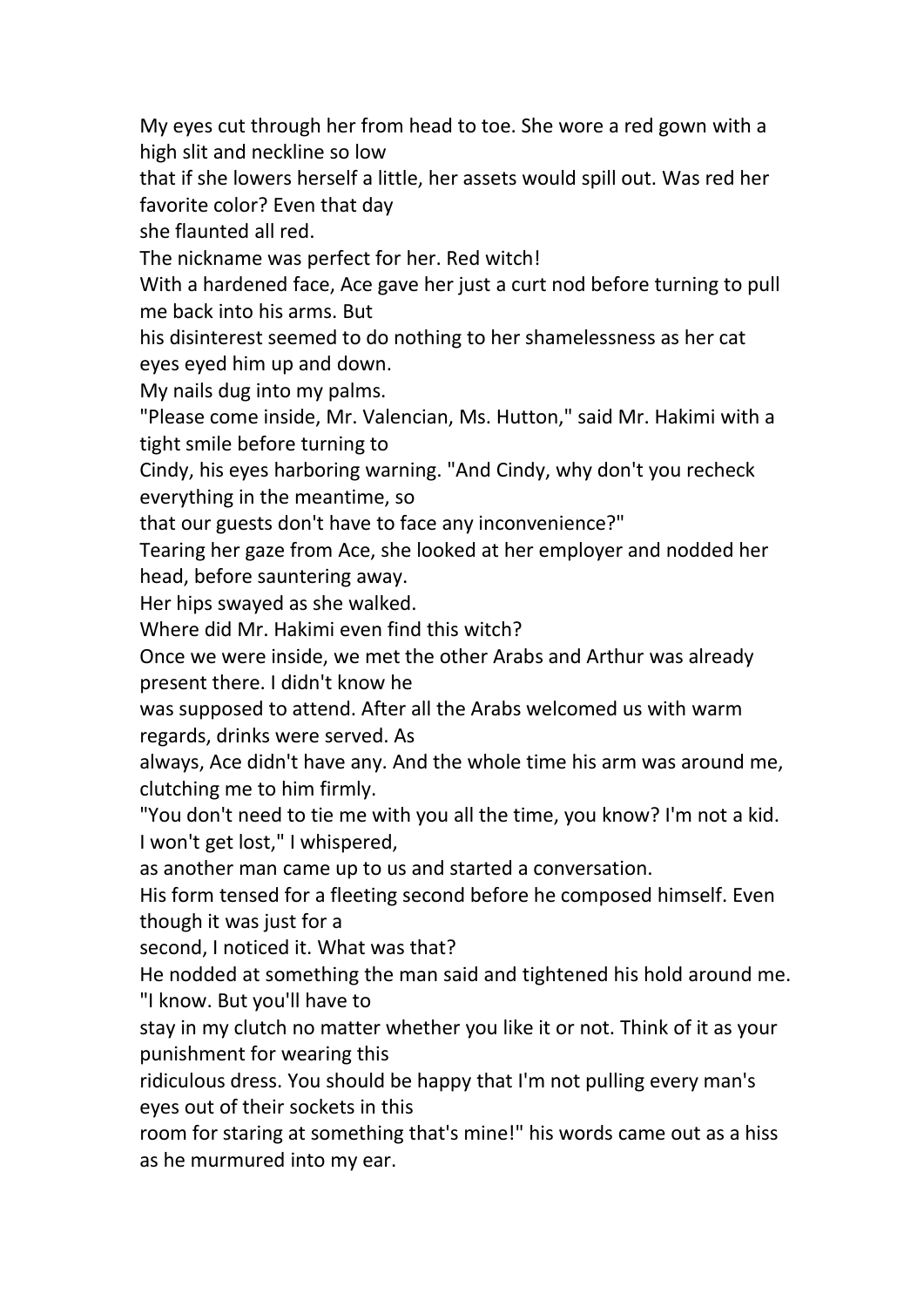I shook my head at him. "You're a crazy man, do you know that, Achilles Valencian?"

Holding my gaze, a smirk tugged at the corner of his lips. "Oh, you've no idea."

Something flipped inside me at the emotion that flashed across his eyes. It was totally unknown to me.

The more time we were spending with each other, he was opening up to me. He showed me his

emotions, his state of mind. But I always felt there was still something I was left into darkness with.

Something that hid inside him I didn't know. He held himself back every time he was around me. As if

hiding a vast part of him. And this emotion that just washed over his eyes, it was a flash of that side

he still kept as a secret from me.

And I couldn't comprehend the emotion his gaze held.

Whatever it was, it was profound enough to send a shiver down my spine.

Our gazes broke away from each other at the voice of Mr. Hakimi as he invited us to join them in the

entertainment room. And I was surprised to see that they'd specially organised a belly dance in our

honor. Though I didn't like those stunning beauties in their provoking dance attire, I was excited to

behold this famous traditional dance.

Traditionally their dance clothes weren't that revealing, but on foreign lands, things tended to change

a little. Because it has become one of the most popular dance practices among folks.

The dance started once we took our respective seats. Me of course beside Ace, when Artur enjoyed

the show with Mr. Hakimi and others. In between the dazzling dance and enticing Arabic music, I kept

glancing at Ace from time to time to see if his eyes were watching more than the dance. And I didn't

know what I should feel about it, he was too busy playing with my hair and taking a whiff every once

in a while. He didn't even pay any attention to the show.

And to my utter surprise, I didn't mind him doing that. I was happy that he wasn't even looking at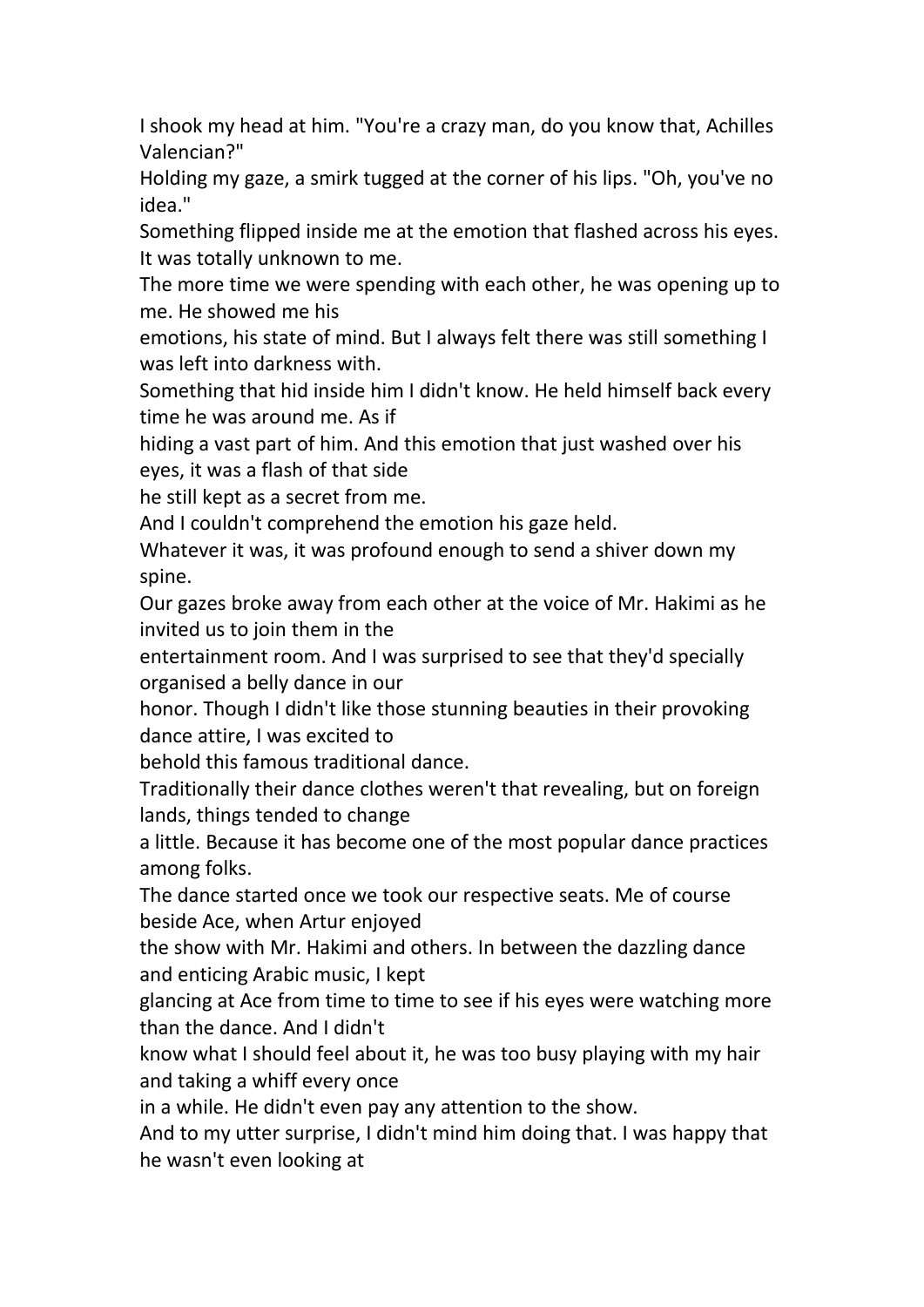those beautiful dancers. Even at that witch, who was glaring holes at me standing afar, and watching

Ace's attention on me.

An involuntary smirk etched on my lips as my eyes locked with her. Her facial features only twisted more.

As soon as I realized what I was doing, I looked away and concentrated on the dance.

What's wrong with me? I shouldn't be behaving like a jealous girlfriend. But I couldn't help it. This ugly sensation seemed to rise its head and snare every time some other

woman whirled around him like a bee. I wanted to just hide him somewhere every time one of these

bees came into my sight.

"What's the matter, Rosebud? You seem to have lost interest in the dance," he asked, his voice close

to my ear.

I didn't turn to him. "What told you that?"

"That adorable scowl on your face. It looks like you're planning to murder someone in a very innocent

way." His tone was filled with amusement.

This time I did turn to him, frowning. His face inches away from mine. "It's nothing like that! And no

one can murder in an innocent way. A murder is a murder. And it's always vicious."

A deep chuckle left his lips. Leaning in, he kissed my nose. "My Rosebud can."

"How?" I asked like a dumb.

"With those turquoise eyes of yours." His voice turned husky as he pinned me with his hot gaze. "Just

like they did to the conscience of my heart and turned it into a slave of theirs."

My heart stopped beating down my chest as I sucked into my breath. A delicious shiver ran down my

entire being. Those stormy eyes of his engulfed me whole into his flames.

And then my heart started racing with the realization of his words. Of what meaning they hid behind.

A shaky breath left my lips when he tucked a strand of my hair behind my ear.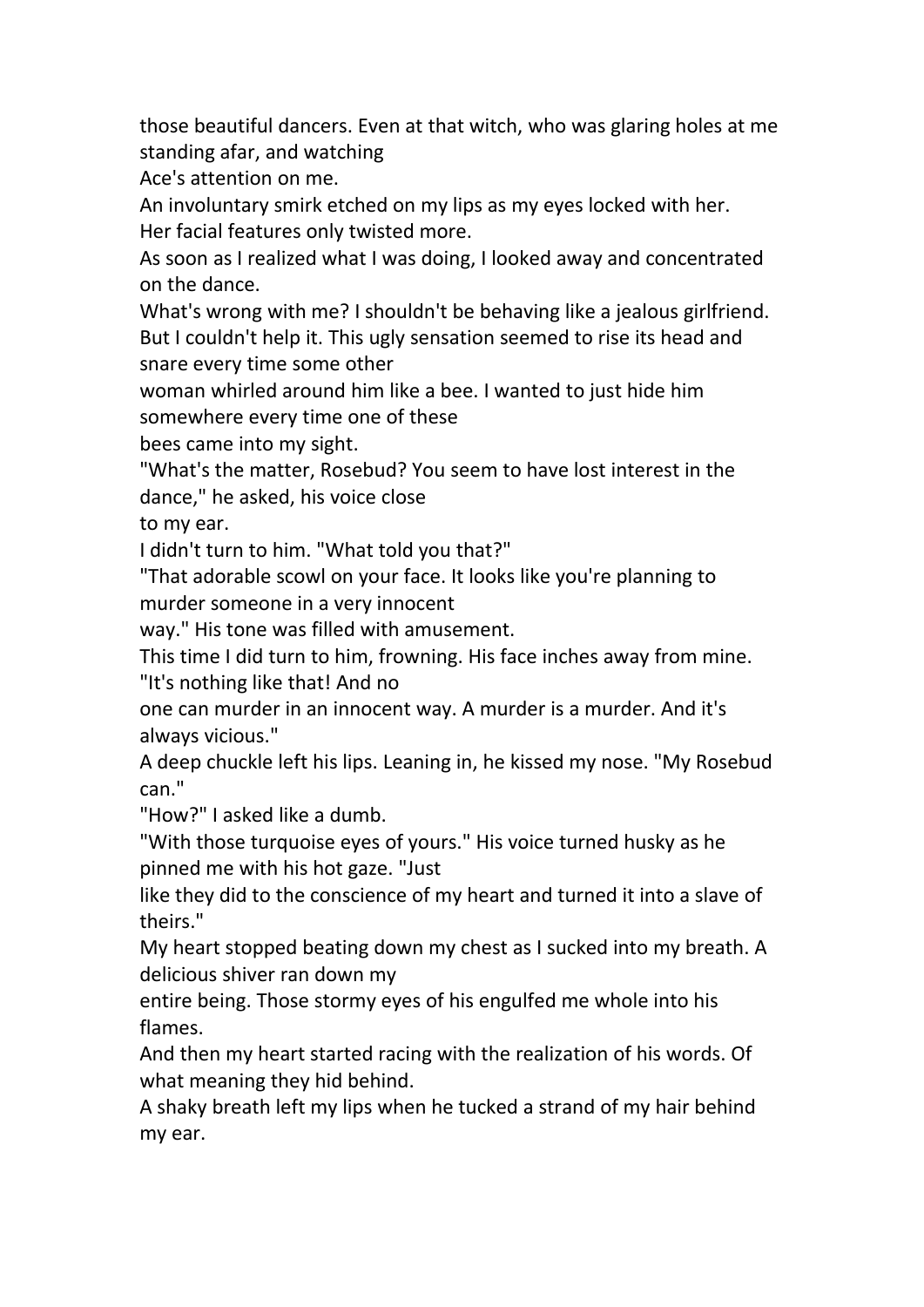"Mr. Valencian!" Mr. Hakimi's voice tore his attention from me. "Sorry for the interruption, but if you

don't mind, I'd like to have a word with you."The old man threw me a glance of apology while I just

turned crimson out of the situation.

And I didn't miss the unreadable look Arthur gave me from the other corner of the room. His face

blank of any emotions.

"Sure, no problem," replying politely, Ace turned to me. "Stay here. Don't go anywhere. I'll be back in

a minute, alright?"

I rolled my eyes, my wild heart still thumping under my rib cage. "I can take care of myself. You go."

Still hesitating, he nodded. "Just don't go anywhere alone. If you need anything, just call me."

When he was finally assured that I wouldn't go anywhere, he left with Mr. Hakimi. But not before

leaving me another glance.

I let out a deep breath I didn't know I was holding. His words still affected like wires to myheart and

body.

Grabbing my purse, I got up and asked the passing server where the washroom was. And once I was

away from the hubbub, into the washroom, I let the cool water calm the haywire of my nerves.

Closing the tap, I grabbed some tissues and dabbed onto myface. My eyes met the reflection of mine.

With every passing day, he was breaking my walls. The boundaries I made around my heart to keep

everyone away from it. Especially him. But I was finding them crumbling. Crumbling with his presence,

actions and words.

How long could I hold myself from falling again?

"Tsk, tsk! Look who has I got here!"

Want more? Check out the sneak peek of the next chapter on my Facebook page! The link is in my bio.

Hope you like it!

With love,

Eva Zahan.

The Trap Of Ace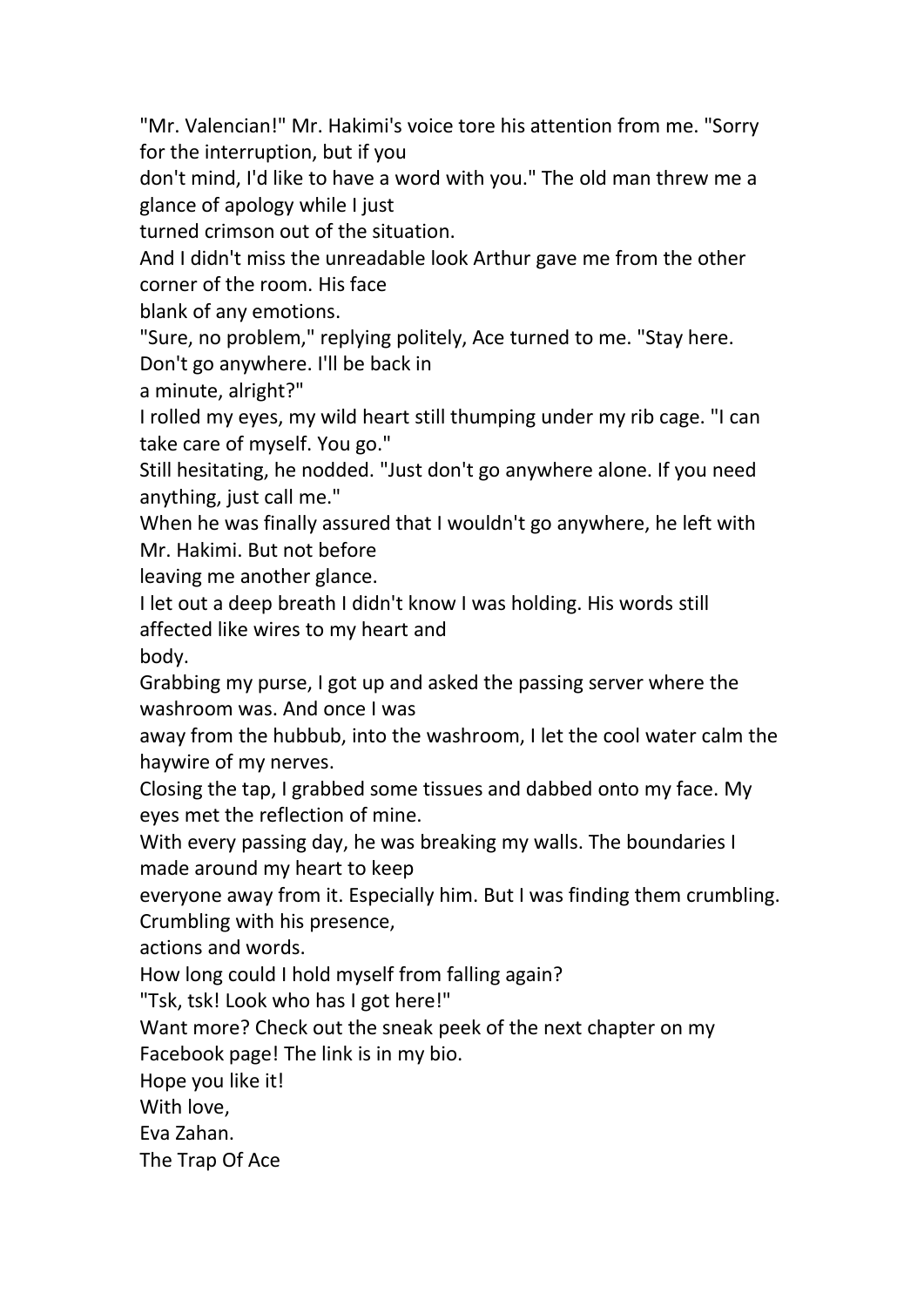Chapter 28

« PreviousNext »

Whirling around, I came face to face with the red witch. With arms crossed over her chest, she sized

me up and down with her cat eyes. Her nose crinkled with disgust.

"I don't know what he saw into you, but I've to say, you trapped him pretty well in your web."

Biting my inner cheek, I cast the tissue into the bin and turned to her. "And guess what? I didn't even

have to throw myself on him like a shameless woman to trap him. Seems like that trick got quite old

now."

Her face turned red matching her dress, eyes flashing. "So you used the bed then? Otherwise a man

like him wouldn't even look at you if not you pleased him well. Am I right? Where did you take your

classes to please a man like that anyway? He seemed so lost into you." My hands fisted into balls, trying my best not to punch her plastic face. "From the same place you

took your PhD. I'm sure you now got your answers. Now if you'll excuse me, I need to go back inside.

He must be looking for me."

Leaving her flushed with rage, I walked out of the washroom.

Bitch! How dare she?

Oh how I wanted to pull her hair out of her scalp right now!

Fuming in anger, I passed a couple wrapped around each other, pulling at their partner's clothes out

of desperation. Noticing me, they jumped away from the other like even the mare proximity burned

them. Their faces flamed crimson as they shuffled into their places. Saving them from the embarrassment, I got out of the corridor as fast as I could.

Even my own cheeks grew hot at someone's personal spectacle. Half of it was from my anger.

Just as Ipassed the huge window, something caught my eye. Halting, I neared the window ledge and

peeked outside. Two figures stood there under the shadow, down in the hotel garden.

I squinted my eyes. I... knew them.

Was that- Arthur?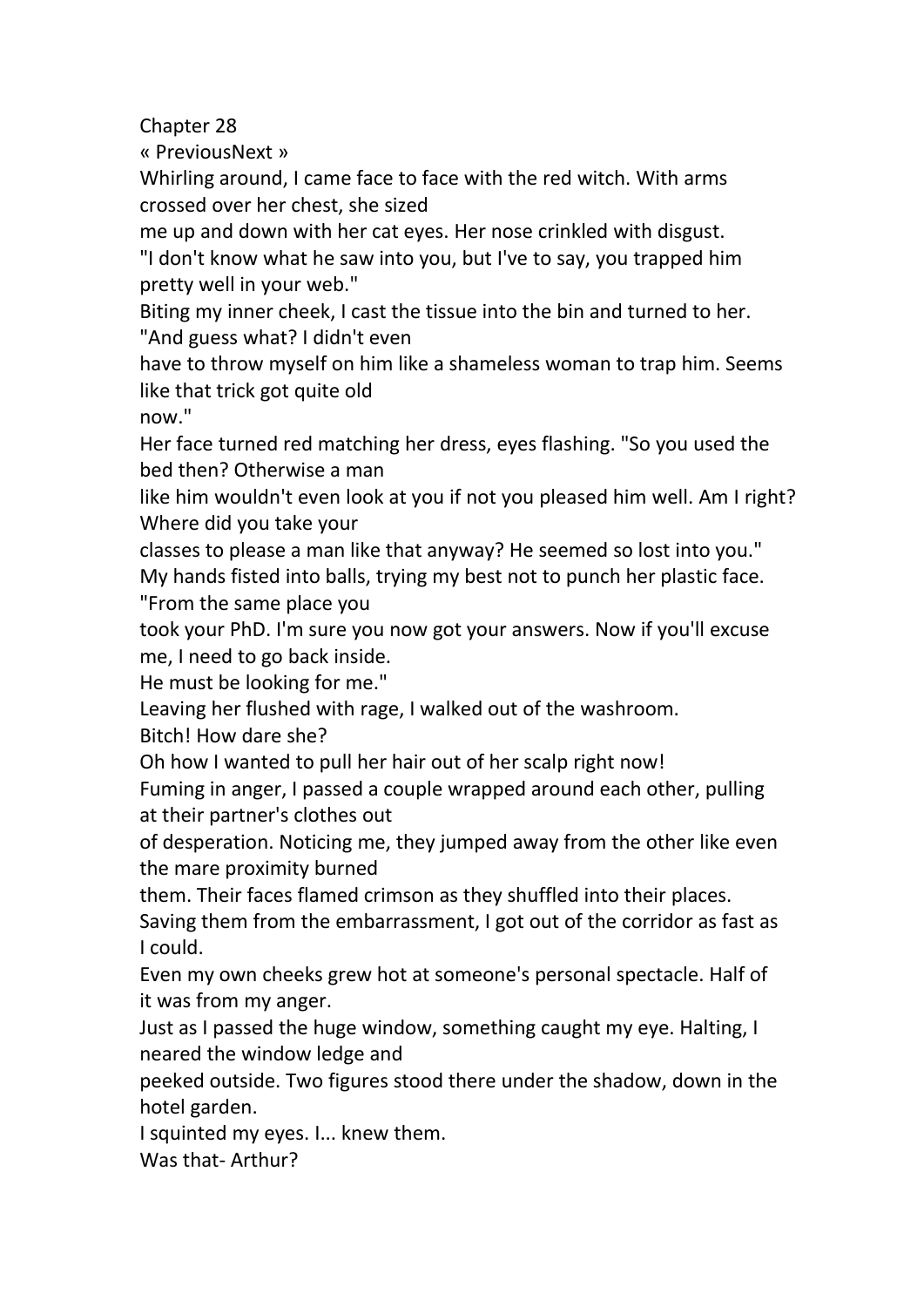When he ran his hand through his hair, the numerous rings on his fingers lustered under the moon. It

was indeed him. Along him was a figure of a woman, but I couldn't make out her face properly from

this far.

Who was he talking to?

The woman's shoulders shook as she placed her hand over her face. I didn't know Arthur could crack a

joke. All I saw him do was stay emotionless and cold.

Deciding it wasn't any of my business, when I was about to go back inside, the woman stepped behind

and walked away from him with her arms wrapped around her.

And when the hotel's walkway's light fell on her face, a gasp slipped through my lips.

Sierra?

When she wiped her cheeks, I understood that she wasn't laughing, she was crying.

What was she doing here with Arthur? As far as I knew, her presence wasn't required here at all. And

nor was she invited here. Then why was she here?

Even the other day I saw her with him. After that day, when I went to talk to her about it I found out

that she took a week's leave due to sickness. And now she was here. She didn't look sick to me at all.

Though she looked, exhausted.

Strange. What was going on between them?

I definitely had to talk to her. Something was wrong, I could feel it.

I watched her as she rushed into the parking lot and then got into her car, before driving away. And

when I looked back at Arthur, his gaze was already on me.

My breath caught at my throat.

His dark blank eyes sent an ominous shiver down my spine. But I didn't let it show on my face as I held

his gaze with my chin high.

A small smirk tugged at the edge of his lips. As if... mocking me. Shoving his hands into his pockets, he

turned around and left.

What was it about this man that always unnerved me? He sounded a really kind and helpful person

from Tess, Caleb and Ace's mouth. But he didn't feel like that to me.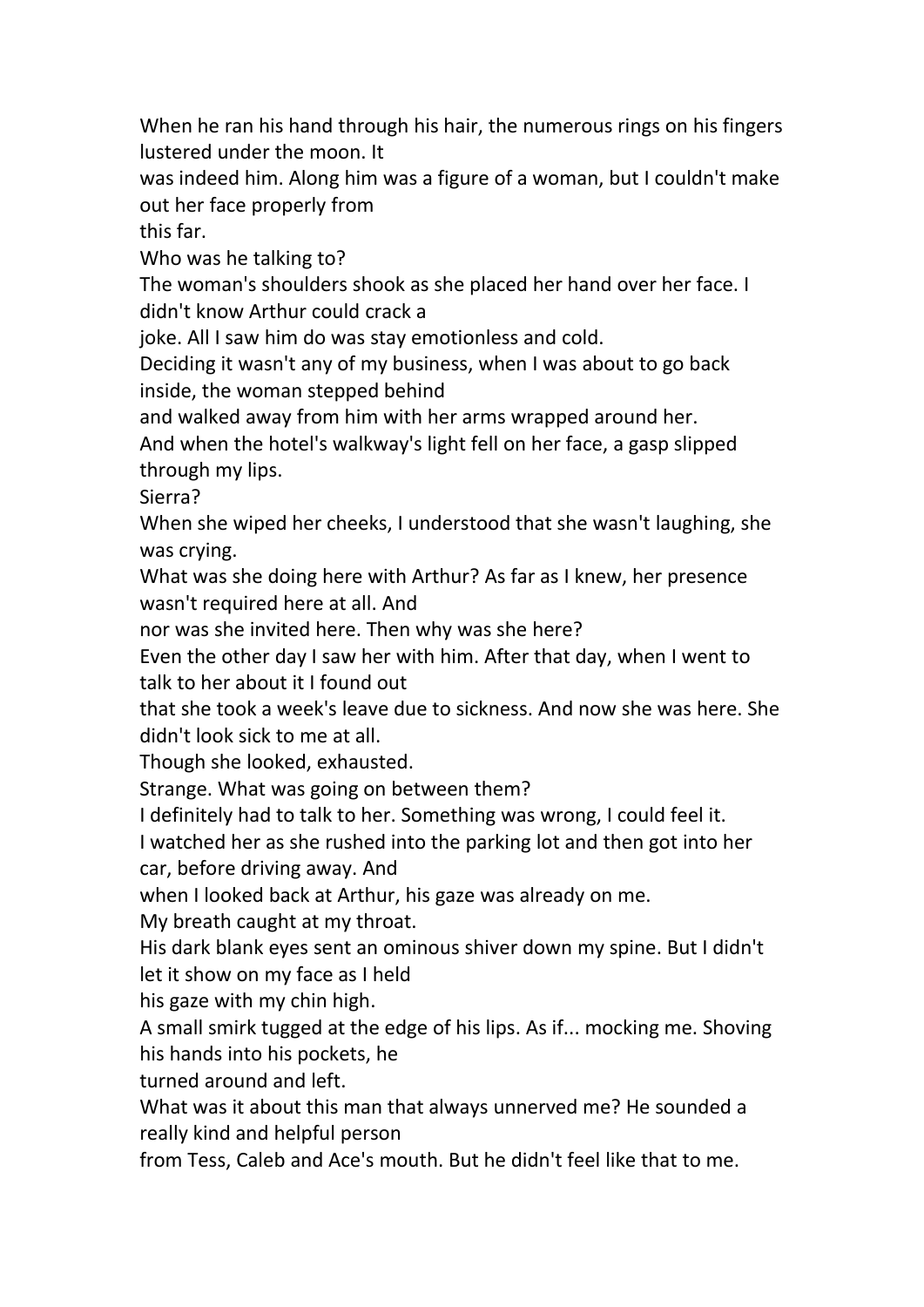Still processing the meaning of his smirk, I pulled away from the window and walked back inside.

Once I was back in the hall, the dance was over. But Ace was nowhere in the sight. He was warning

me not to go anywhere, and here he was the one who disappeared.

I found Mr. Hakimi and two more Arabs conversing at a corner.

Approaching them, I cleared my throat, getting all the eyes on me. "I apologise for the interruption,

Mr. Hakimi, but did you see Ace... I mean, Mr. Valencian?"

A kind smile appeared on his face.

"He'd an urgent call to attend. Don't worry, your man is still here." He winked.

My eyes widened at his words as a blush crept up my neck. My man? I wrung my knuckles, glancing around. "Uh, can you please tell me which way he'd gone?"

He nodded, chuckling at my bashfulness.

Following his pointed way, I left to find him after I thanked the old man. Everyone was here, but I couldn't find a glimpse of him.

Getting out of the hall again, I continued my search. Even to one of the empty hallways, until I

bumped into someone at the head of a corridor.

"I'm so sorry..."

My words caught into mythroat realising who the person was.

The red freaking witch. And... with her eyes filled with tears?

Her eyes widened as soon as she saw me. And the crestfallen face was gone all of a sudden. Replaced

a smug smile as she wiped the slight red smudge from the corner of her lips.

I frowned.

Flashing me a smirk, she glanced over her shoulder and then walked away.

And my eyes didn't move from the person standing far at the end of the corridor. His gaze was fixed

on me, expression unreadable.

With my heart palpitating down my chest, I walked to him. My legs hesitated, an ill feeling rose into

the pit of my stomach.

As I neared him, my eyes fell onto his ruffled locks, and then... the red marks on his neck.

My heart stopped in my chest.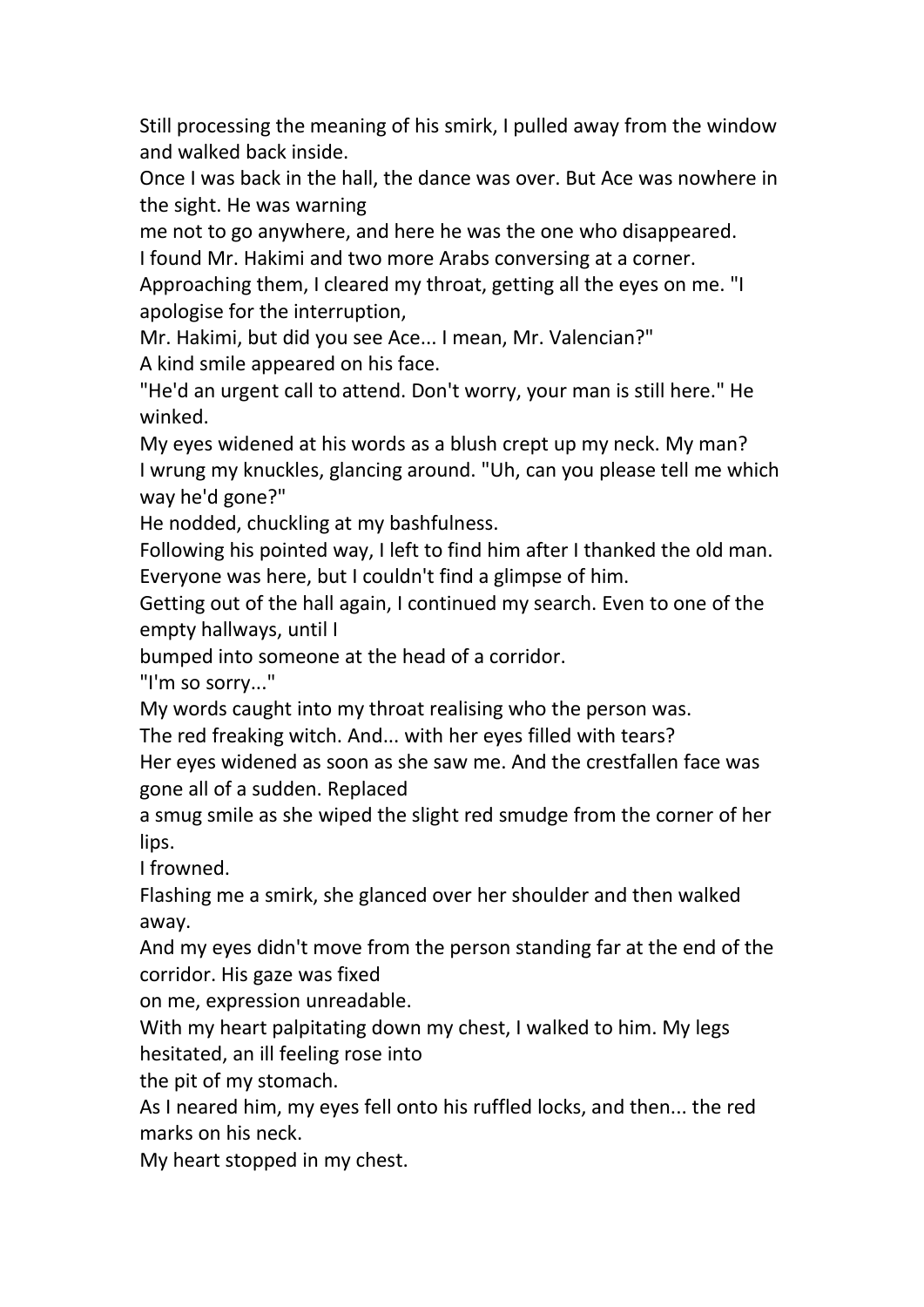I didn't even flinch with the nails piercing into my palms as my eyes didn't move from the marks of

lipstick. Lipstick of that freaking bitch!

"Wherever the gears of your brain are turning to, stop right there. It's not what you're thinking it is,"

he said, not even an emotion flashing over his stoic face.

The clench of my heart made my eyes burn as my blood boiled into my veins. My teeth gritted, mind

screaming to kill someone.

Them. That bitch!

"These marks of her lipstick are proof that I'm thinking just fine! You don't need to hide anything, Mr.

Valencian. After all, you're a single man free to do anything with anyone!" I spat out the words.

A muscle of his jaw ticked, his eyes darkened. "I said it's not what you're thinking it is. Nothing

happened between us. She threw herself at me and I pushed her away. That's it."

"Oh, really?" I snapped, stepping closer. My voice rose. The raging fire in me didn't let me process his

statement. I was too mad for any kind of understanding. "She threw herself at you and you pushed

her away? Just like that? Your hair and these marks came just like that? Do you think I'd believe

that?"

"Rosebud," he warned, expression hardening. "I'm telling you for the last time. Nothing happened

between us. She tried to kiss me but I pushed her away. Nothing more." The word kiss had me see red.

"S-she tried to kiss you?"

All of a sudden a whole different emotion ran through me. Insecurity. Though whatever I called her,

she was a stunning woman. More beautiful than me, more poised than me. She was everything a man

would ever want in a woman.

He must've felt something.

My heart squeezed at the thought.

I gulped the thickness of my throat as Ipushed down on my anger. I'd no right to feel that way.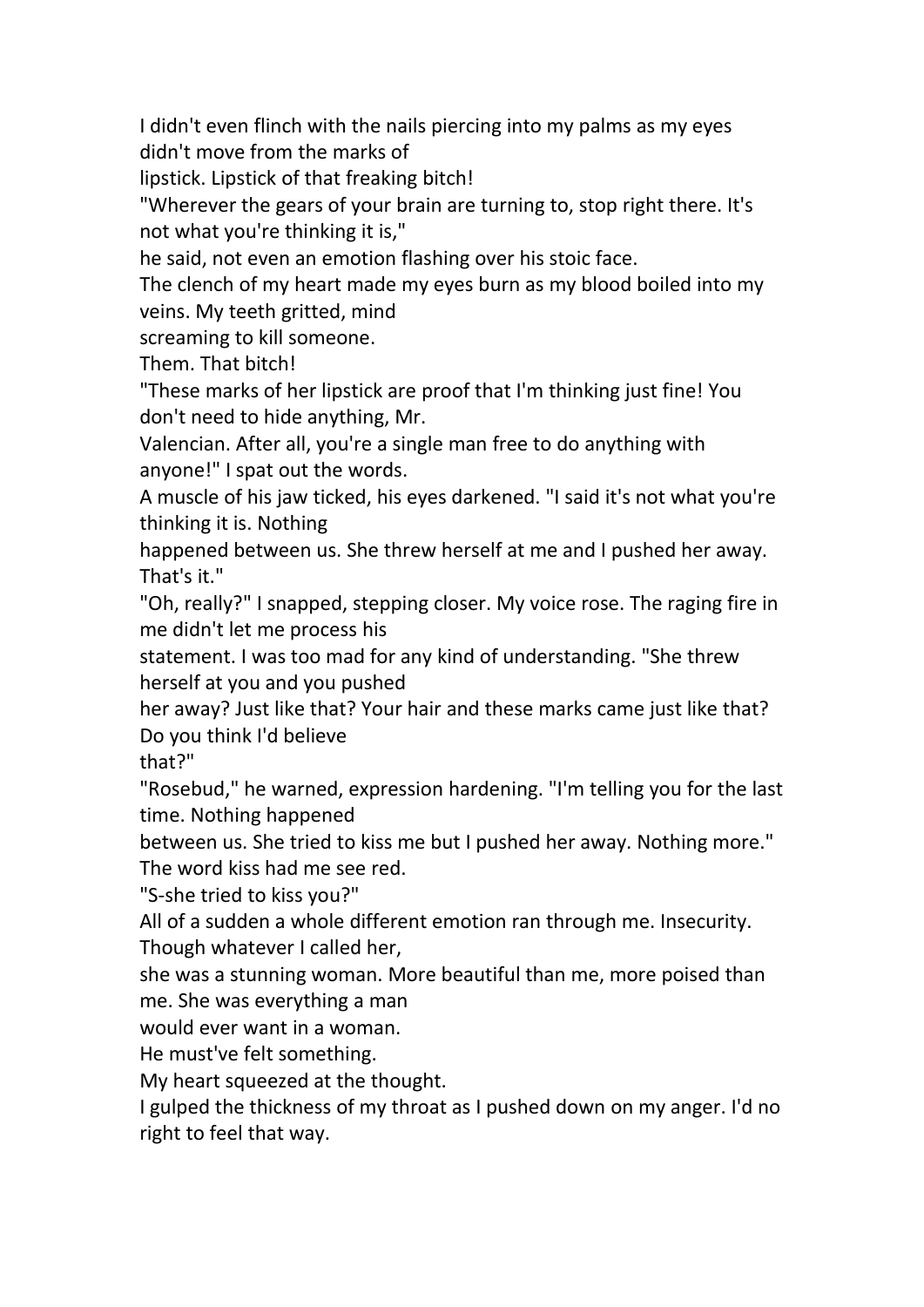"W-whatever. I don't care what you do or not." I averted my eyes. "It's your personal life. I don't have

any say in this. Forget that I even reacted any way. Let's go inside. Everyone is waiting for us."

His eyes flashed as I turned around and began to stride away.

A gasp slipped my mouth when I was pulled back and pinned against the wall, his body flushed

against mine. My breath caught at my throat with our faces just an inch away.

"Didn't you hear what I told you? Nothing happened between us!" he growled, lips curling into a snarl.

"And don't you dare show me your back after you just indirectly accused me of cheating on you! Fuck!

I can't even think of another girl, let alone letting one come close to me!"

His hands had my hands pinned at the both sides of my head, his hot breath falling on my lips.

Pressing our foreheads together, he closed his eyes. Taking a deep breath, he opened those grey

oceans again."How can I be single when I've my Rosebud in my life?" My lower lip trembled as a lone tear escaped my eye. Jealousy and insecurity burned my heart. "Y-you

didn't feel anything when she touched you?"

He kissed the tear away. "Her hands were only for some seconds on me before I put her in her place.

And to give your answer, no. The only feeling I felt was disgust." Cupping my cheeks, he peered into

my soul. "This heart only beats for you, my rose. It only knows to react to your touch, no one else's. I

belong only to you, just like you belong to me."

With waves of emotions crashing into my chest, another tear rolled down my cheek as I slammed my

lips against his.

And as soon as our lips touched, my eyes closed on their own. His arms wrapped around me while my

hands snaked around his neck, one hand going into his thick hair as our mouths molded into an

intense passion of assertion for each other.

Fingers digging into flesh and hands tugging the hairs, we were lost into a bubble of desire and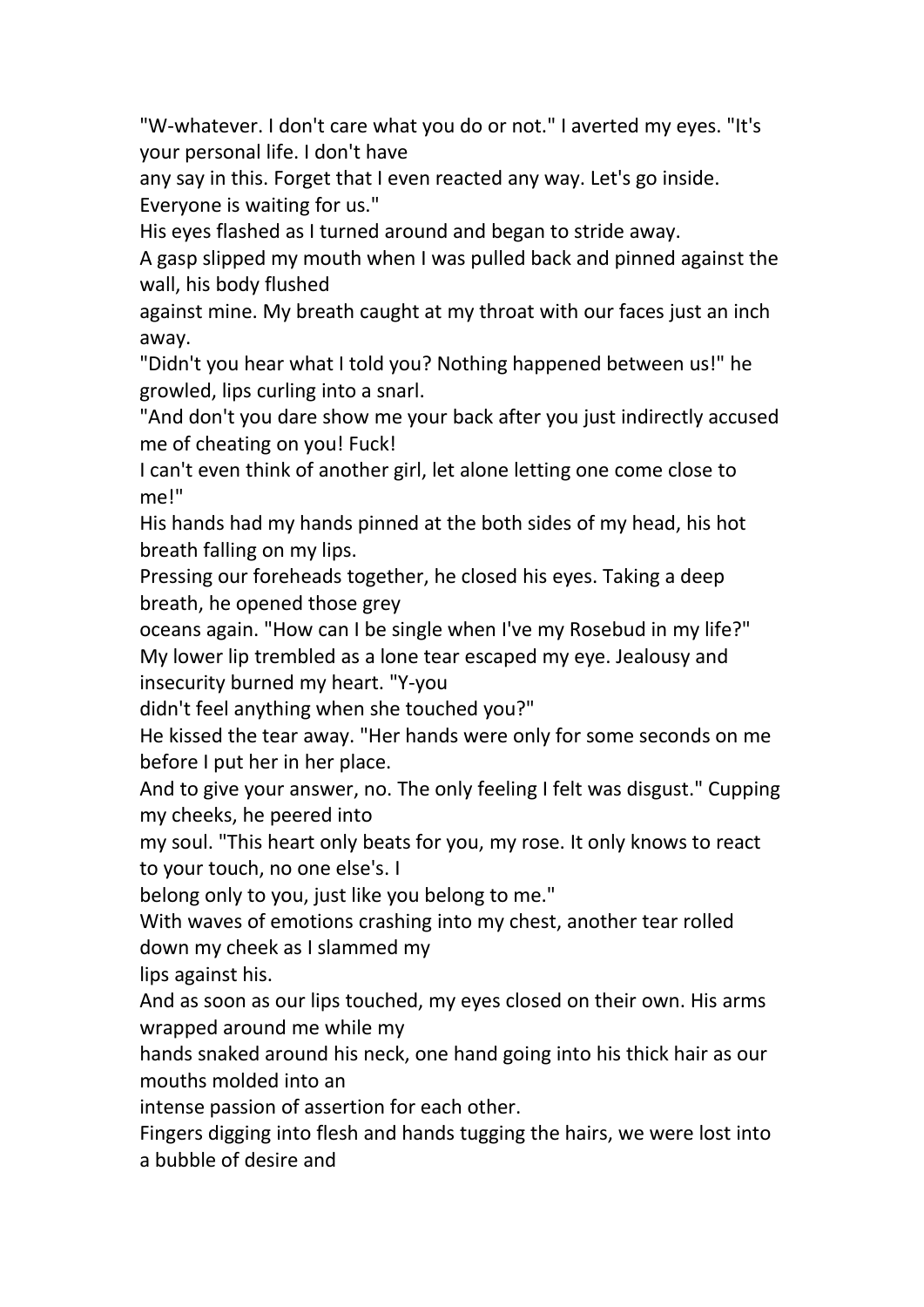possession.

I pulled him as much closer as I could, there wasn't even an inch of space between us. I showed with

my actions what my words couldn't say.

Waves of pleasure ran down my entire being when our tongue joined the other. My moans were

desperate when his groans just intensified the tug in my lower stomach. Seeming to losing his control, his hand sneaked to my back and cupped my behind, pulling me more

closer if possible.

"My rose," he groaned as his hand roamed around my curves. "You're driving me fucking crazy!"

Even if I didn't want to pull away, my lungs gave up. Detaching my lips from his, I rested my forehead

against his, closing my eyes I took erratic breaths. My heart drummed into my chest.

He kissed the corner of my lips and then on my neck. Giving him more access to my neck, I leaned

against him.

After placing a last kiss on my shoulder, he wrapped his arms around me, my face into his chest.The

fast rhythm of his heart almost lulled me to sleep.

When sense started to kick back into my head, though I was shocked that how I initiated the kiss this

time, I didn't pull away. Instead, hugging him tight, I snuggled my face more into his warmth.

We stayed in that way until I broke the silence.

"Why did you do that seven years ago?"

His shoulders tensed at the mention of that night.

"What do you mean exactly?" His voice tight.

I slightly pulled away, enough to look up at him. Gathering some courage, I finally asked, "D-did you

know of my... feelings for you?"

With a clenched jaw, he nodded his head. "Yes. I knew everything."

My heart skipped. Even if I knew of his acknowledgement, his admission up front was a whole

different thing.

Now I detached myself completely from him. Balling my fists, with a tightness around my throat, I

asked him, "Then why did you break my heart?"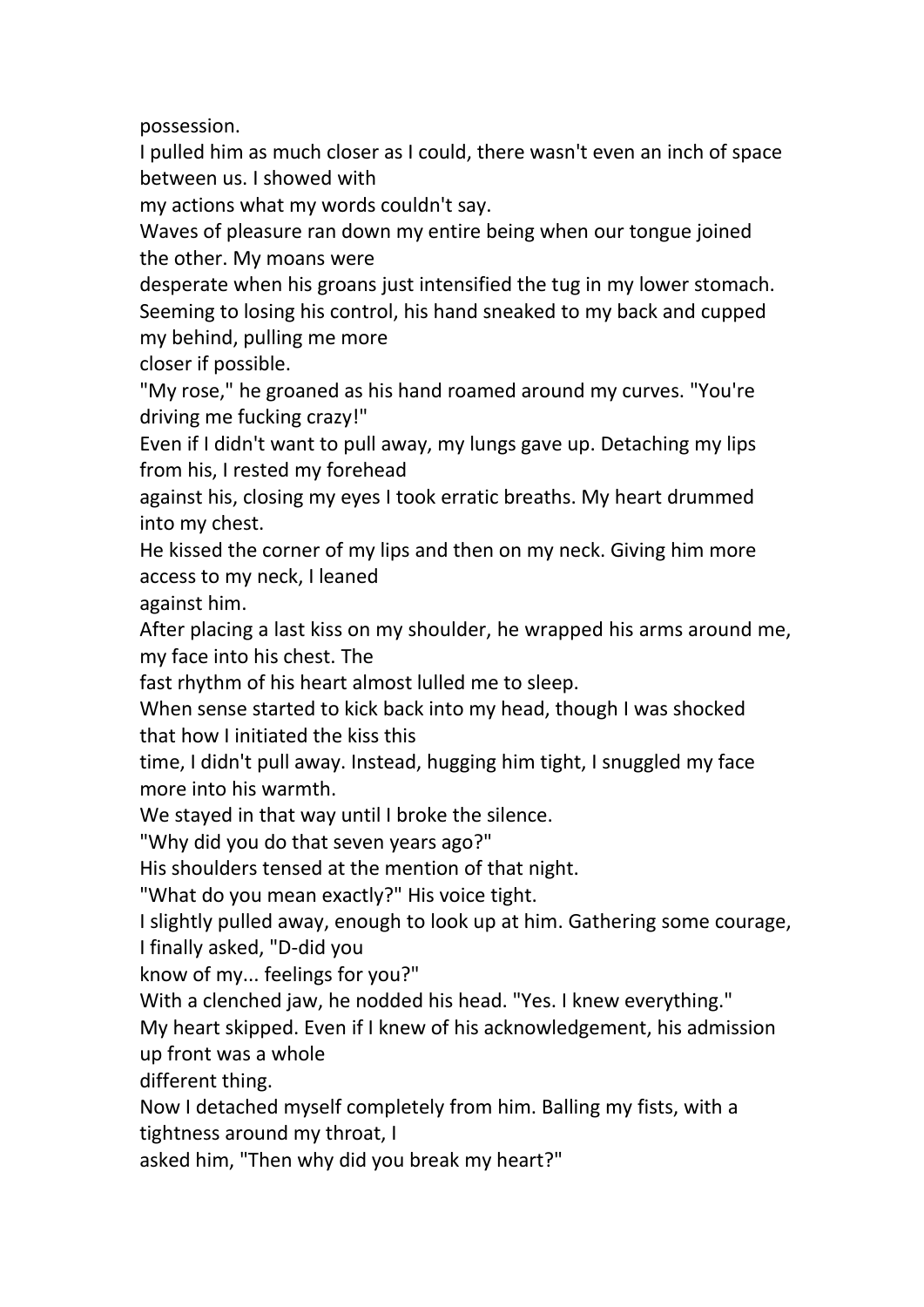Silence.

He watched me with some unrecognizable emotions in his eyes.

"I- I saw you with Tess that night. I know, just because I'd feelings for you doesn't mean you'd also

feel the same. But... your words, your actions said that you did feel something. Then why? Why did

you do that?" I was scared. Uncertain. Maybe everything I presumed was wrong. Maybe I got the

wrong meanings out of his actions. I was afraid that he'd start laughing at my face at any moment and

call my illusions off. But he didn't.

The only thing he did was stare at me with utmost silence.

"I know, I can be wrong. Maybe I just assumed everything and..."

"You're not wrong." He cut me off.

My breath hitched at my throat.

"I'd always wanted you." His eyes darkened as he said, "I've always wanted you for myself."

I opened my mouth and then closed, too shocked to say anything. "Then why?" I asked.

Again silence.

"Why Ace?"

He titled his head. "You want to know?"

I nodded.

"Come on a date with me. And you'll get all your answers."

The sneak peek of chapter 29 is already up on my Facebook page! Go check it out! And don't forget to

give a like and comment! Pretty please?  $\blacktriangleright\blacktriangleright\blacktriangleright\blacktriangleright$ 

With love,

Eva Zahan.

The Trap Of Ace

Chapter 29

« PreviousNext »

Twirling the spoon into the mug, I mixed the sugar with my tea. Steam stopped dissipating from the

beverage, but my moving the spoon didn't halt. I was too lost into my thoughts.

I've always wanted you for myself.

Come on a date with me. You'll get all your answers.

His words haven't left my head since last night. Even at night, I couldn't sleep due to his revelation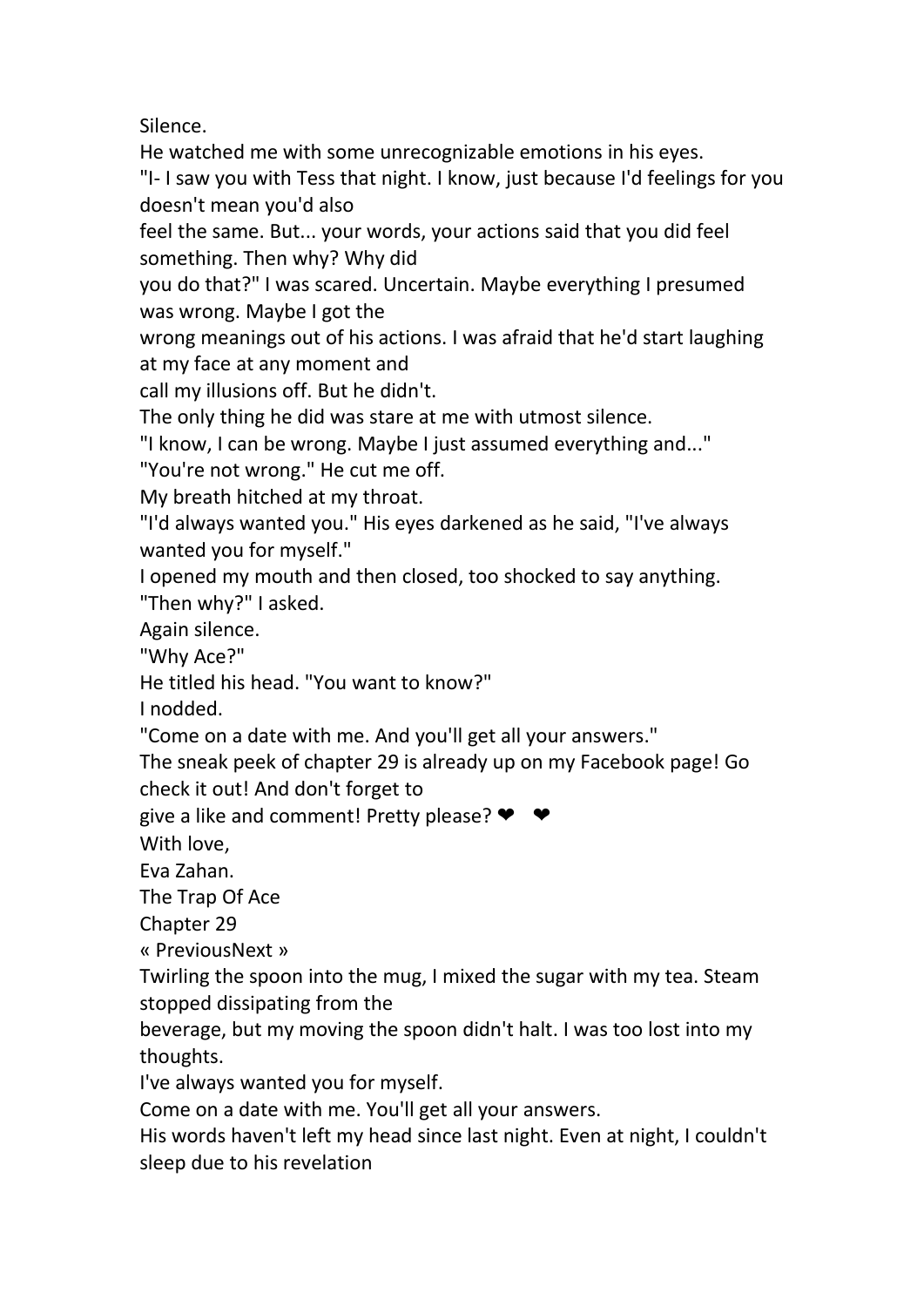and proposal. Proposal to go on a date with him. And as usual, not being able to give him any answers

or make a decision, Iran away.

After returning home, when I recalled everything that happened out there at the hotel, I was stunned

by my own doings. The jealousy, the kiss, and then demanding answers from him.

Last night I was too brave to pull off the stunts I'd never thought I'd do. But the bravery didn't stay

long when it was an actual time to do something.

It wasn't my fault. First I kissed him, and then I asked him the questions that had been running in my

head for so long. Yes, I was going to do that sooner or later, but I wasn't prepared for that yet. It just

came out of me. And when he opened his mouth, I was shocked and surprised. And his condition to

disclose the truth had me dumbfounded.

Being confused and overwhelmed with emotions, I didn't know what to say.

I still didn't know.

I'd ignored his calls and messages. I was even killing the time so that I didn't have to go to the office

early today. Why? Because Iwas too nervous to face him.

The blare of my phone snapped me out of my trance.

My heart skipped.

Is it him again?

Disappointment and relief flooded over me at once when I read Casie's name flashing over the screen.

Disappointment because it wasn't him, relief because I didn't have to force myself to ignore him again

so that I could get more time to think of an answer.

"Hey, what's up?" Setting the spoon away, I took a sip of the cold tea. "Should I take the disinterest of your voice that you aren't happy getting my call?" Her tone accusing.

I rolled my eyes. "It's nothing like that. Just having a bad day."

She hummed, "Had a fight with Romeo?"

"Whom are you talking about?"

"Duh! Who'd be the Romeo of our Juliette other than Achilles Valencian?"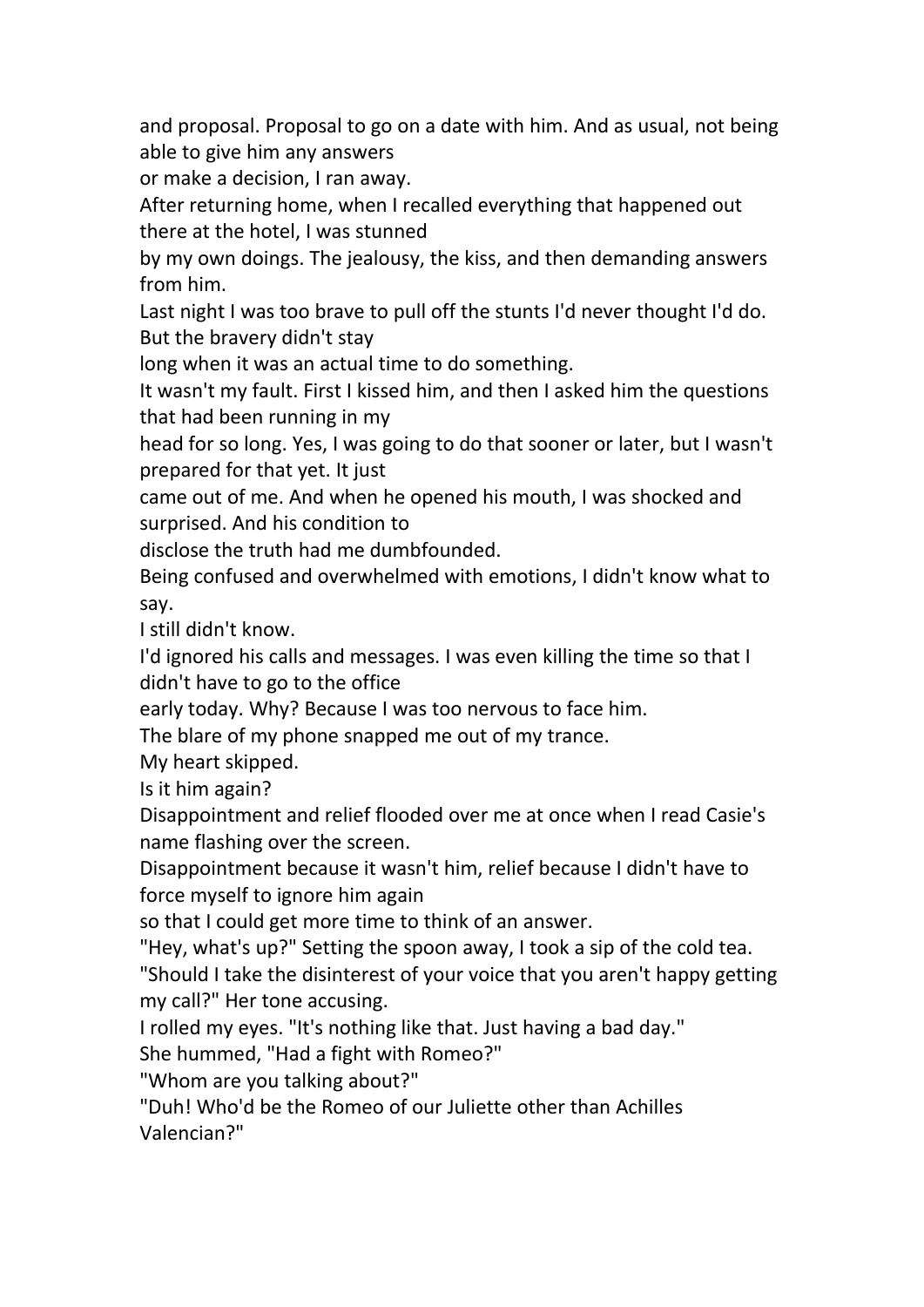I shook my head at her. Even being sassy and sarcastic, in secret she was into Shakespeare's romance.

"No, we didn't have any fight. But..." I sighed.

"Spill!"

Then I did spill everything to her. And she listened without any interruption.

"I don't know, Casie. I'm so confused. I can't just go out on a date with him. And I know him, he

wouldn't tell me anything if I don't agree."

"What's wrong with going out with him? You guys are jumping on each other's bones any chance you

get, then what's the issue?"

My cheeks burned at her remark. "We don't jump on each other! And...

definitely not me! It's always

him!"

She snorted. "Yeah, right! And who initiated the kiss last night?"

I bit my lip. "I- the situation was different then. I... I was..."

"Jealous?" She finished for me.

"Yes," I said, swirling the liquid in the mug. What was the point of hiding? She knew everything,

anyway!

"That means you admit that you still want him?"

My heart stuttered.

Did I?

The fuzzy feeling in my tummy gave me the answer.

"It's not that easy, Casie. I still didn't have the talk with Warner," I uttered the main reason I was

facing so difficulties to give Ace the answer. And wasn't it too soon? I mean, we were just getting to a

level of understanding each other, even not there yet if saying frankly. Even if Warner wasn't the issue,

wouldn't it be too soon to go out with him? Everything was going so fast between us that it

overwhelmed me.

"Now where did Warner come from? I thought he already knew of you and Ace," she squeaked.

I didn't know what problem she had with Warner. She just hated the idea of him being between me

and Ace.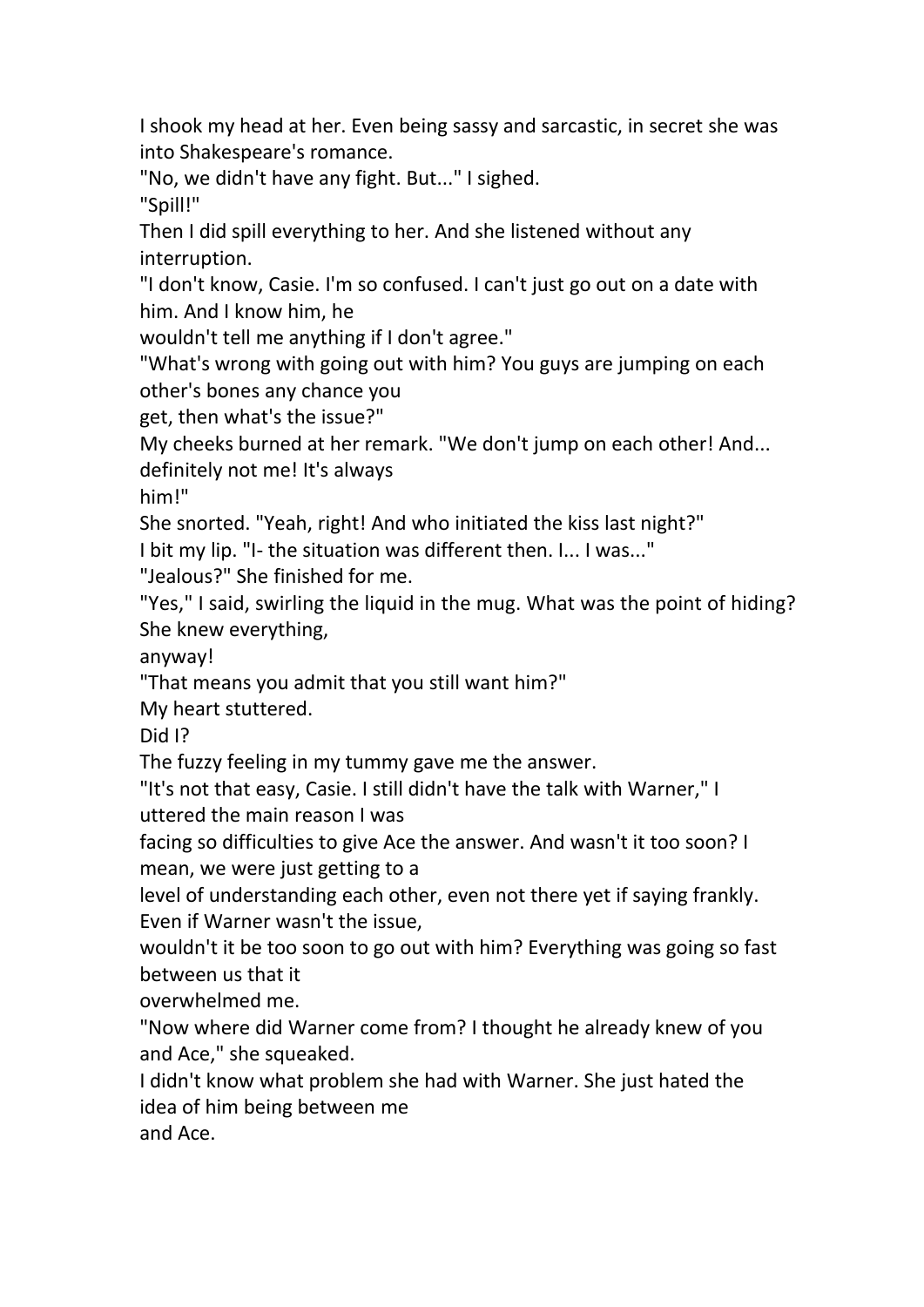"He has an idea about us, but we still didn't have an official break-up. So, technically, he is still my

boyfriend," I explained. "And I can't just go on a date with someone else while still being in a

relationship with another."

"Fuck this shit! This ain't a relationship! You don't love him and he knows it, end of story. Don't spoil

your real opportunities for the fake ones!" she snapped.

"Casie," I cautioned. "Though I wasn't ever really in the relationship, our friendship was real. And I

already did wrong enough to him by letting Aceclose to me. I can't do more. I can't start something

new keeping the former hanging."

"So where the hell is he? He was supposed to come here and talk to you, right? When is he coming?"

I set the mug down and rubbed my neck in frustration. "I don't know. He's still mad at me. All he told

me was he'd be here soon. That's it. We hadn't had any contact since that day."

I didn't even know where he was. He wasn't receiving my calls or responding to any messages. I even

called his cousin but even he'd no idea when he was coming to California.

"Then what are you gonna do now?" she asked.

I shrugged, sighing. "I don't know."

"You can't just ignore Achilles for long, you know that, right? You'll have to face him today or

tomorrow. He's not gonna wait for your answer that long. Knowing his obsession with you, you

should be lucky that he isn't already knocking your doors down to get a yes out of you."

A giggle bubbled up my throat as Ishook my head. I definitely felt relieved of the fact that he didn't

do any such thing.

My eyes fell on the fresh flowers in the kitchen vase that arrived for me this morning, just like

everyday. Even when he must be mad that I was ignoring him, he didn't forget to send those red roses

for me.At first Mom and Dad were curious about those flowers, but now they kinda got used to it.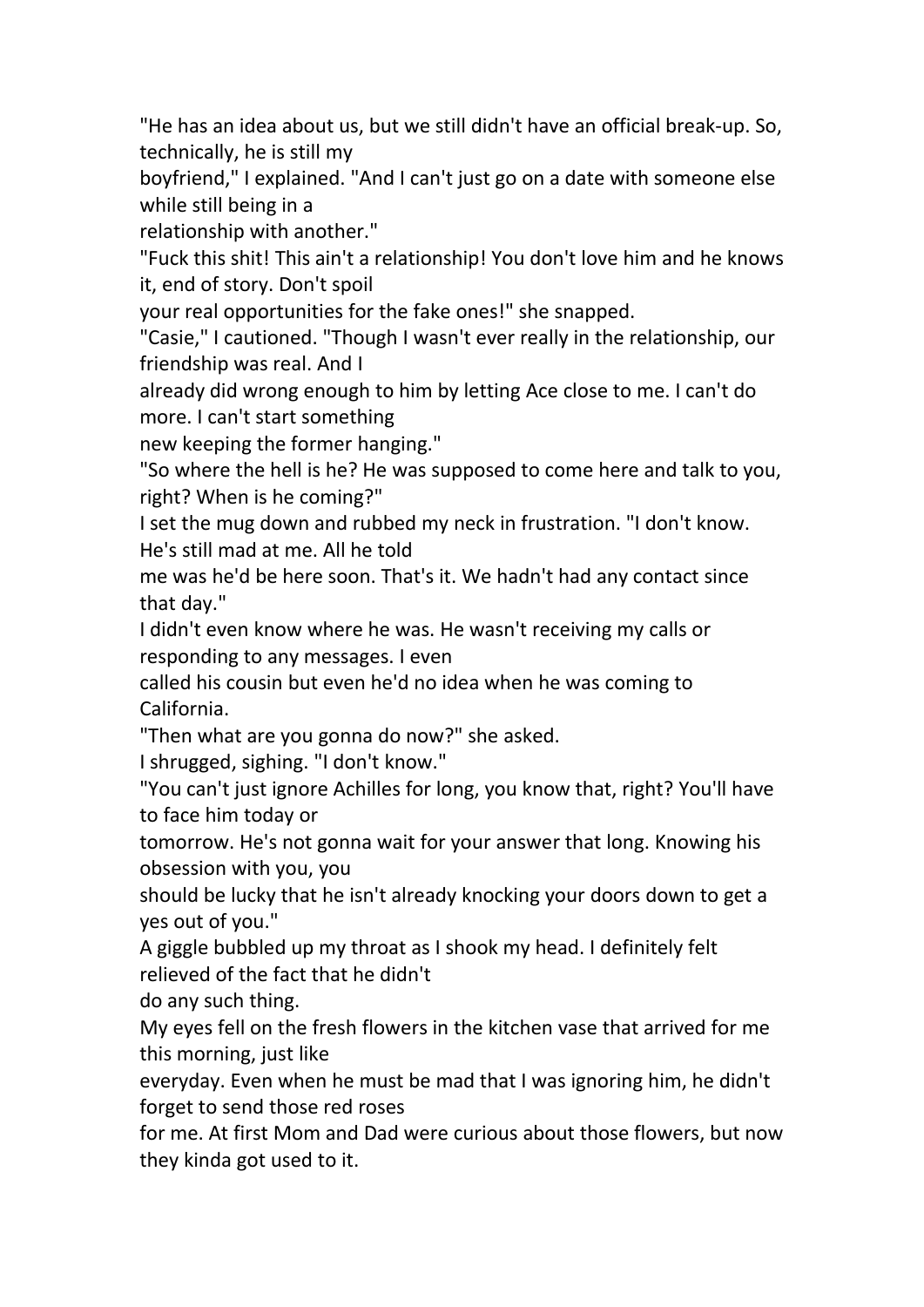"Alright, I'll talk to you later." I glanced at the watch. "I guess, I can't be anymore late today. Gotta go

to the office now."

"Alright, I'll let you go now! But don't forget to keep me updated."

"I won't."

\*\*\*

The first thing I did arriving at the office, was to ask the watchman if Ace was present in the office.

And I'd to curse my luck knowing that he'd arrived at the building more early than his usual time. And

already one of the unlucky employees got fired due to his extremely sour mood.

I was certain that I was the reason behind his ill temperament.

Gulping the nervousness down, I kept my chin high and walked inside the building.

I just hoped I wouldn't have to face him today.

But as soon as I wished that, the elevator's doors slid open and he walked out of it. Running behind

him were some black suited men, busy in explaining something so desperately.

The tight set of jaws and a day's old stubble announced his mood. Anyone with a sane conscience

wouldn't want to cross his path today.

With widened eyes, I turned around and ran to the staircase before he could notice me.

Climbing up the stairs was a good exercise anyway.

But of course, my legs didn't let me listen to mymind and took the elevator to the fifth floor.

Once I was at my destination, for the first time, I pushed the thought of him at the back of my mind. I

had something else important to do.

I went to look for Sierra.

Even in between so many things, her exhausted pale face didn't manage to slip my head. Nor did

Arthur's mocking smirk that he threw me as a challenge. Even though I could be wrong, I could feel it

in my guts that something wrong was going on. And I needed to find it out.

But again, I didn't find her at the office. Matt being the closest friend of her after Liza in the office, I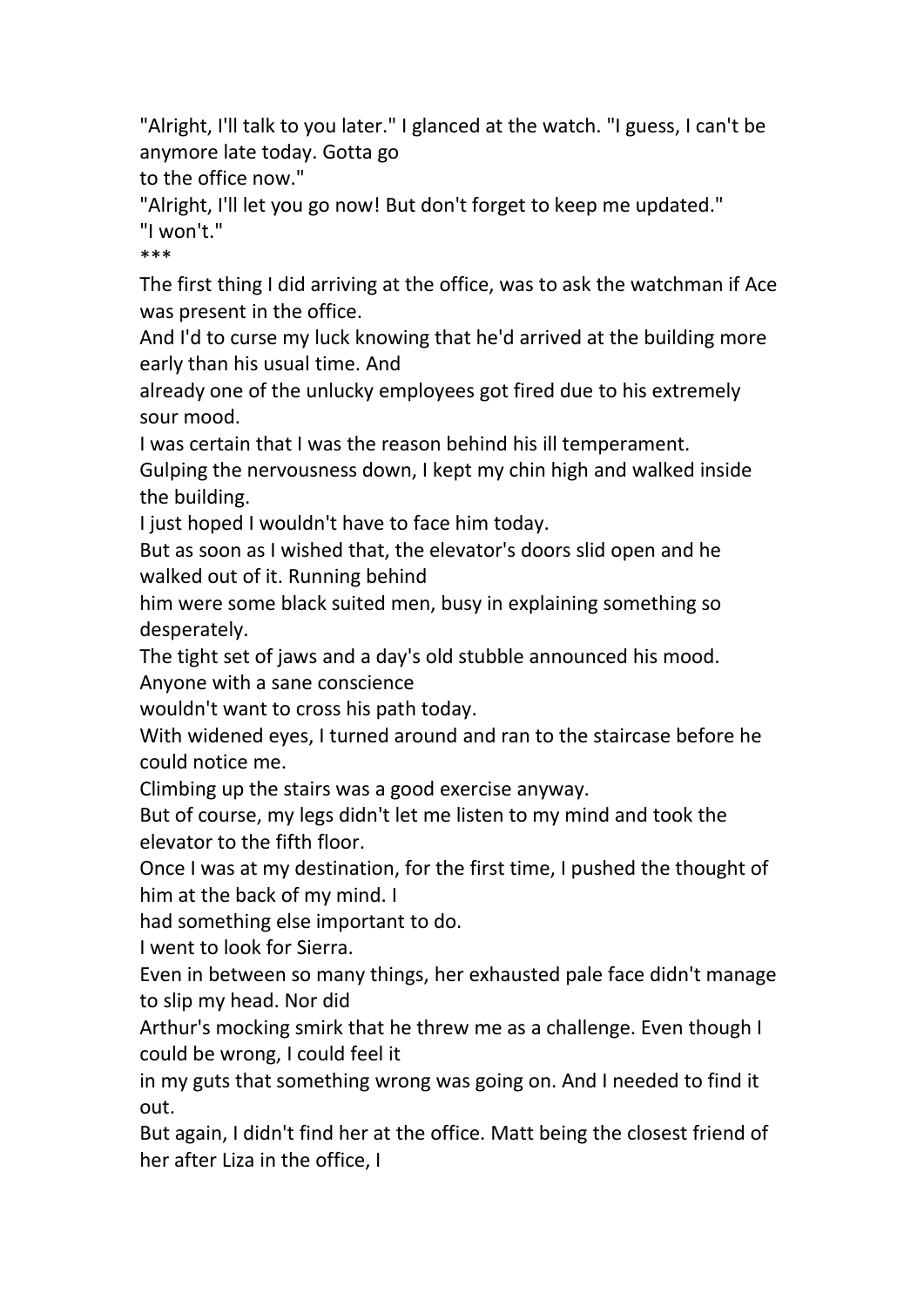asked him her whereabouts. But even he didn't know much about her, except her not being herself

for the past few weeks.

"What do you mean by not being herself?" I asked him, outside of his current cabin.

He shrugged. "I don't know exactly. But her always bubbly personality was gone, as if something was

really troubling her."

"Didn't you ask her what was it?" My brows furrowed. I'd this doubt that whatever it was, Arthur had

something to do with it.

"I did. But she didn't tell me anything, Em. She can be really secretive when it comes to her personal

life," he replied, seeming in wonder himself. "Anyway, why do you ask?" "Uh, nothing. I didn't see her for some days at the office. I heard she is sick. So I thought to ask you as

you're quite close to her," I lied.

I couldn't tell him my doubts. Because Arthur was a very reputable man in the office. I couldn't just

bluff anything without a solid proof. Even I didn't have any. It was just my intuition that he wasn't a

person to be put trust on.

He nodded. "Yeah, due to ill health, she took a few days off. But don't worry, I'm sure she'll get better

soon. I'll let you know if I get to hear anything from her."

I smiled. "Please do. Anyways, I'll see you later. Gotta some work to do." Again nodding his head, he went inside his cabin and I was left to

wander around the hallways. My

head swirled with Matt's words.

I did try to call her last night, but she didn't receive her phone. She even ignored my messages and

emails. It wouldn't bother me this much if I didn't see her with Arthur. And seeing tears in her eyes at

both times I found her around him, didn't sit well with me.

She looked, scared.

What was going on?

I let out a breath. I wished she would tell me.

Shaking my head, as I pushed the door of my cabin open and padded inside, a gasp slipped through

my lips. My eyes widened in fraction.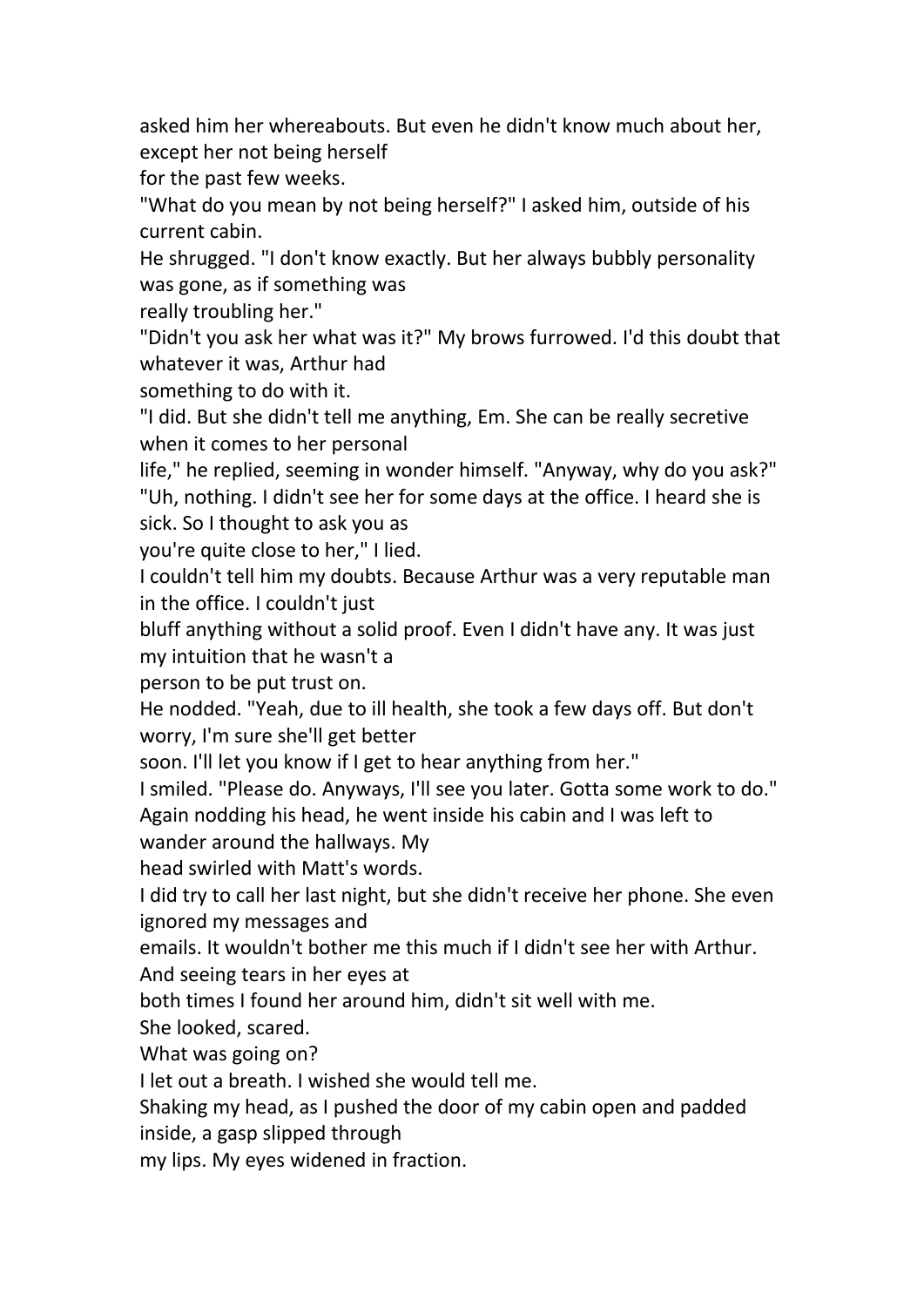I was running away from the devil, and here he was waiting for me in my own cave.

With one hand in his pocket, he stood before my desk, touching a picture of me and Tobias. Putting

the frame in its previous place, he turned around. Dark stormy grey eyes fell on me.

"W-what are you doing here?"

His head tilted to the side. "Did you really think you could escape me for that long? In my own office?"

I gulped.

What do you think of this chapter, my sweet pumpkins? Tell me in the comments.

And want more of #Emilles? The sneak peek of chapter 30 is already on my Facebook page! Go, check

it out!

With love,

Eva Zahan.

## **The Trap Of Ace Chapter 30**

"What are you talking about? I'm not escaping you," I excused, not really meeting his eyes.

"Really? Then what was that at the lobby?" Gaze hard.

Surprise lit in me. He saw me?

Damn! I knew I'd gained weight. My fat ass couldn't even run faster! "W-what was what? What did I do now?" I feigned innocent.

His lips pressed together in annoyance. "You ran away seeing me."

I shrugged. "I don't know what you're talking about. I was already late for office. And a lot of work

was piled up. I was busy. You're just mistaken."

"Busy talking to my employee?" he asked, nostrils flaring.

My eyes widened. How did he know that I was talking to Matt?

Was he keeping an eye on me now? Could this man be anymore weird? "You don't have time for me but you do have time to talk to another man?" I staggered back as he

took slow steps towards me, like a predator approaching his prey. "How many times do I have to tell

you I don't like seeing you with other men? You seem to be fond of him too much." A muscle of his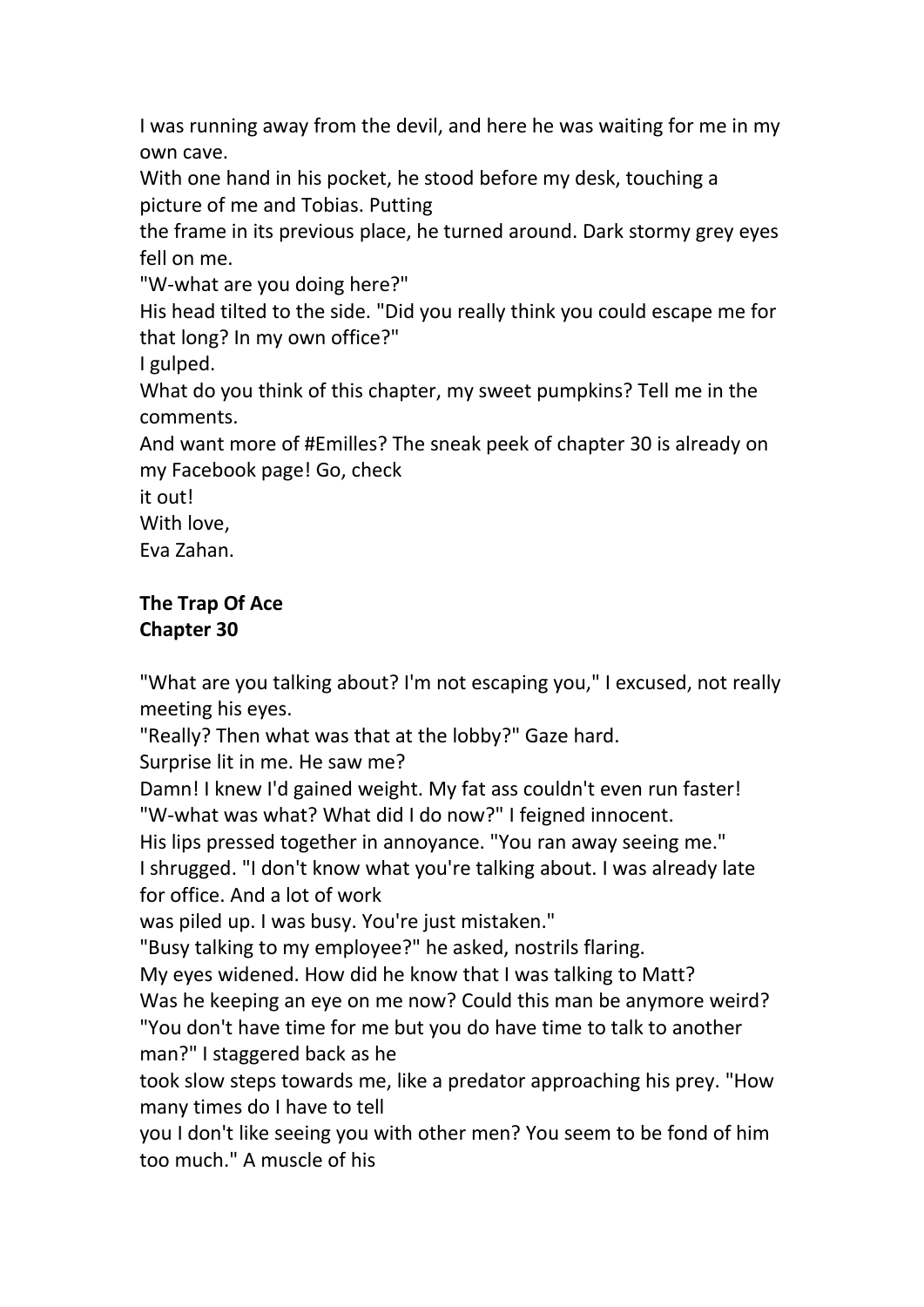jaw ticked, hands curled into tight fists.

In another time I'd have told him off, saying that he didn't have any right to decide whom I will talk to

and whom I wouldn't. But at this moment, I decided to cool him down first.

"I- I was just talking to him about work. And yes, I do like him. But just as a friend. Nothing else."

My heart skipped when my back hit the wall and I realized that I'd no other way to escape anymore,

with him standing just a hand away from me.

I was stuck between him and the wall.

Closing the rest of the distance, he put his hands at the both sides of my head on the wall, trapping

me completely.

Leaning closer, he said, "And it's better if it remains that way. It'd be good for him."

I frowned at his warning. "What's wrong with you? You're behaving like a caveman!"

My breath hitched as he pulled me flush against him, resting his forehead against mine. The heady

scent of his had me light-headed. "You're mine, Rosebud. And I can be worse when it comes to you."

Staring in his stormy grey, I went speechless at the intensity of his words.

"I was going mad since last night, thinking what'd be your answer. And you weren't even picking up

my calls or answering my messages." He sighed, brushing his thumb on my cheek. "I was even outside

of your house last night, but seeing the lights of your room off, I'd to go back."

I gasped. "You were outside my house? Why?"

"For your answer."

Oh!

I averted my eyes from his piercing ones, biting my lip. "I- I can't go on a date with you just like that."

"Why?" Tone somber.

"Because..." I trailed off, not knowing how to give him an answer.

His shoulders tensed all of a sudden as his nostrils flared. "Is it for that boyfriend of yours? That boy is

still in your life?"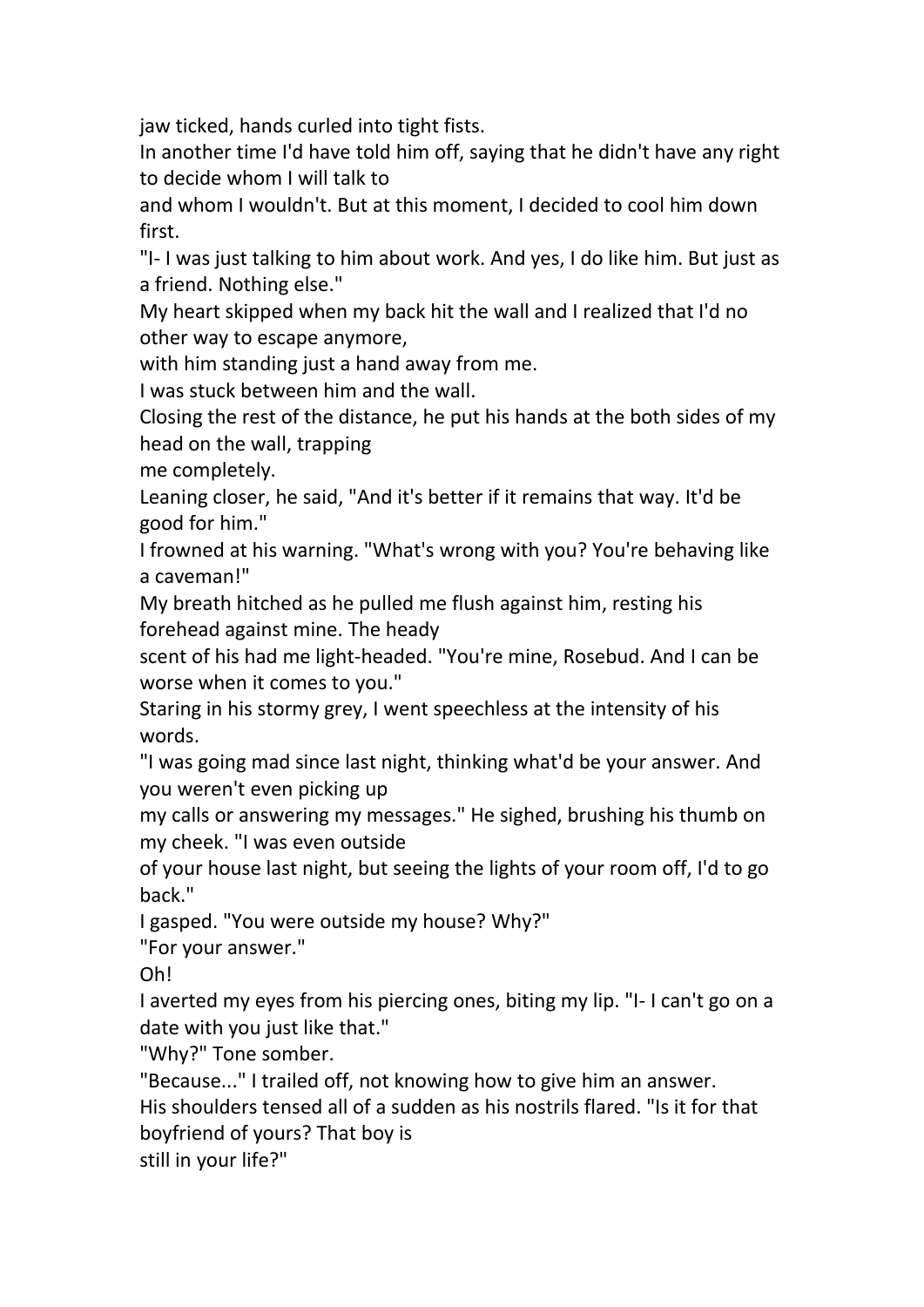I remained silent.

With his lips curling into a sneer, his arms tightened around me. "When will you stop denying us?

When will you let that sham of your relation go and accept the truth? The truth that you belong to

me?"

When I still didn't say anything, closing his eyes, he let out a breath. When those grey pools were

open again, it wasn't anger that I witnessed. It was pain and exhaustion. My heart clenched for being the reason for his pain.

Cupping my cheeks, he grazed his lips at the curve of mine. I let out a shaky breath at the tingling

sensation that his touch left behind. My heart pounded beneath my chest.

W-was going to kiss me again?

"Tell me you don't feel what I'm feeling right now. Tell me you don't feel anything for me, for us. Tell

me your heart still doesn't beat for me," he said, grazing his lips against mine. Just a slight brush and I

was leaning for more.

"Ace..." a breathy whisper left me.

With his intent eyes on my lips, he rasped, "I'm going to kiss you right now. If you kiss me back, I'd

take it as a yes that your heart still belongs to me and no one else's. And if you don't... then I'll take

that as a no."

My eyes closed on their own as his soft firm lips pressed against mine and moulded around me into a

slow passionate kiss. My whole body trembled at the sensations that ran through me at just our mare

lips touching. Fireworks exploded in my nerves. I didn't know what would happen when he'd do

more...

I tried my best not to respond to his kiss. But when he sought out my lips like they were his salvation,

the words he said turned vogue in my head. Throwing my arms around his neck, I pulled him closer

and returned his affection with equal urgency and passion.

Groaning, he pinned me against the wall and put my hands above my head with one of his hands,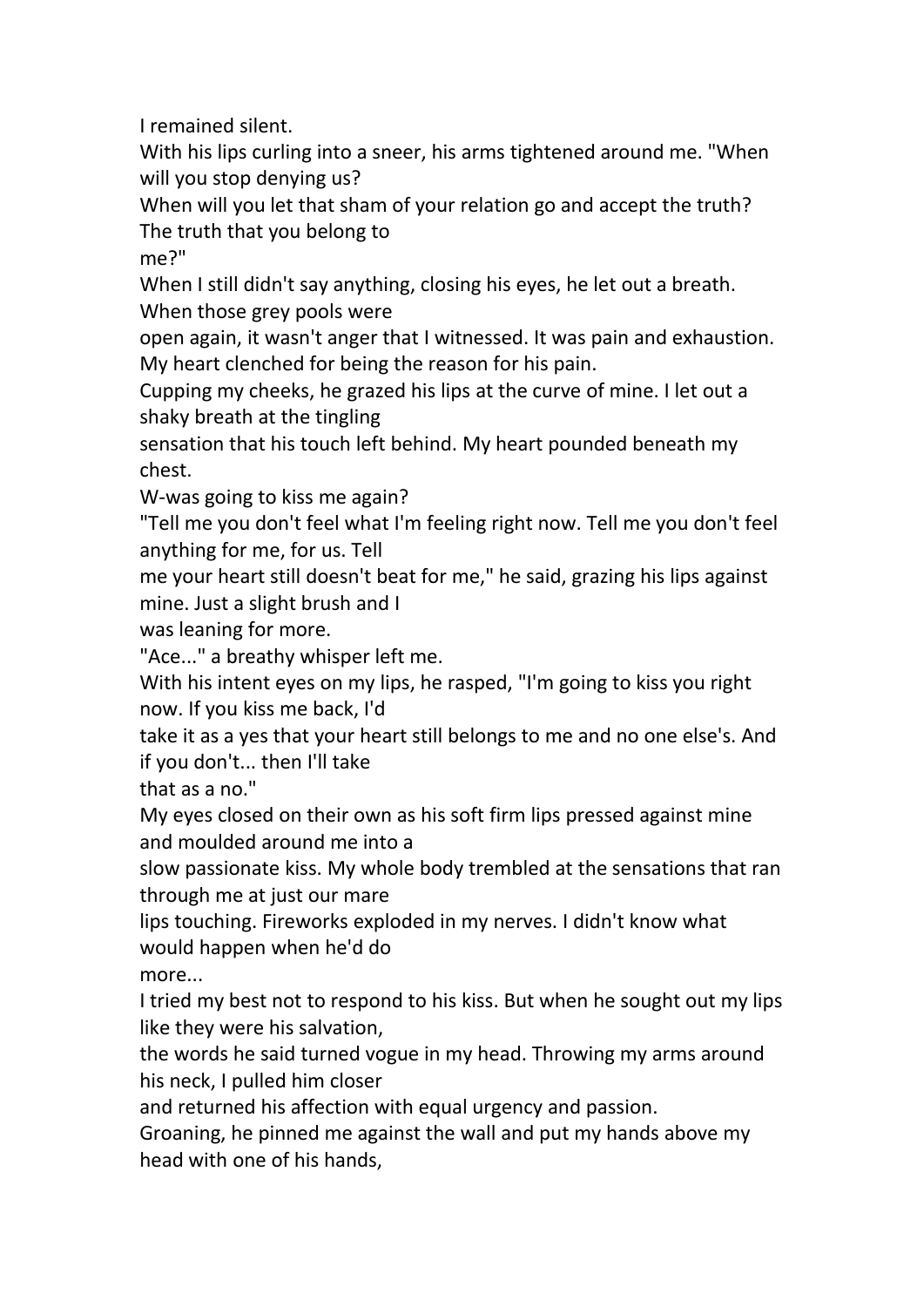keeping them in place. And with the other one, he felt my curves. My body arched into his touch,

wanting more.

But as if fate had some issues with my wishes, he pulled away, leaving whimpering.

The words come back was at the tip of my tongue, but I was certain my eyes were enough to display

my desperation.

With a tiny smirk tugged on his lips, he cupped my chin, his breathing still ragged. "So it's a yes then.

Now I assume you shouldn't have any problem to go out on a date with me."

"I- I..." I was still recovering from the sensations he made me feel, my mouth couldn't form words. My

heart still thumped wildly down my chest.

I did kiss him back.... But it wasn't fair! How could I stay sane when he had his mouth and hands on

me? His mare proximity was enough to make my thoughts jumbled. Gripping my neck, he smashed his lips against mine into another hard but fast kiss. Pulling away, he

peered into my gaze.

"Now that it's cleared who owns your heart, I want my answer before evening. You've only some

hours to give me a yes. Because I won't wait for long." With finality engraved into his voice, he

glanced at my mouth for one last time before walking out of my cabin. And I just stood there like a statue. Still reeling from everything he just did and said. He wouldn't wait

for long? What did he mean?

What would he do if I didn't say yes? Drag me out on a date with him? I shook my head. Who knew, Achilles Valencian was capable of anything. It was my fault!I shouldn't have kissed him back.

Now what do I do?

My hand subconsciously rose and touched my swollen lips. Heat crept up my cheeks along the

flutterings in my tummy as the recollection of him wrapped around me flowed into my mind.

I sighed. Even if it was wrong, it felt the most right thing to be into his arms. His embrace felt home. A

home I never wanted to leave.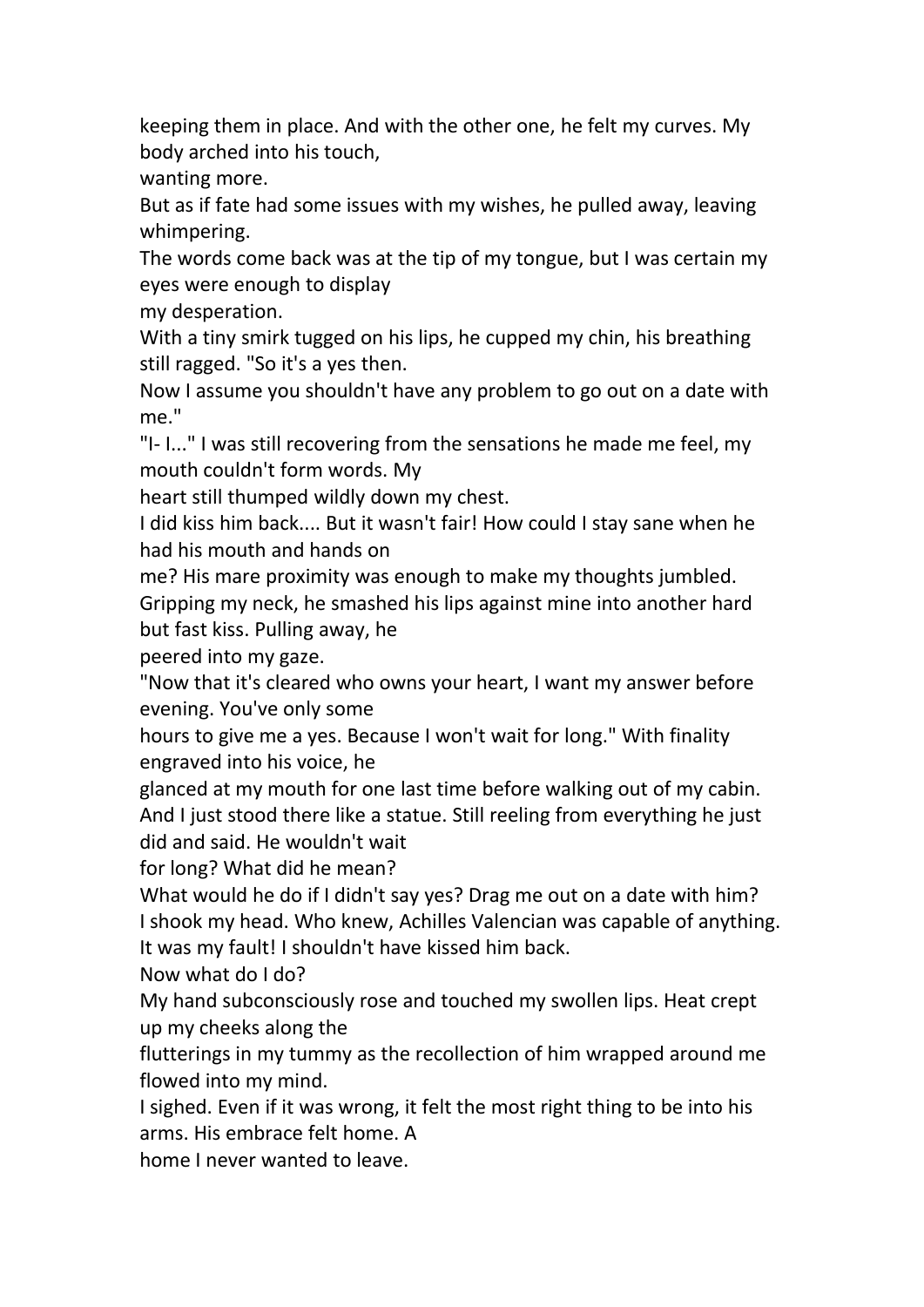\*\*\*

Gathering the pile of files against my chest, I strutted out of my cabin, towards the conference room.

Another important meeting would be held in some time, and even after being an ordinary employee,

the boss needed me beside him.

I just hoped the evening wouldn't come soon. Even though I didn't have to answer him anything just

because he demanded me to, but... if I wanted the answers of my own questions, I'd have to give him

a yes.

But it wasn't that simple. I couldn't just go out with him when I didn't have a proper conversation with

Warner.

As I neared the meeting room, I saw Tobias standing there, busy in discussion with Matt.

"Hey! I didn't know you were gonna drop by," I said, when he turned to me.

Smiling, he shrugged. "Thought to surprise you. And maybe you'll keep getting these surprises more

often now."

I quirked a brow. "More often? What do you mean?"

Seeing me approaching, Matt's eyes widened slightly as he excused himself and scurried away.

What's with him?

"Do you know what's the meeting about?" Tobias asked.

I shook my head.

"Well, apart from our family business I thought about opening something of my own. As you know I

always had an interest to do something in the clothing line. So I'm planning to do so now. And Achilles

decided to invest in my new company, helping me with the launch." His face brightened up with a

grin.

My mouth formed into an 'O'. I had no idea about his plans. Though I always knew of his dream. It

was great that he was finally doing something to achieve it.

And Ace was helping him? He didn't mention anything about it to me. Ignoring the warmth that surged through my chest at his gesture, I gave my brother a bone crushing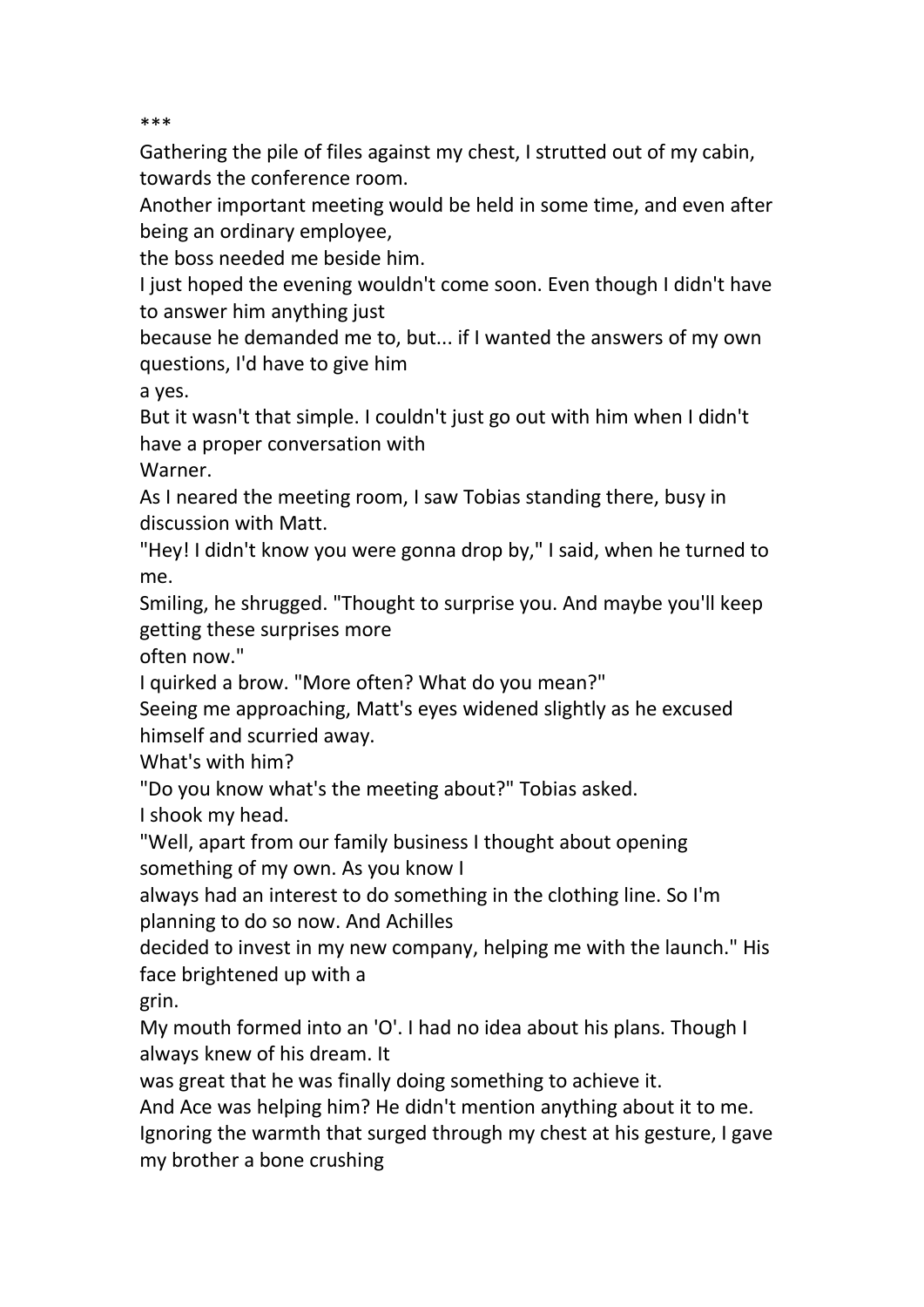hug. "That's great! I'm so happy for you! I'm sure you'll kick asses even in this field."

He laughed, reciprocating the affection.

Patting his back, I pulled away. "Does Dad know?"

He nodded. "Yes, he said he'd be always there if I needed any help or support."

As usual. Dad never stopped any of our siblings to chase our dreams. He always supported us. Just like

Mom.

"Uh, Ms. Hutton?" Carter slipped through the conference room's door, his face weary, shoulders

slumped. "Could you please do me a favor and inform the bossthat the meeting is about to start? I'd

do it myself but I need to take care of some urgent issues before the meeting starts."

I'd told him thousand times to call me by my name, but he seemed to be adamant on calling me

formally. So I just stopped objecting.

I nodded my head. "Sure, no problem! I'll go and get him." My mind screamed to say no. I really didn't

want to be alone with him right now again. But I couldn't just deny Carter. It'd be rude.

Flashing a relieved smile, he thanked and rushed away down the hallway.

"It's him again, isn't it?"

At Tobias' question, I raised my brow.

"His being around you still troubles you."

I shook my head. "No, it's not like that."

"Then why you're procrastinating?" he queried. When I didn't answer, he sighed. "I know how you

might be feeling, Em. I can see your resistance. But don't. We both know how he still affects you so

much. Give him a chance at least. Maybe you don't know, but trust me, that man's world revolves

around you."<br>My eyes snapped to him, breath catching at my throat. That meant, whatever Ace said was true? He

did have feelings for me. And even Tobias knew it. Then why didn't any of them tell me?